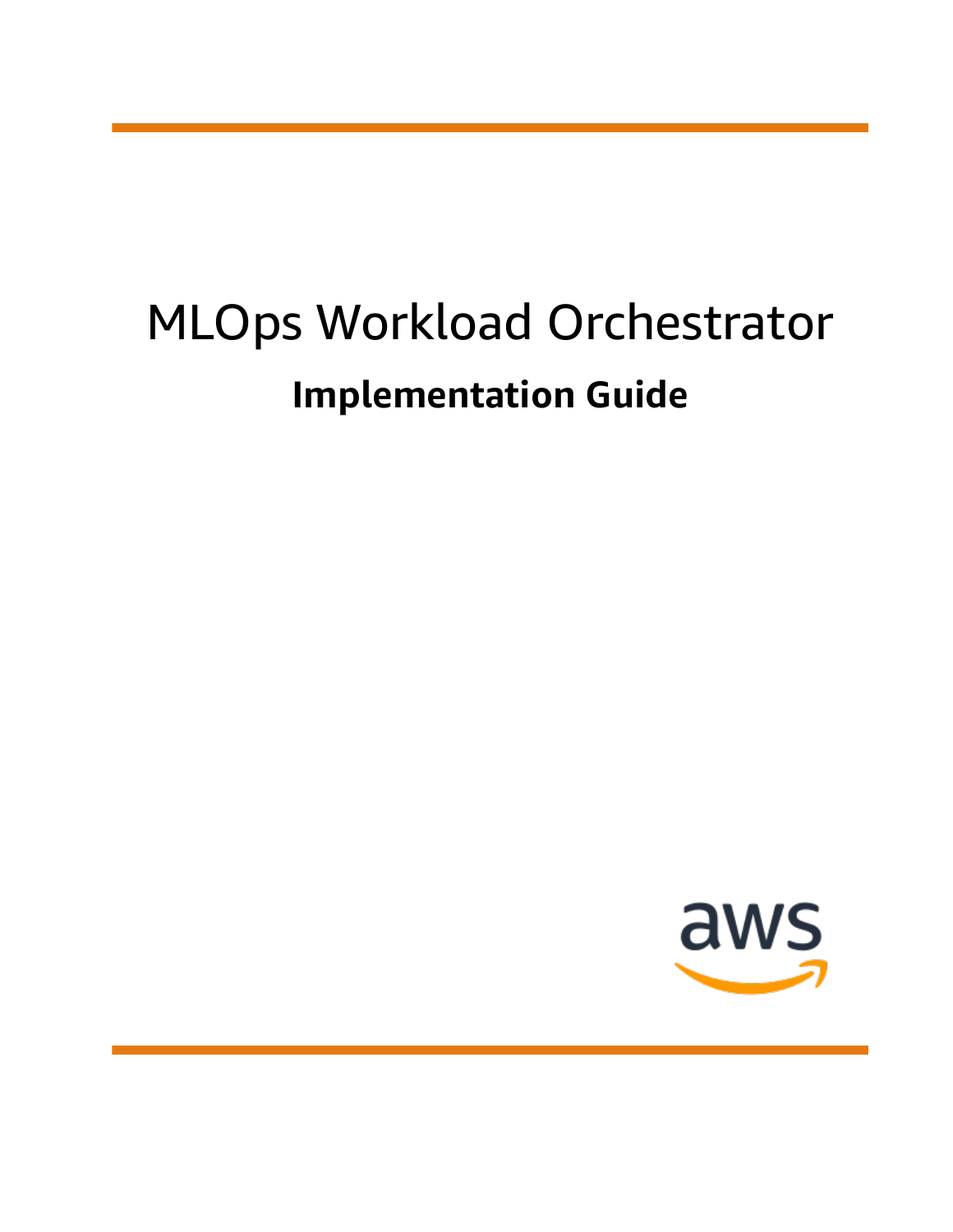#### **MLOps Workload Orchestrator: Implementation Guide**

Copyright © Amazon Web Services, Inc. and/or its affiliates. All rights reserved.

Amazon's trademarks and trade dress may not be used in connection with any product or service that is not Amazon's, in any manner that is likely to cause confusion among customers, or in any manner that disparages or discredits Amazon. All other trademarks not owned by Amazon are the property of their respective owners, who may or may not be affiliated with, connected to, or sponsored by Amazon.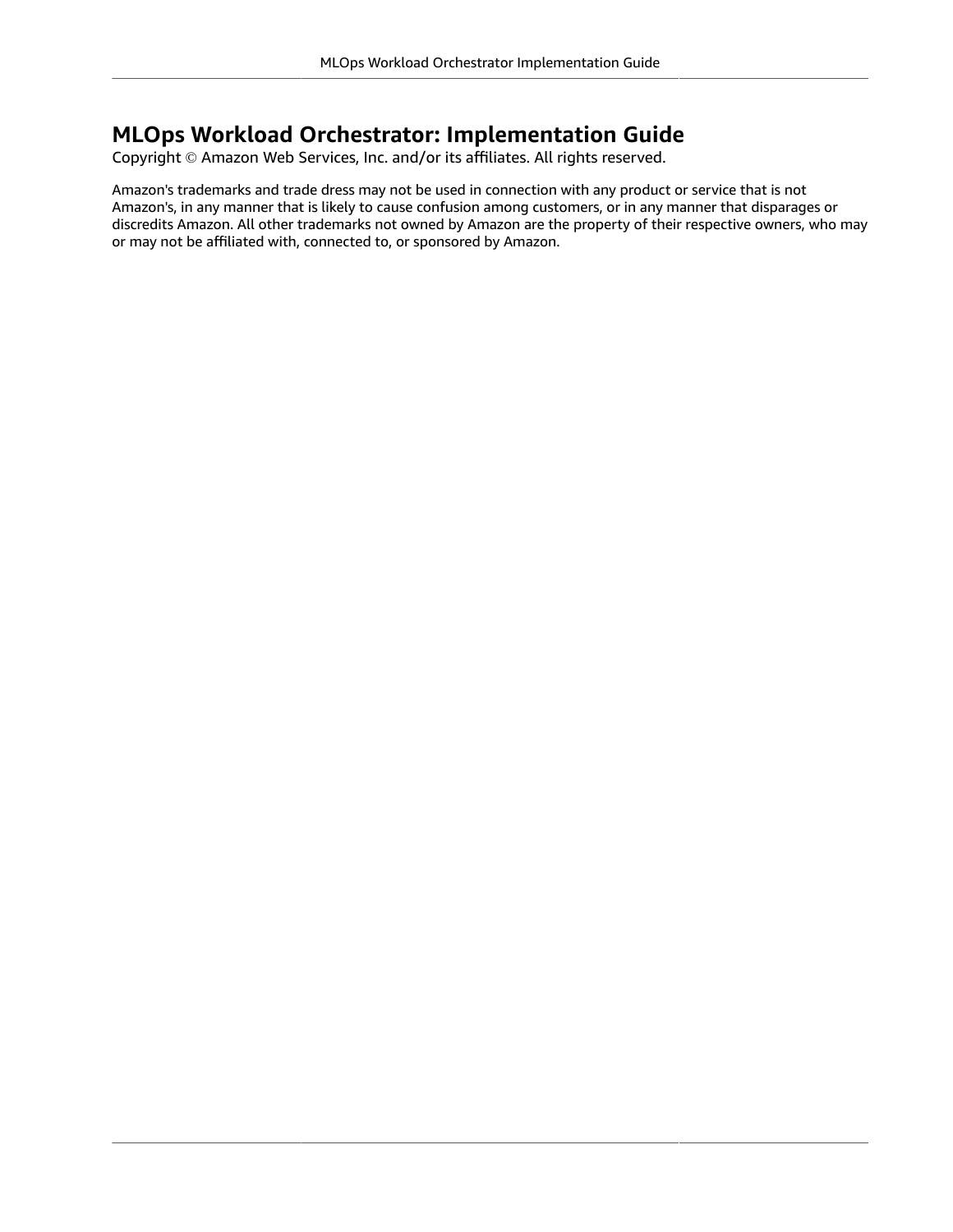### **Table of Contents**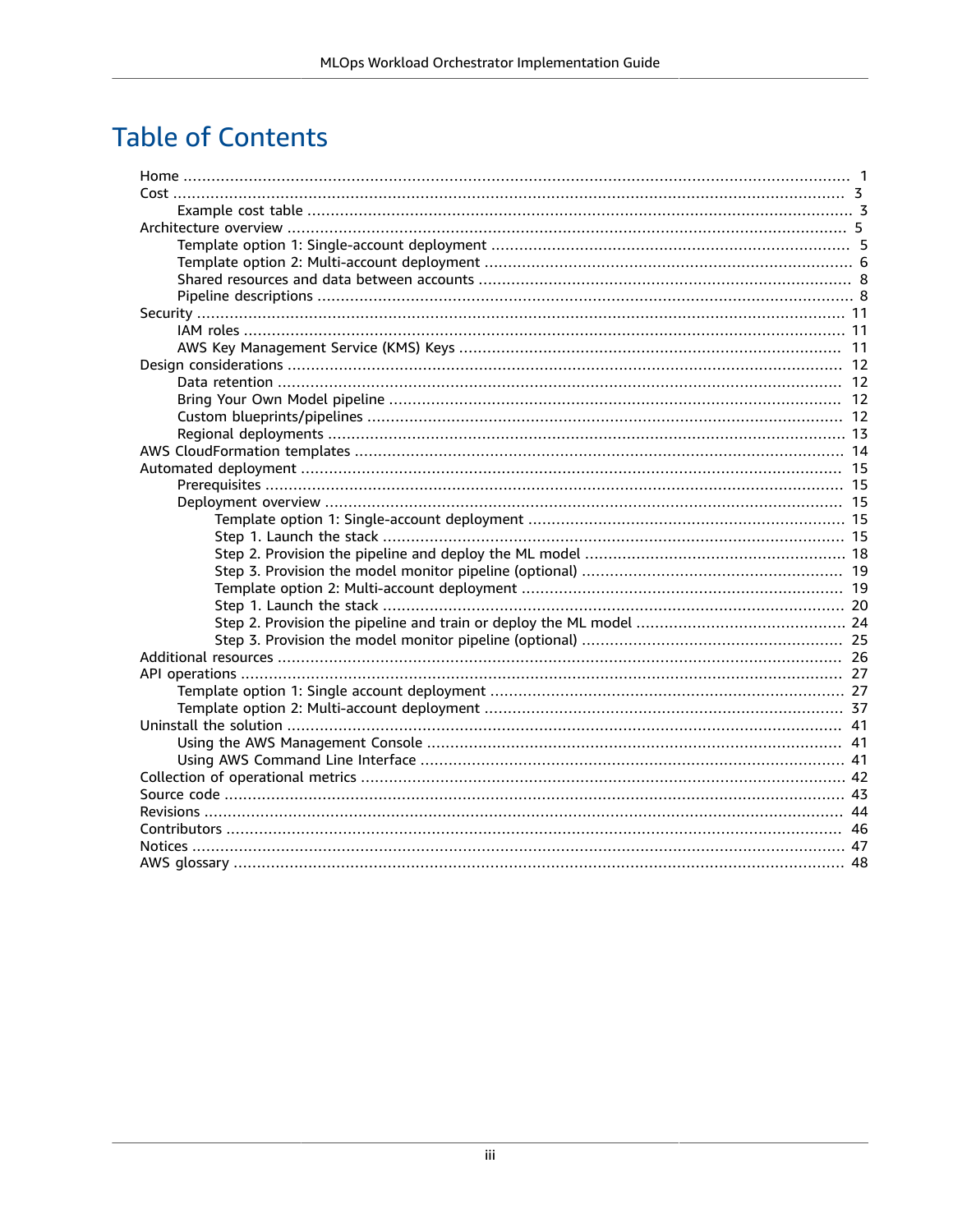## <span id="page-3-0"></span>Deploy a robust pipeline that uses managed automation tools and machine learning (ML) services to simplify ML model development and production

*November 2020 ([last update](#page-46-0) (p. [44\):](#page-46-0) May 2022)*

The ML lifecycle is an iterative and repetitive process that involves changing models over time and learning from new data. As ML applications gain popularity, organizations are building new and better applications for a wide range of use cases including optimized email campaigns, forecasting tools, recommendation engines, self-driving vehicles, virtual personal assistants, and more. While operational and pipelining processes vary greatly across projects and organizations, the processes contain commonalities across use cases.

This solution helps you streamline and enforce architecture best practices by providing an extendable framework for managing ML pipelines for Amazon Web Services (AWS) ML services and third-party services. The solution's template allows you to train models, upload trained models, configure the orchestration of the pipeline, initiate the start of the deployment process, move models through different stages of deployment, and monitor the successes and failures of the operations. The solution also provides a pipeline for building and registering Docker images for custom algorithms that can be used for model deployment on an Amazon [SageMaker](https://aws.amazon.com/sagemaker) endpoint.

You can use batch and real-time data inferences to configure the pipeline for your business context. This solution increases your team's agility and efficiency by allowing them to repeat successful processes at scale.

This solution provides the following key features:

- A preconfigured pipeline initiated through an API call or a Git repository
- Model training using Amazon SageMaker built-in [algorithms](https://docs.aws.amazon.com/sagemaker/latest/dg/algos.html) and [training job,](https://docs.aws.amazon.com/sagemaker/latest/dg/how-it-works-training.html) [hyperparameter](https://docs.aws.amazon.com/sagemaker/latest/dg/automatic-model-tuning-how-it-works.html) tuning [job](https://docs.aws.amazon.com/sagemaker/latest/dg/automatic-model-tuning-how-it-works.html), or [autopilot job](https://docs.aws.amazon.com/sagemaker/latest/dg/autopilot-automate-model-development.html)
- A trained model deployed with an inference endpoint
- Monitoring for deployed machine learning models and detection of any deviation in data quality, model quality, model bias, and/or model explainability
- Support for running your own integration tests to ensure that the deployed model meets expectations
- Provisioning multiple environments to support your ML model's life cycle
- Multi-account support for bring-your-own-model (BYOM) and model monitor pipelines
- Building and registering Docker images for custom algorithms that can be used for model deployment on an SageMaker endpoint
- The option to use SageMaker model registry to deploy versioned models
- User notification of the pipeline outcome though SMS or email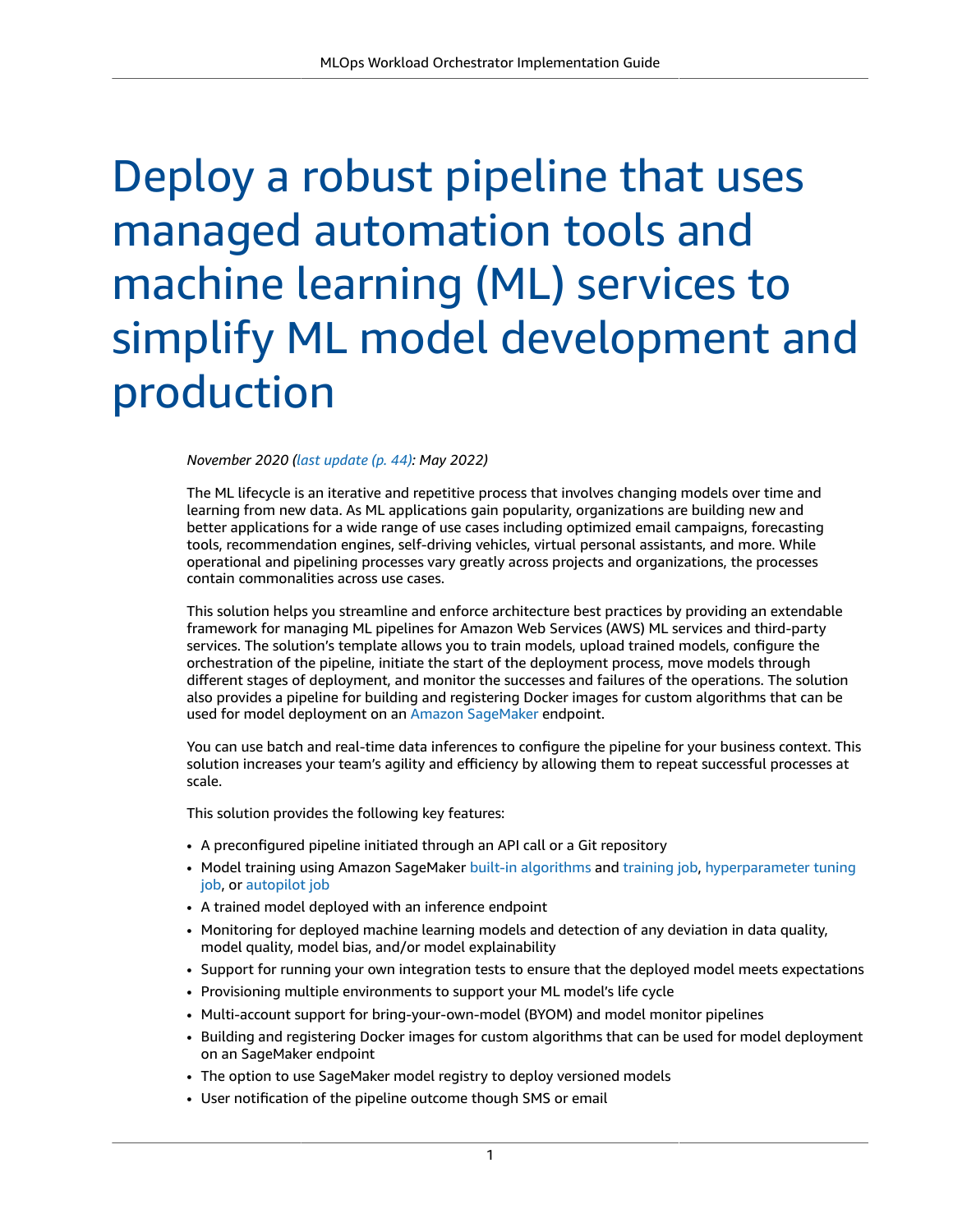The MLOps Workload Orchestrator solution currently offers 12 pipelines:

- One pipeline to train ML models using SageMaker built-in algorithms and SageMaker training job
- One pipeline to train ML models using SageMaker built-in algorithms and SageMaker hyperparameter tuning job
- One pipeline to train ML models using SageMaker built-in algorithms and SageMaker autopilot job
- Two BYOM real-time inference pipelines for ML models trained using both SageMaker built-in algorithms and custom algorithms
- Two BYOM batch transform pipelines for ML models trained using both SageMaker built-in algorithms and custom algorithms
- One custom algorithm image builder pipeline that can be used to build and register Docker images in Amazon Elastic Container Registry (Amazon ECR) for custom algorithms
- Four model monitor pipelines to continuously monitor the quality of deployed machine learning models by the real-time inference pipeline and alerts for any deviations in data quality, model quality, model bias, and/or model explainability

To support multiple use cases and business needs, this solution provides two AWS CloudFormation templates for single account and multi-account deployments.

- **Template option 1 – Single account**: Use the single-account template to deploy all of the solution's pipelines in the same AWS account. This option is suitable for experimentation, development, and/or small-scale production workloads.
- **Template option 2 – Multi-account**: Use the multi-account template to provision multiple environments (for example, development, staging, and production) across different AWS accounts, which improves governance and increases security and control of the ML pipeline's deployment, provides safe experimentation and faster innovation, and keeps production data and workloads secure and available to ensure business continuity.

This implementation guide describes architectural considerations and configuration steps for deploying MLOps Workload Orchestrator in the AWS Cloud. It includes links to an AWS [CloudFormation](http://aws.amazon.com/cloudformation/) template that launches and configures the AWS services required to deploy this solution using AWS best practices for security and availability.

The solution is intended for IT infrastructure architects, machine learning engineers, data scientists, developers, DevOps, data analysts, and marketing technology professionals who have practical experience architecting in the AWS Cloud.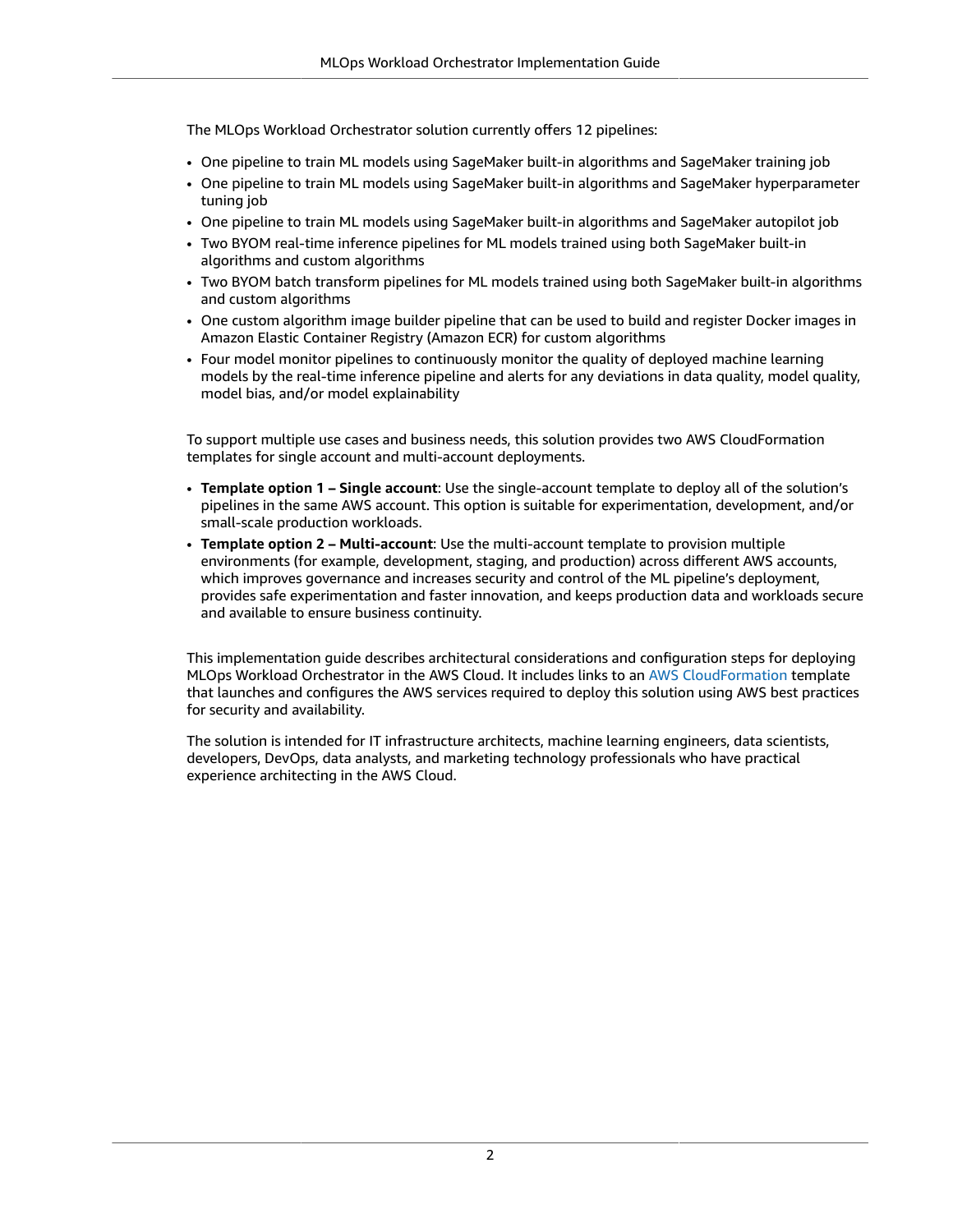## <span id="page-5-0"></span>Cost

You are responsible for the cost of the AWS services used while running this solution. As of May 2022, the cost for running this solution with the default settings in the US East (N. Virginia) Region is approximately **\$374.57 per month**.

Prices are subject to change. For full details, refer to the pricing webpage for each AWS service you will be using in this solution.

### <span id="page-5-1"></span>Example cost table

The following table provides an example cost breakdown for deploying this solution with the default parameters in the US East (N. Virginia) Region.

The majority of the monthly cost is dependent on AWS Lambda and real-time inferences in Amazon SageMaker. This estimate uses an m1.m5.large instance. However, instance type and actual performance is highly dependent on factors like model complexity, algorithm, input size, concurrency, and various other factors.

For cost-efficient performance, you must load test for proper instance size selection and use batch transform instead of real-time inference when possible.

| <b>AWS service</b>                              | <b>Dimensions</b>                                                                                                                 | Cost per month |
|-------------------------------------------------|-----------------------------------------------------------------------------------------------------------------------------------|----------------|
| Amazon API Gateway                              | 333 million requests (pipelines<br>provisioning and real-time<br>inference requests)                                              | \$3.50         |
| AWS Lambda                                      | Requests cost: 333 million<br>requests x \$0.20 (per one million<br>requests)                                                     | \$66.60        |
|                                                 | Compute cost: 333,000,000<br>(runs) x 128/1024 (GB) x<br>0.1 seconds (run duration) x<br>\$0.00001667 (per GB-s)                  | \$69.39        |
| Amazon SageMaker (training<br>job)              | One instance (ml.m5.large)<br>x \$0.115/hour x 1 (hours, job<br>duration) x 20 (jobs per month)                                   | \$2.30         |
| Amazon SageMaker<br>(hyperparameter tuning job) | One instance (ml.m5.large)<br>x \$0.115/hour x 1 (hours,<br>job duration) x 10 (number<br>of candidates) x 20 (jobs per<br>month) | \$23.00        |
| Amazon SageMaker (autopilot<br>job)             | One instance (ml.m5.large)<br>x \$0.922/hour x 1 (hours,<br>job duration) x 10 (number<br>of candidates) x 10 (jobs per<br>month) | \$92.20        |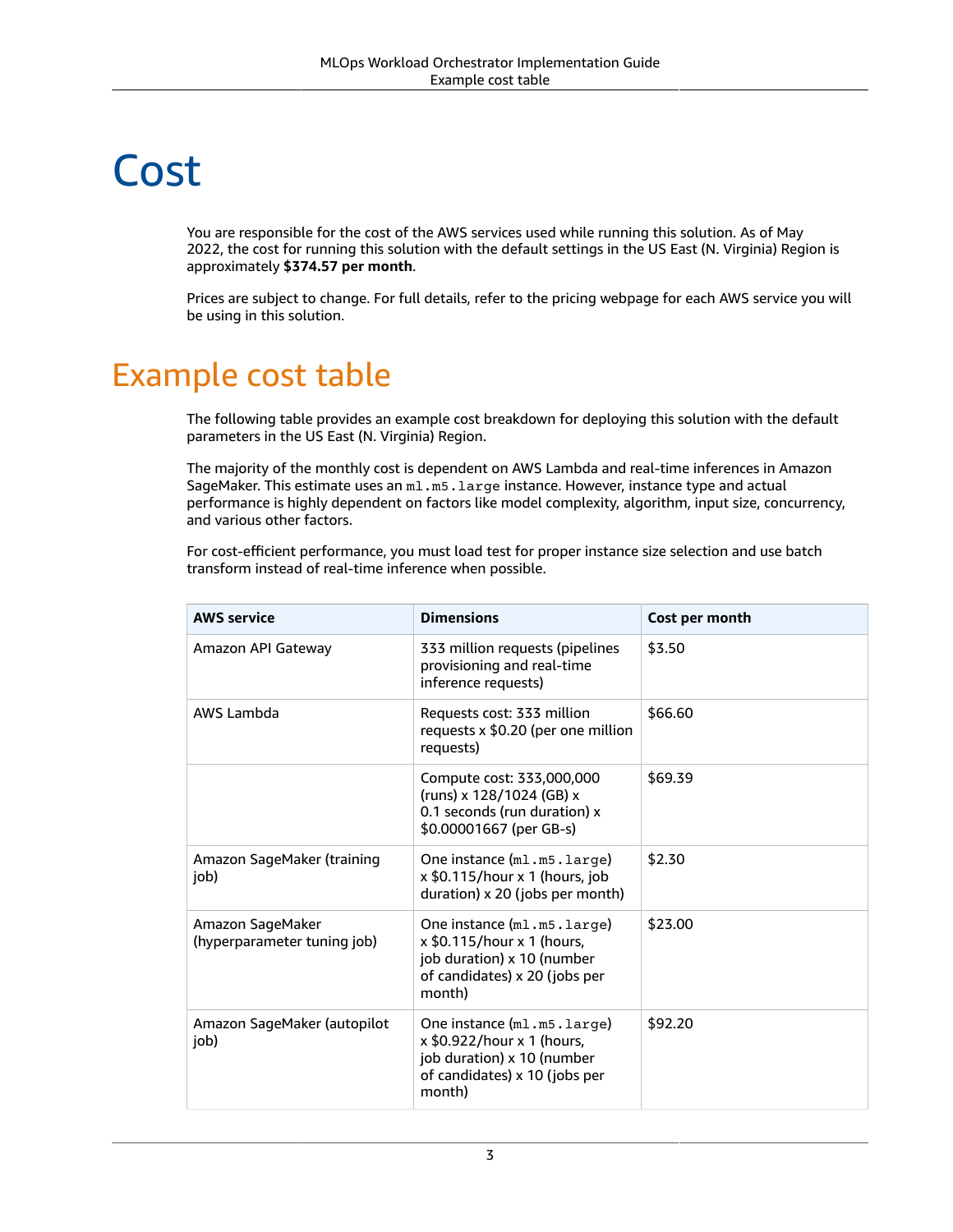| <b>AWS service</b>                                 | <b>Dimensions</b>                                                                                               | Cost per month     |
|----------------------------------------------------|-----------------------------------------------------------------------------------------------------------------|--------------------|
| Amazon SageMaker (hosting:<br>real-time inference) | One instance (ml.m5.large) x<br>\$0.115/hour x 24 (hours) x 31<br>(days)                                        | \$85.56            |
| Amazon SageMaker (baseline<br>jobs)                | One instance (ml.m5.large) x<br>\$0.115/hour x 10/60 (hours, job<br>duration) x 2 (jobs per month)              | \$0.04             |
| Amazon SageMaker (model<br>monitor)                | One instance (ml.m5.large) x<br>\$0.115/hour x 2 (jobs per day) x<br>10/60 (hours, job duration) x 31<br>(days) | \$1.19             |
| Amazon SageMaker (batch<br>transform)              | One instance (ml.m5.large) x<br>\$0.115 (per hour) x 2 (hours, job<br>duration) x 30 (days)                     | \$6.90             |
| Amazon S3                                          | S3 Standard storage: 100GB x<br>\$0.023 (per GB)                                                                | \$2.30             |
|                                                    | PUT requests: 10,000 requests x<br>\$0.000005 (per request)                                                     | \$0.05             |
|                                                    | GET requests: 10,000 requests x<br>\$0.0000004 (per request)                                                    | \$0.004            |
| <b>AWS CodePipeline</b>                            | 20 active pipelines x \$1.00 (per<br>month)                                                                     | \$20.00            |
| Amazon ECR                                         | Storage: 10 GB x \$0.10 (per GB)                                                                                | \$1.00             |
|                                                    | Data transfer: 10 GB x \$0.02 (per<br>GB)                                                                       | \$0.20             |
| <b>AWS CodeBuild</b>                               | 10 builds per month x 10<br>minutes (build duration) x<br>\$0.0034 (per minute)                                 | \$0.34             |
| <b>Total</b>                                       |                                                                                                                 | \$374.57 per month |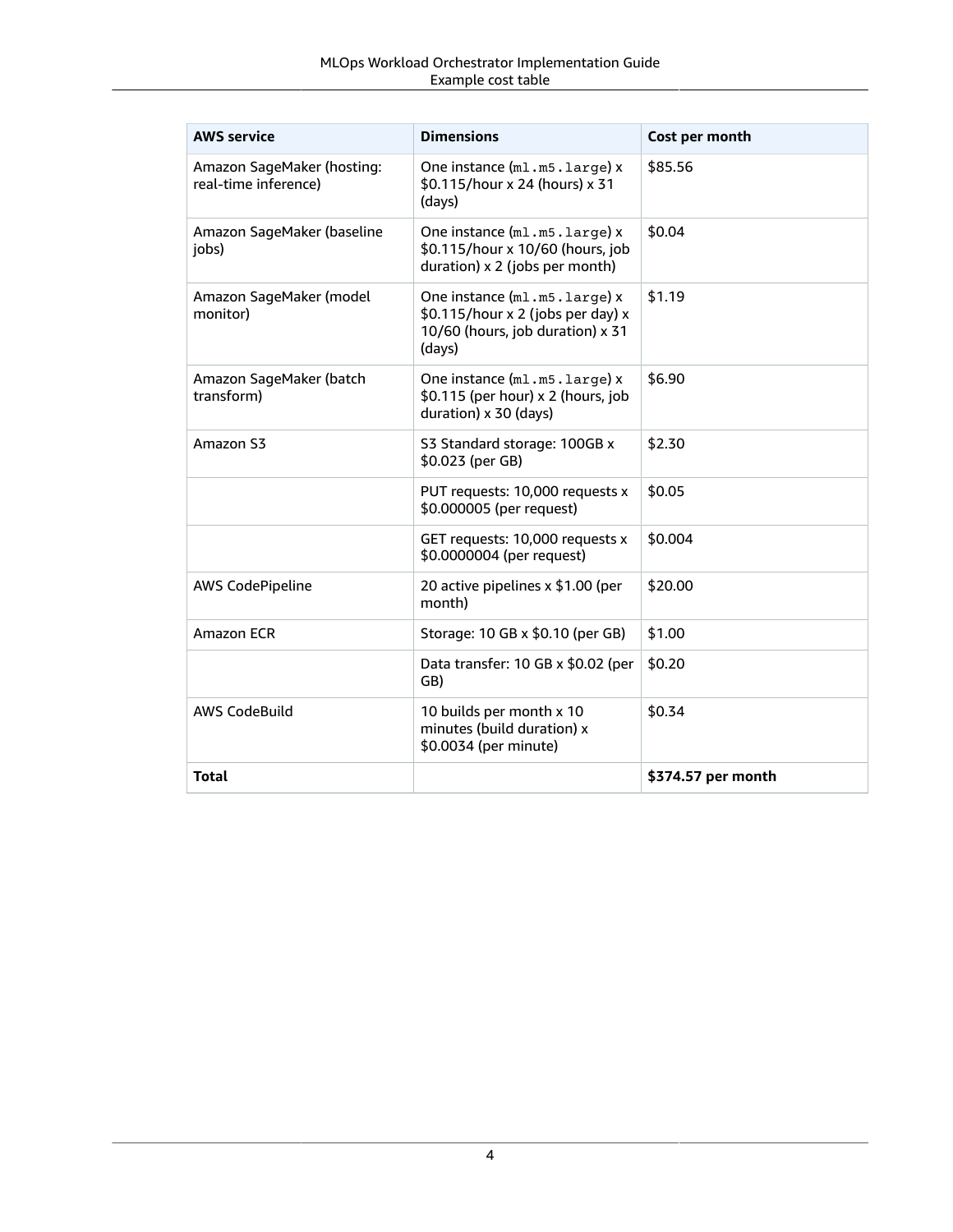## <span id="page-7-0"></span>Architecture overview

This solution is built with two primary components: 1) the orchestrator component, created by deploying the solution's AWS CloudFormation template, and 2) the AWS [CodePipeline](https://aws.amazon.com/codepipeline) instance deployed from either calling the solution's Amazon API [Gateway,](https://aws.amazon.com/api-gateway) or by committing a configuration file into an [AWS](https://aws.amazon.com/codecommit) [CodeCommit](https://aws.amazon.com/codecommit) repository. The solution's pipelines are implemented as AWS CloudFormation templates, which allows you to extend the solution and add custom pipelines.

To support multiple use cases and business needs, the solution provides two AWS CloudFormation templates: **option 1** for single-account deployment, and **option 2** for multi-account deployment. In both templates, the solution provides the option to use [SageMaker](https://docs.aws.amazon.com/sagemaker/latest/dg/model-registry.html) model registry to deploy versioned models. The model registry allows you to catalog models for production, manage model versions, associate metadata with models, manage the approval status of a model, deploy models to production, and automate model deployment with continuous integration and continuous delivery (CI/CD).

## <span id="page-7-1"></span>Template option 1: Single-account deployment

The solution's single-account architecture provides the following components and workflows, which are shown as numbered steps in Figure 1.



#### **Figure 1: MLOps Workload Orchestrator solution architecture (single account)**

This solution's single-account template (Figure 1) provides the following components and workflows:

- 1. The Orchestrator (solution owner or DevOps engineer) launches the solution in the AWS account and selects the desired options (for example, using SageMaker registry, or providing an existing S3 bucket).
- 2. The Orchestrator uploads the required assets for the target pipeline (for example, model artifact, training data, and/or custom algorithm zip file) into the S3 assets bucket. If SageMaker model registry is used, the Orchestrator (or an automated pipeline) must register the model with the model registry.
- 3. A single account AWS [CodePipeline](https://aws.amazon.com/codepipeline) instance is provisioned by either sending an API call to the API Gateway, or by committing the mlops-config.json file to the Git repository. Depending on the pipeline type, the Orchestrator AWS [Lambda](https://aws.amazon.com/lambda) function packages the target AWS CloudFormation template and its parameters and configurations using the body of the API call or the mlopsconfig.json file, and uses it as the source stage for the AWS CodePipeline instance.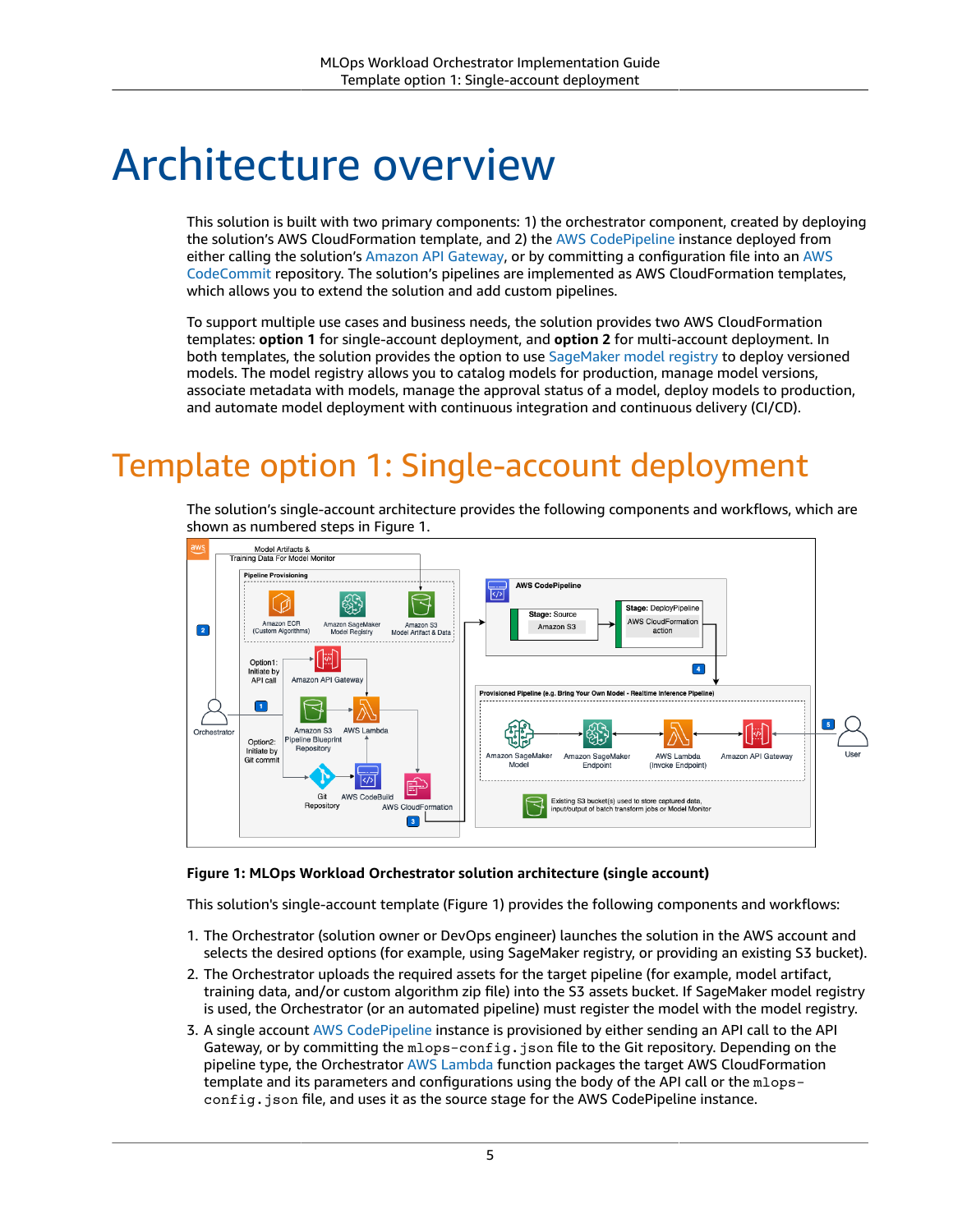#### **Note**

If you are provisioning the model monitor pipeline, the Orchestrator must first provision the real-time inference pipeline, and then provision the model monitor pipeline. If a custom algorithm (for example, not a built-in Amazon SageMaker algorithm) was used to train the model, the Orchestrator must provide the Amazon ECR custom algorithm's image URI, or build and register the Docker image using the custom algorithm image builder pipeline.

- 4. The DeployPipeline stage takes the packaged CloudFormation template and its parameters/ configurations and deploys the target pipeline into the same account.
- 5. After the target pipeline is provisioned, users can access its functionalities. An [Amazon](https://aws.amazon.com/sns) Simple [Notification](https://aws.amazon.com/sns) Service (Amazon SNS) notification is sent to the email provided in the solution's launch parameters.

#### **Note**

The single-account AWS CodePipeline's AWS CloudFormation action is granted admin permissions to deploy different resources by different MLOps pipelines. Roles are defined by the pipelines' CloudFormation templates, allowing the ability to add new pipelines. To restrict the types of resources a template can deploy, customers can create an AWS [Identity](https://aws.amazon.com/iam) and Access [Management](https://aws.amazon.com/iam) (IAM) role, with limited permissions, and pass it to the CloudFormation action as the deployment role.

## <span id="page-8-0"></span>Template option 2: Multi-account deployment

This solution uses AWS [Organizations](https://aws.amazon.com/organizations) and AWS [CloudFormation](https://aws.amazon.com/cloudformation) StackSets to allow you to provision or update ML pipelines across AWS accounts and Regions. Using an AWS Organizations [delegated](https://docs.aws.amazon.com/AWSCloudFormation/latest/UserGuide/stacksets-orgs-delegated-admin.html) [administrator](https://docs.aws.amazon.com/AWSCloudFormation/latest/UserGuide/stacksets-orgs-delegated-admin.html) account (also referred to as the *Orchestrator account* in this guide) allows you to deploy ML pipelines implemented as AWS CloudFormation templates into selected target accounts (for example, development, staging, and production accounts).

We recommend using AWS Organizations to govern across account deployments with the following structure:

- Orchestrator account (the AWS Organizations delegated administrator account). The MLOps Workload Orchestrator solution is deployed into this account.
- Development Organizational Unit: contains development account(s).
- Staging Organizational Unit: contains staging account(s).
- Production Organizational Unit: contains production account(s).

This solution uses the AWS Organizations service-managed permissions model to allow the Orchestrator account to deploy pipelines into the target accounts (for example, development, staging, and production account).

#### **Note**

You must set up the recommended AWS [Organizations](https://aws.amazon.com/organizations) structure, enable [trusted](https://docs.aws.amazon.com/AWSCloudFormation/latest/UserGuide/stacksets-orgs-enable-trusted-access.html) access with AWS [Organizations,](https://docs.aws.amazon.com/AWSCloudFormation/latest/UserGuide/stacksets-orgs-enable-trusted-access.html) and register a delegated [administrator](https://docs.aws.amazon.com/AWSCloudFormation/latest/UserGuide/stacksets-orgs-delegated-admin.html) account before implementing the solution's multi-account deployment option into the Orchestrator account.

#### **Important**

By default, the solution expects the Orchestrator account to be an AWS Organizations delegated administrator account. This follows best practices to limit the access to the AWS Organizations management account. However, if you want to use your management account as the Orchestrator account, the solution allows you to switch to the management account by modifying the AWS CloudFormation template parameter: **Are you using a delegated administrator account (AWS Organizations)?** to No.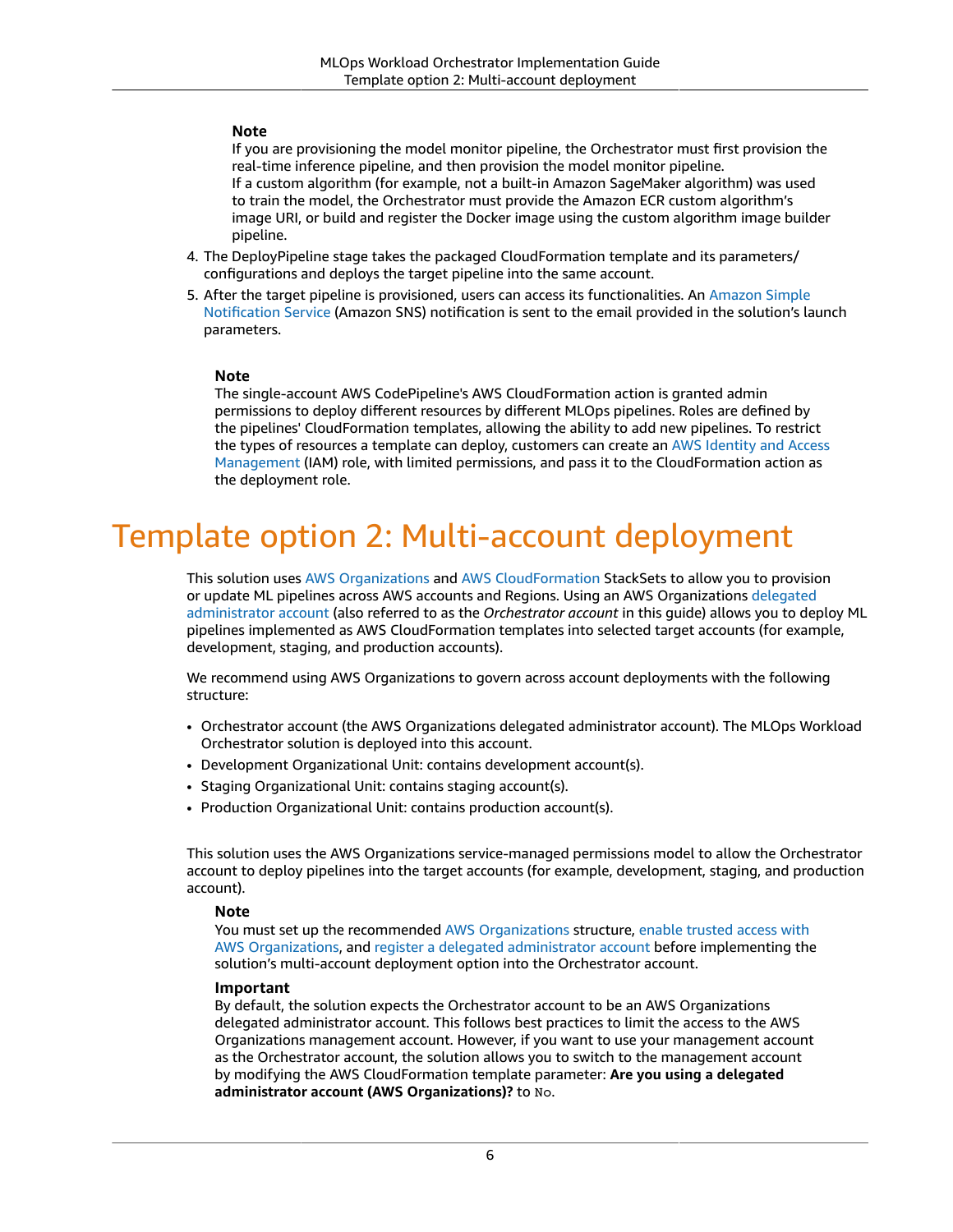

#### **Figure 2: MLOps Workload Orchestrator solution architecture (multi-account)**

This solution's multi-account template (Figure 2) provides the following components and workflows:

- 1. The Orchestrator (solution owner or DevOps engineer with admin access to the orchestrator account) provides the AWS Organizations information (for example, development, staging, and production organizational unit IDs and account numbers). They also specify the desired options (for example, using Amazon SageMaker Registry, or providing an existing S3 bucket), and then launch the solution in their AWS account.
- 2. The Orchestrator uploads the required assets for the target pipeline (for example, model artifact, training data, and/or custom algorithm zip file) into the S3 assets bucket in the AWS Orchestrator account. If SageMaker model registry is used, the Orchestrator (or an automated pipeline) must register the model with the model registry.
- 3. A multi-account AWS CodePipeline instance is provisioned by either sending an API call to the API Gateway, or by committing the mlops-config.json file to the Git repository. Depending on the pipeline type, the Orchestrator AWS Lambda function packages the target AWS CloudFormation template and its parameters/configurations for each stage using the body of the API call or the mlops-config.json file, and uses it as the source stage for the AWS CodePipeline instance.
- 4. The DeployDev stage takes the packaged CloudFormation template and its parameters/configurations and deploys the target pipeline into the development account.
- 5. After the target pipeline is provisioned into the development account, the developer can then iterate on the pipeline.
- 6. After the development is finished, the Orchestrator (or another authorized account) manually approves the DeployStaging action to move to the DeployStaging Stage.
- 7. The DeployStaging stage deploys the target pipeline into the staging account, using the staging configuration.
- 8. Testers perform different tests on the deployed pipeline.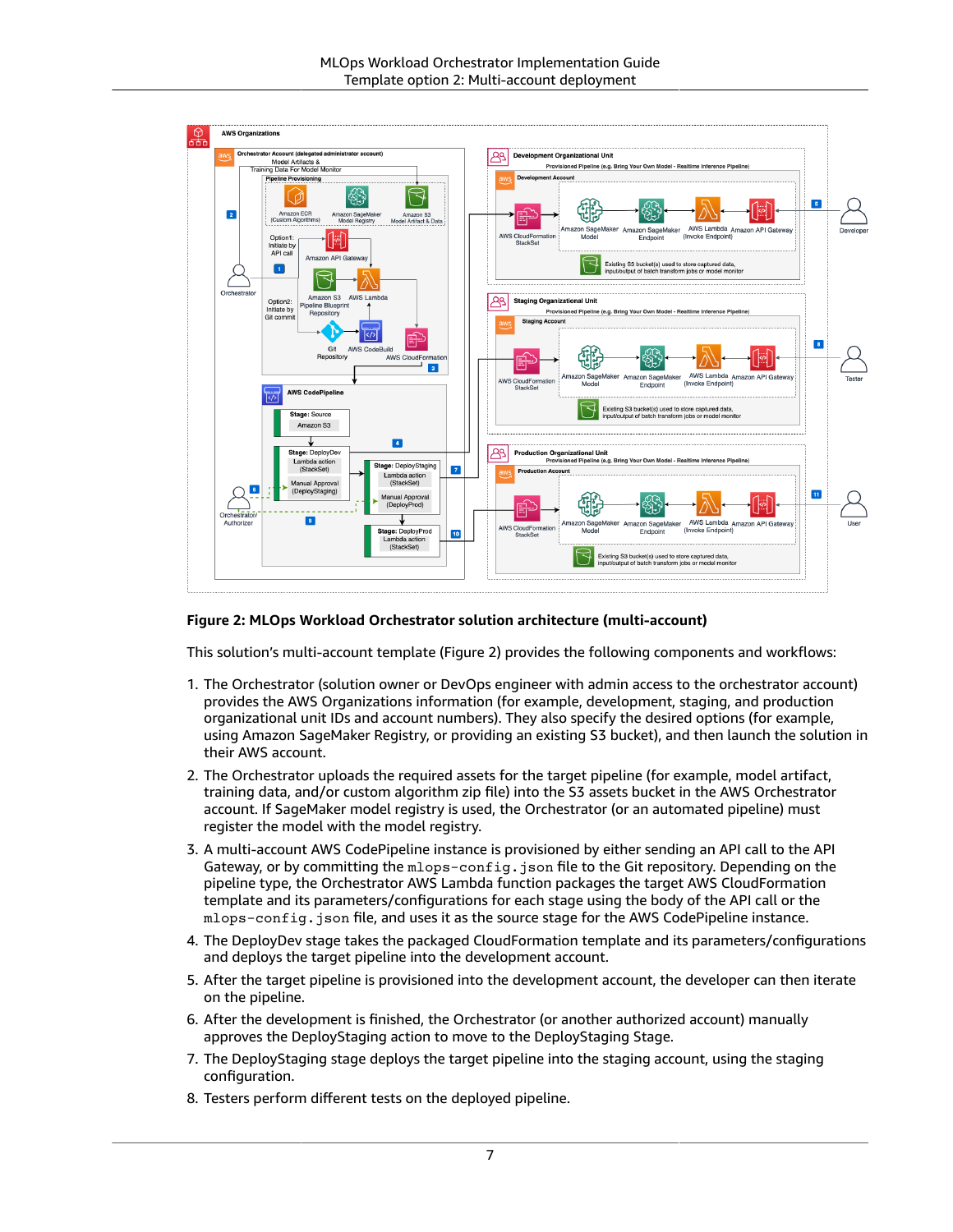- 9. After the pipeline passes quality tests, the Orchestrator can approve the DeployProd action.
- 10.The DeployProd stage deploys the target pipeline (with production configurations) into the production account.
- 11 Finally, the target pipeline is live in production. An Amazon SNS notification is sent to the email provided in the solution's launch parameters.

#### **Note**

This solution uses the model's name (provided in the API call or  $m$ lops-config.json file) as part of the provisioned AWS CloudFormation stack name, which creates the multi-account CodePipeline instance. When a request is made to provision a pipeline, the Orchestrator Lambda first checks to determine whether a stack exists with the specified name. If the stack does not exist, the Lambda function provisions a new stack. If a stack with the same name already exists, the function assumes that you want to update the existing pipeline using the new parameters.

### <span id="page-10-0"></span>Shared resources and data between accounts

In the multi-account template option, the development, staging, and production accounts each have access to the S3 assets bucket, blueprint bucket, and Amazon ECR repository, and SageMaker model registry in the Orchestrator account. If the S3 assets bucket, Amazon ECR repository, and SageMaker model registry are created by the solution (for example, if the customer did not provide existing resources when installing the solution), the solution will grant permissions to the development, staging, and production accounts access to these resources. If you provided an existing S3 assets bucket and Amazon ECR repository, or are using an SageMaker model registry that was not created by the solution, then you must set up permissions to allow other accounts to access these resources.

#### **The following data is shared across accounts:**

- Model artifact
- Baseline datasets used to create baselines for SageMaker data quality, model quality, model bias, and model explainability monitors
- Custom algorithm Amazon ECR image's URL, used to train the model

#### **To allow data separation and security, the following data is not shared between accounts:**

- **Location of captured data:** You must provide the full S3 path for each account to store data captured by the real-time inference Amazon SageMaker endpoint.
- **Batch inference data**: You must provide the full S3 path to the inference data for each account.
- **Location of the batch transform's output**: You must provide the full Amazon S3 path for each account where the output of the batch transform job will be stored.
- **Location of baseline job's output**: You must provide the full Amazon S3 path for each account where the output of the baseline job for model monitor will be stored.
- **Location of monitoring schedule job's output**: You must provide the full Amazon S3 path for each account where the output of the monitoring schedule will be stored.

## <span id="page-10-1"></span>Pipeline descriptions

#### **Model training pipelines**

This solution provides three pipelines to train ML models using SageMaker built-in algorithms. Deploying a training pipeline creates the following AWS resources: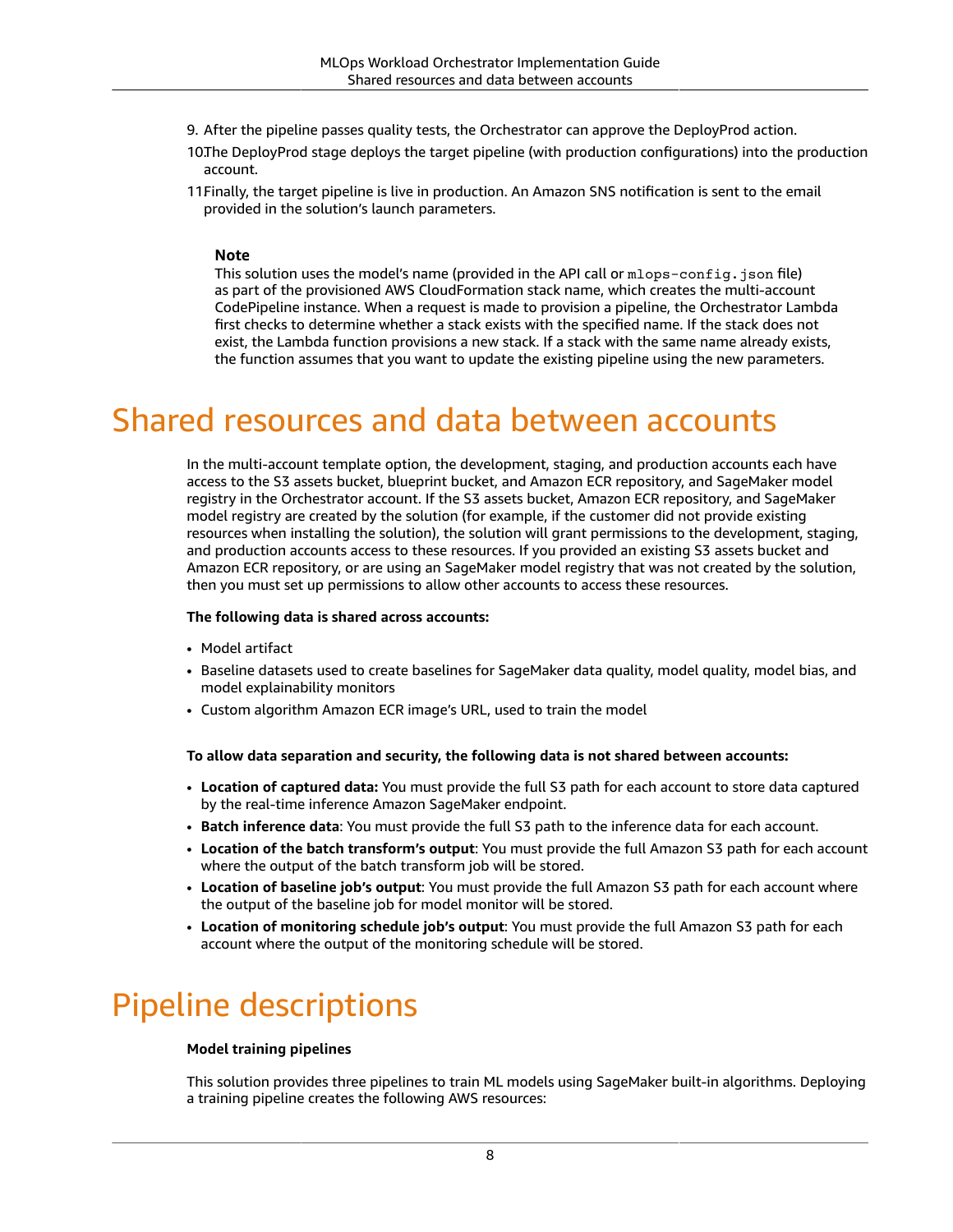- An AWS Lambda function to initiate the creation of SageMaker training, tuning, or autopilot jobs
- An AWS Lambda function to automatically initiate the training Lambda function once the pipeline's CloudFormation template is deployed
- Amazon EventBridge rules to monitor the status of the training jobs
- An Amazon SNS topic, to notify the solution's administrators about pipelines changes via email
- All required AWS Identity and Access Management (IAM) roles

#### **BYOM real-time inference pipelines**

This solution allows you to deploy machine learning models trained using Amazon SageMaker built-in algorithms, or custom algorithms on Amazon SageMaker endpoints that provide real-time inferences. Deploying a real-time inference pipeline creates the following AWS resources:

- An Amazon SageMaker model, endpoint configuration, and endpoint
- An AWS Lambda function that invokes the Amazon SageMaker endpoint and returns inferences on the passed data
- An Amazon API Gateway connected to the Lambda that provides authentication and authorization to securely access the Amazon SageMaker endpoint
- All required AWS Identity and Access Management (IAM) roles

#### **BYOM batch transform pipelines**

The batch transform pipelines create transform jobs using machine learning models trained using Amazon SageMaker built-in algorithms (or custom algorithms) to perform batch inferences on a batch of data. Deploying a batch transform pipeline creates the following AWS resources:

- An Amazon SageMaker model
- An AWS Lambda function that initiates the creation of the Amazon SageMaker transform job
- All required AWS Identity and Access Management (IAM) roles

#### **Custom algorithm image builder pipeline**

The custom algorithm image builder pipeline allows you to use custom algorithms, and build and register Docker images in Amazon ECR. This pipeline is deployed in the Orchestrator account, where the Amazon ECR repository is located. Deploying this pipeline creates the following AWS resources:

- An AWS CodePipeline with the source stage and build stage
- The build stage uses AWS CodePipeline to build and register the custom images
- All required AWS Identity and Access Management (IAM) roles

#### **Model monitor pipeline**

This solution uses Amazon [SageMaker](https://docs.aws.amazon.com/sagemaker/latest/dg/model-monitor.html) model monitor to continuously monitor the quality of deployed machine learning models. The solution supports Amazon SageMaker data [quality](https://docs.aws.amazon.com/sagemaker/latest/dg/model-monitor-data-quality.html) and model [quality,](https://docs.aws.amazon.com/sagemaker/latest/dg/model-monitor-model-quality.html) [model bias](https://docs.aws.amazon.com/sagemaker/latest/dg/clarify-model-monitor-bias-drift.html), and model [explainability](https://docs.aws.amazon.com/sagemaker/latest/dg/clarify-model-monitor-feature-attribution-drift.html) (feature attribution) monitoring. The data from Model Monitor reports can be used to set alerts for violations generated by these monitors. This solution uses the following process to activate continuous model monitoring:

1. The deployed Amazon SageMaker endpoint captures data from incoming requests to the deployed model and the resulting model predictions. The data captured for each deployed model is stored in the S3 bucket location specified by data capture location in the API call under the prefix *<endpoint-name>*/*<model-variant-name>*/*<year>*/*<month>*/*<day>*/*<hour>*/.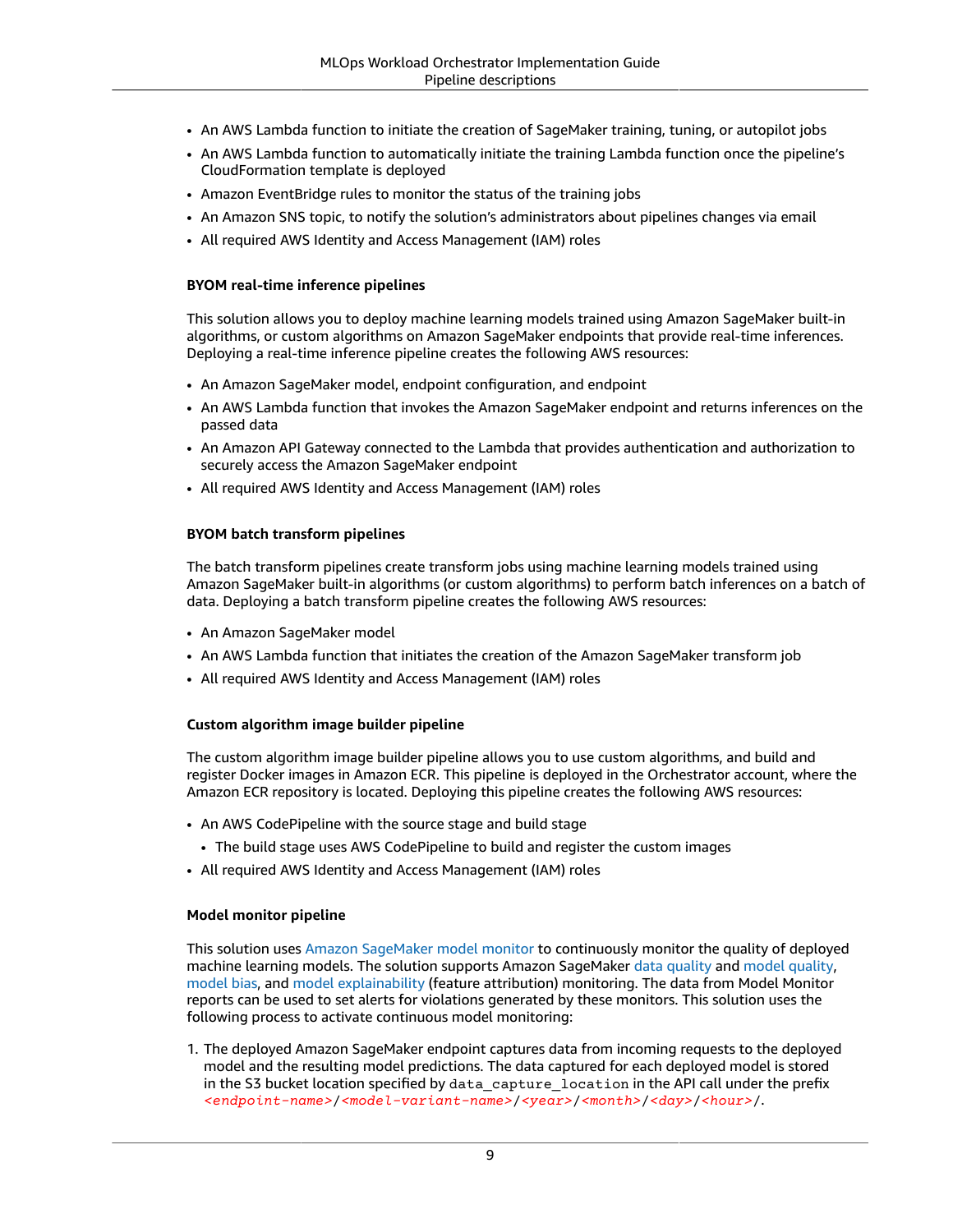- 2. For data quality, model bias, and model explainability monitoring, the solution creates baselines from the dataset that was used to train the deployed model. from the dataset that was used to train the deployed model. For model quality monitoring, the baseline dataset contains the predictions of the model and ground truth labels. The baseline datasets must be uploaded to the solution's assets S3 bucket. The datasets S3 keys and the baseline output S3 path must be provided in the API call, or mlops-config.json file.
- 3. For data quality and model quality, the baseline jobs computes metrics and suggests constraints for the metrics and produces two files: constraints.json and statistics.json. For model bias and model explainability, analysis\_config.json and analysis.json files are generated.
- 4. The generated json files by baseline jobs are stored in the S3 bucket specified by baseline\_job\_output\_location under the prefix <br/>baseline-job-name>/. These files are passed as input to the Amazon SageMaker monitors.
- 5. The solution creates a monitoring schedule job based on your configurations via the API call or mlops-config. json file. The monitoring job compares real-time predictions data (captured in the first step) with the baseline created in the previous step (step 2). The job reports for each deployed model monitor pipeline are stored in the S3 bucket location specified by monitoring\_output\_location under the prefix *<endpoint-name>*/*<monitoring-jobname>*/*<year>*/*<month>*/*<day>*/*<hour>*/.

#### **Note**

For more information, refer to Amazon SageMaker data [quality,](https://docs.aws.amazon.com/sagemaker/latest/dg/model-monitor-model-quality.html) model quality, [model bias](https://docs.aws.amazon.com/sagemaker/latest/dg/clarify-model-monitor-bias-drift.html), and model [explainability](https://docs.aws.amazon.com/sagemaker/latest/dg/clarify-model-monitor-feature-attribution-drift.html) (feature attribution) monitoring.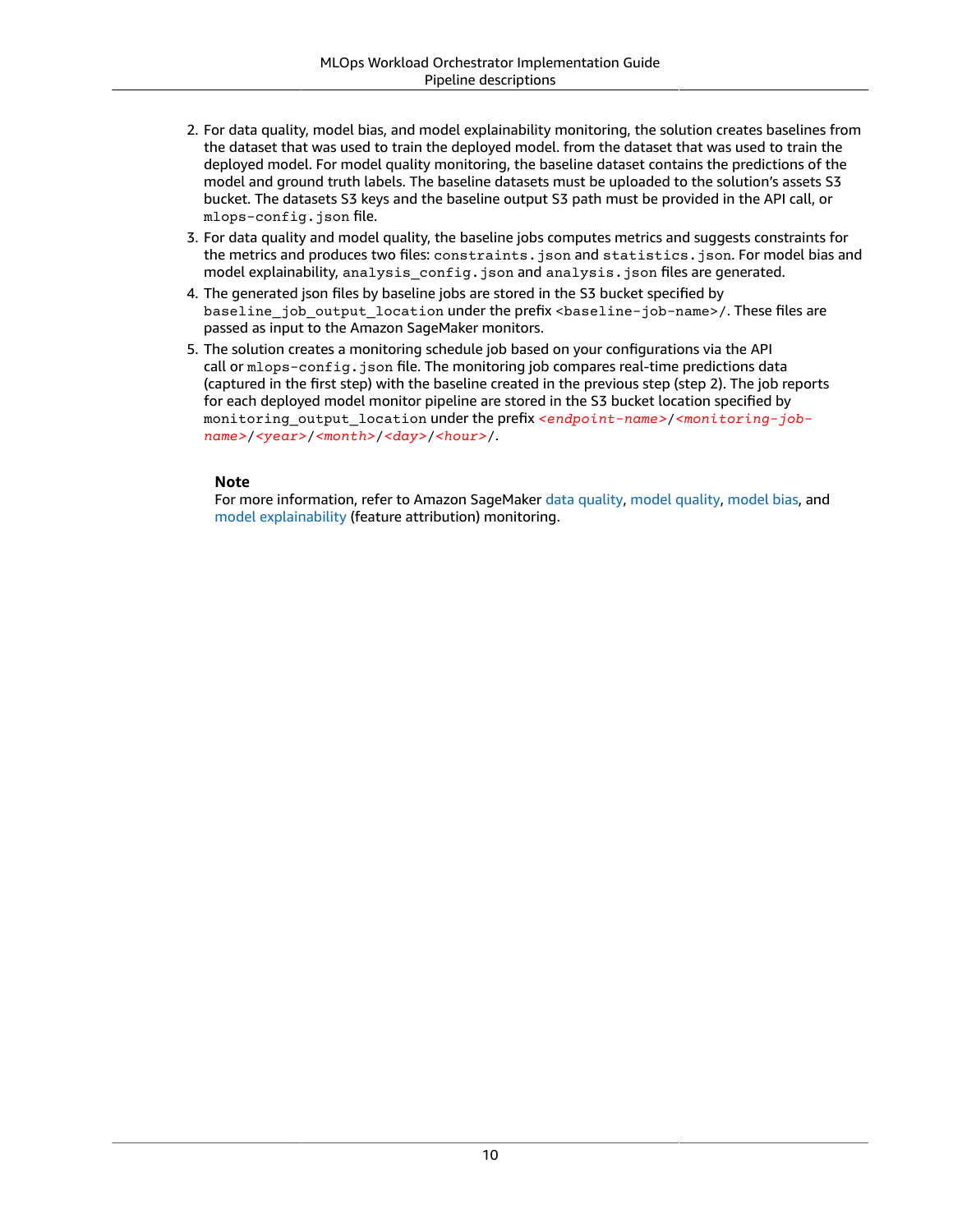# <span id="page-13-0"></span>**Security**

When you build systems on AWS infrastructure, security responsibilities are shared between you and AWS. This [shared](http://aws.amazon.com/compliance/shared-responsibility-model/) model reduces your operational burden because AWS operates, manages, and controls the components including the host operating system, the virtualization layer, and the physical security of the facilities in which the services operate. For more information about AWS security, visit the AWS [Cloud](http://aws.amazon.com/security/) [Security.](http://aws.amazon.com/security/)

## <span id="page-13-1"></span>IAM roles

AWS Identity and Access Management (IAM) roles allow you to assign granular access policies and permissions to services and users on the AWS Cloud. This solution creates IAM roles that grant the solution's AWS Lambda functions access to create Regional resources.

## <span id="page-13-2"></span>AWS Key Management Service (KMS) keys

The MLOps Workload Orchestrator solution allows you to provide your own AWS KMS keys to encrypt captured data by the inference endpoint, model monitor baselines and violations reports, and instances' volumes used by different pipelines. We recommend referring to Security best practices for AWS Key Management Service to enhance the protection of your encryption keys.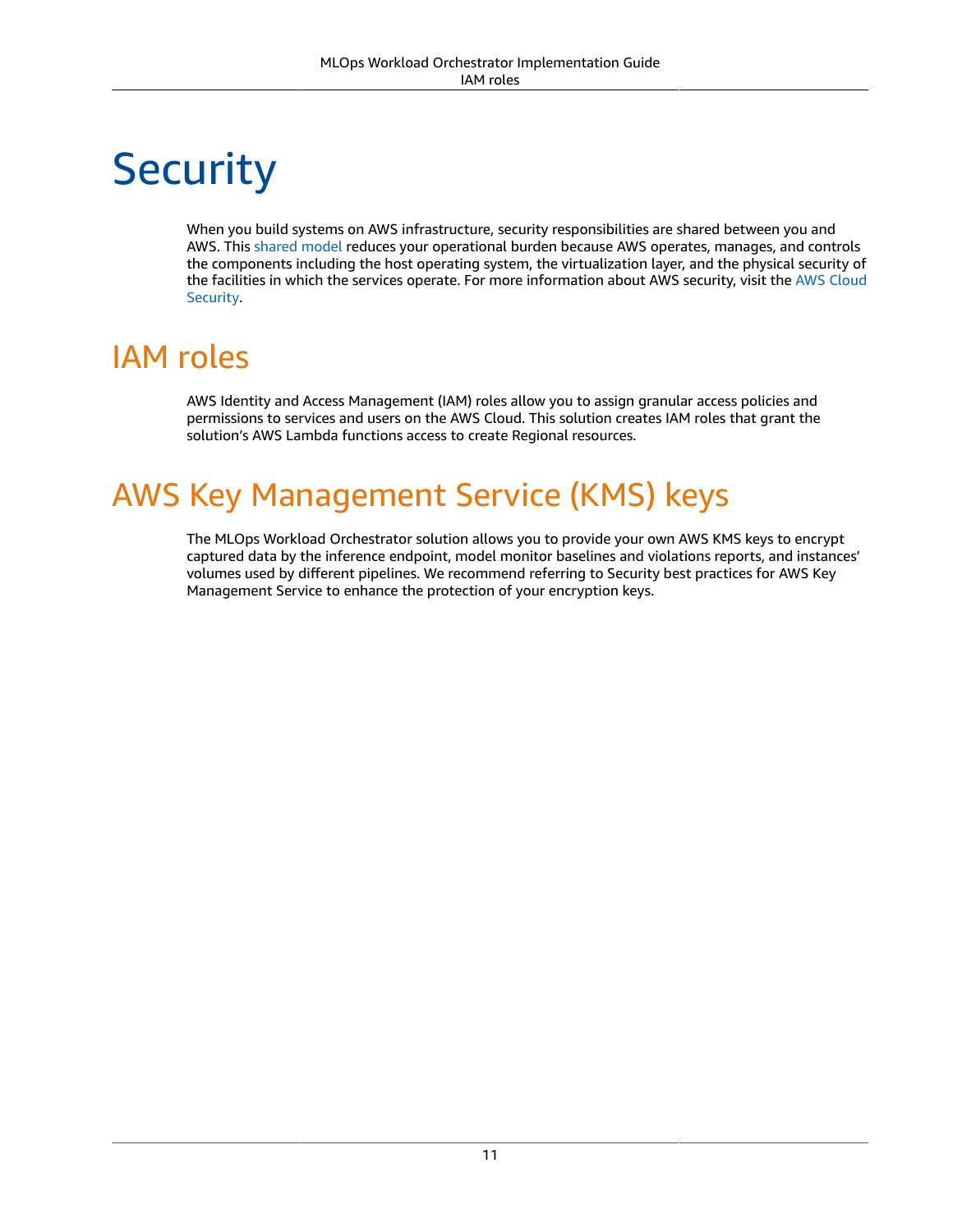## <span id="page-14-0"></span>Design considerations

## <span id="page-14-1"></span>Data retention

Depending on the business's requirements and data classification policies, it is advisable to setup S3 Lifecycle [Configuration](https://docs.aws.amazon.com/AmazonS3/latest/userguide/object-lifecycle-mgmt.html) to manage the retention of data captured by the Amazon SageMaker real-time endpoints, such as moving the data to Amazon S3 Glacier for long term archiving.

## <span id="page-14-2"></span>Bring Your Own Model pipeline

MLOps Workload Orchestrator provisions a pipeline based on the inputs received from either an API call or a Git repository. The provisioned pipeline supports building, deploying, and sharing a machine learning model. However, it does not support training the model. You can customize this solution and *bring your own* training model pipeline.

## <span id="page-14-3"></span>Custom blueprints/pipelines

This solution supports adding custom blueprints implemented as AWS CloudFormation templates. You can add a custom blueprint with two steps:

- 1. Create your custom AWS CloudFormation template or AWS Lambda functions
- 2. Update the Orchestrator Lambda function to add your custom blueprint's logic

#### **Create your custom AWS CloudFormation template or AWS Lambda functions**

The MLOps Workload Orchestrator uses AWS Cloud Development Kit (CDK) to generate all its AWS CloudFormation templates and supporting resources such as Lambda functions.

Use the following steps to integrate a custom template:

- 1. Add your template's CDK code under [source/lib/blueprints/byom/pipeline\\_definitions](https://github.com/aws-solutions/mlops-workload-orchestrator/tree/main/source/lib/blueprints/byom/pipeline_definitions).
- 2. Make sure your template creates any required roles or permissions. You can reuse existing IAM polices defined in [source/lib/blueprints/byom/pipeline\\_definitions/iam\\_policies.py](https://github.com/aws-solutions/mlops-workload-orchestrator/blob/main/source/lib/blueprints/byom/pipeline_definitions/iam_policies.py), or create your own.
- 3. If your template has Lambda functions, add them under [source/lib/blueprints/byom/lambdas](https://github.com/aws-solutions/mlops-workload-orchestrator/tree/main/source/lib/blueprints/byom/lambdas). Lambda functions are uploaded to the **Blueprints** S3 bucket, under the prefix blueprints/byom/ lambdas. The name of the Lambda function's folder must be used in your template's CDK code. For example, if your Lambda function folder's name is myfunction, you must refer to it as blueprints/ byom/lambdas/myfunction.zip in your CDK code. For an example, refer to the solution's [GitHub.](https://github.com/aws-solutions/mlops-workload-orchestrator/blob/main/source/lib/blueprints/byom/realtime_inference_pipeline.py#L73)
- 4. Add your template stack to the CDK's application at [source/app.py](https://github.com/aws-solutions/mlops-workload-orchestrator/blob/main/source/app.py).
- 5. Add your code to generate the template in [deployment/build-s3-dist.sh](https://github.com/aws-solutions/mlops-workload-orchestrator/blob/main/deployment/build-s3-dist.sh). Follow the documented steps in the build script. Your custom template and any Lambda functions, are packaged with the solution's templates or Lambda functions in the blueprints. zip file. The zip file is uploaded to the **Blueprints** S3 bucket when the solution is deployed.

#### **Update the Orchestrator Lambda function to add your custom blueprint's logic**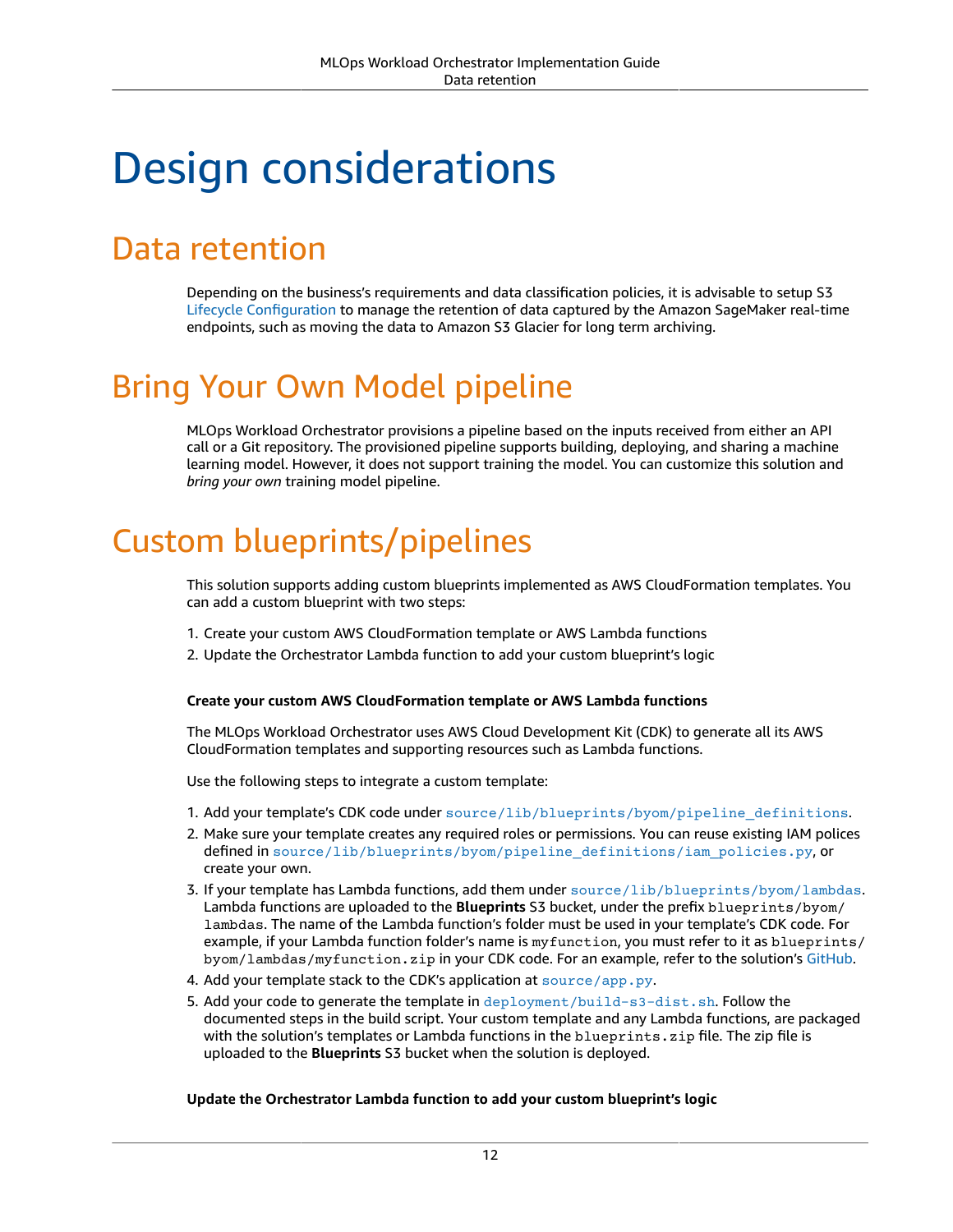The orchestrator Lambda function is provisions all the solution's blueprints. You must update the Orchestrator Lambda function code at source/lambdas/pipeline\_orchestration/ lambda\_helpers.py to add your custom blueprint's template logic.

Use the following steps to update the Orchestrator Lambda function:

- 1. Update the template\_url function to add your custom template URL. You must create your own pipeline\_type, which is used to identify the custom template. For example, byom\_realtime\_builtin is used for the real-time inference with built-in SageMaker algorithms pipeline.
- 2. Update the get\_stack\_name function to add a stack name for your template.
- 3. Update the get\_template\_parameters function to get your template's parameters. You can follow the same approach to create a function to get your template's parameters from the API call payload, similar to the functions get realtime specific params, get batch specific params, get\_model\_monitor\_params, etc.
- 4. Add required APIs call keys to get required keys. This function is used by the "validate" function to validate that the API call payload contains the required keys (i.e., parameters) used by your template.
- 5. Add any additional IAM permissions to the create orchestrator policy function in [source/](https://github.com/aws-solutions/mlops-workload-orchestrator/blob/main/source/lib/blueprints/byom/pipeline_definitions/iam_policies.py) [lib/blueprints/byom/pipeline\\_definitions/iam\\_policies.py](https://github.com/aws-solutions/mlops-workload-orchestrator/blob/main/source/lib/blueprints/byom/pipeline_definitions/iam_policies.py).

## <span id="page-15-0"></span>Regional deployments

This solution uses the AWS CodePipeline and SageMaker services, which are not currently available in all AWS Regions. You must launch this solution in an AWS Region where AWS CodePipeline and SageMaker are available. For the most current availability of AWS services by Region, refer to the AWS [Regional](http://aws.amazon.com/about-aws/global-infrastructure/regional-product-services/) [Services](http://aws.amazon.com/about-aws/global-infrastructure/regional-product-services/) List.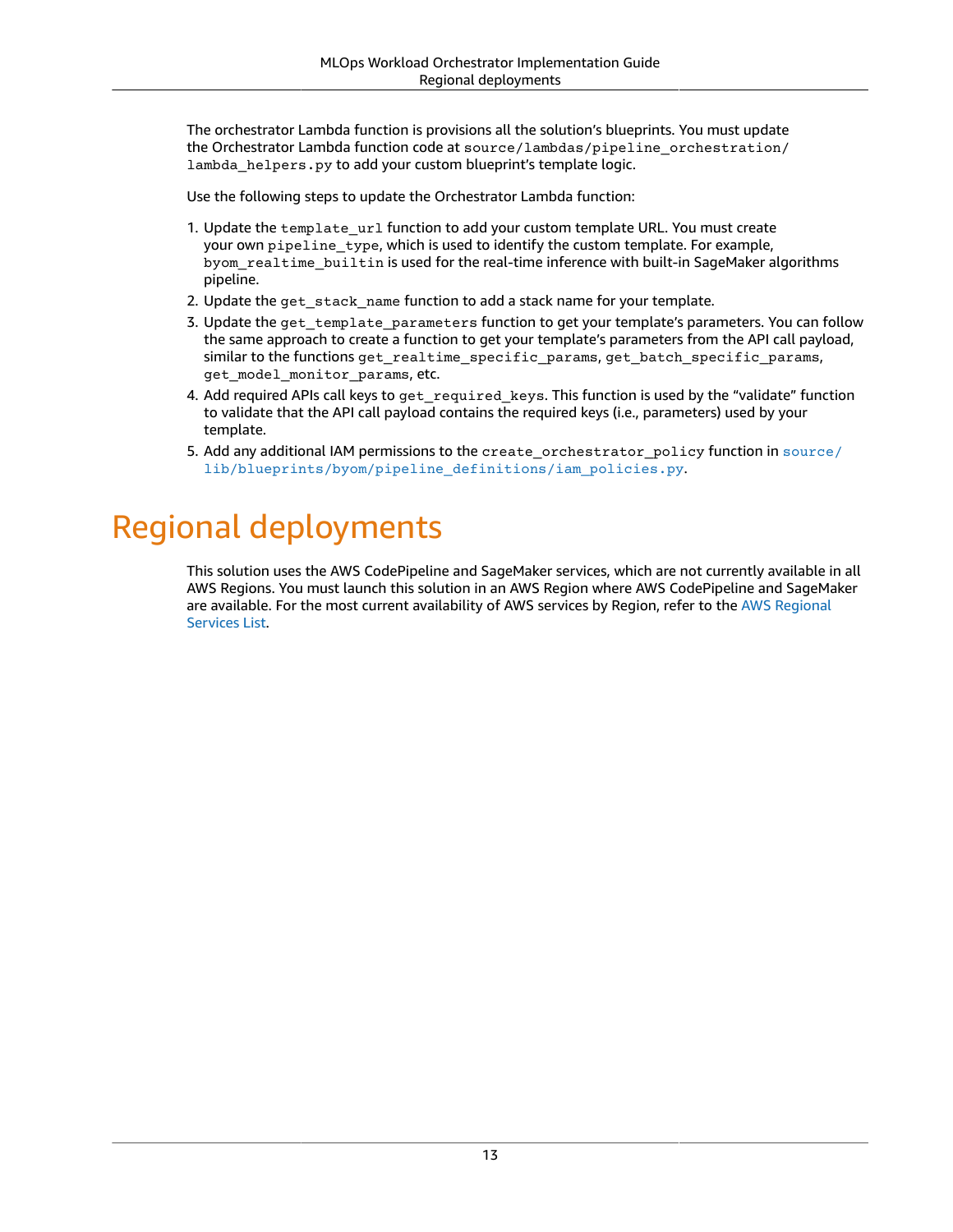## <span id="page-16-0"></span>AWS CloudFormation templates

This solution uses AWS CloudFormation to automate deployment. It includes the following two templates—a single-account deployment option, and a multi-account deployment option.

**View template** 

**mlops-workload-orchestrator-single-account.template** - Use this template to launch the solution with the single-account deployment option. The default configuration deploys two Amazon S3 buckets, an AWS Lambda function, an Amazon API Gateway API, an AWS CodeBuild project, and an Amazon ECR repository. You can customize the template to meet your specific needs.



**mlops-workload-orchestrator-multi-account.template** - Use this template to launch the solution with the multi-account deployment option. The default configuration deploys two Amazon S3 buckets, an AWS Lambda function, an Amazon API Gateway API, an AWS CodeBuild project, and an Amazon ECR repository. You can customize the template to meet your specific needs.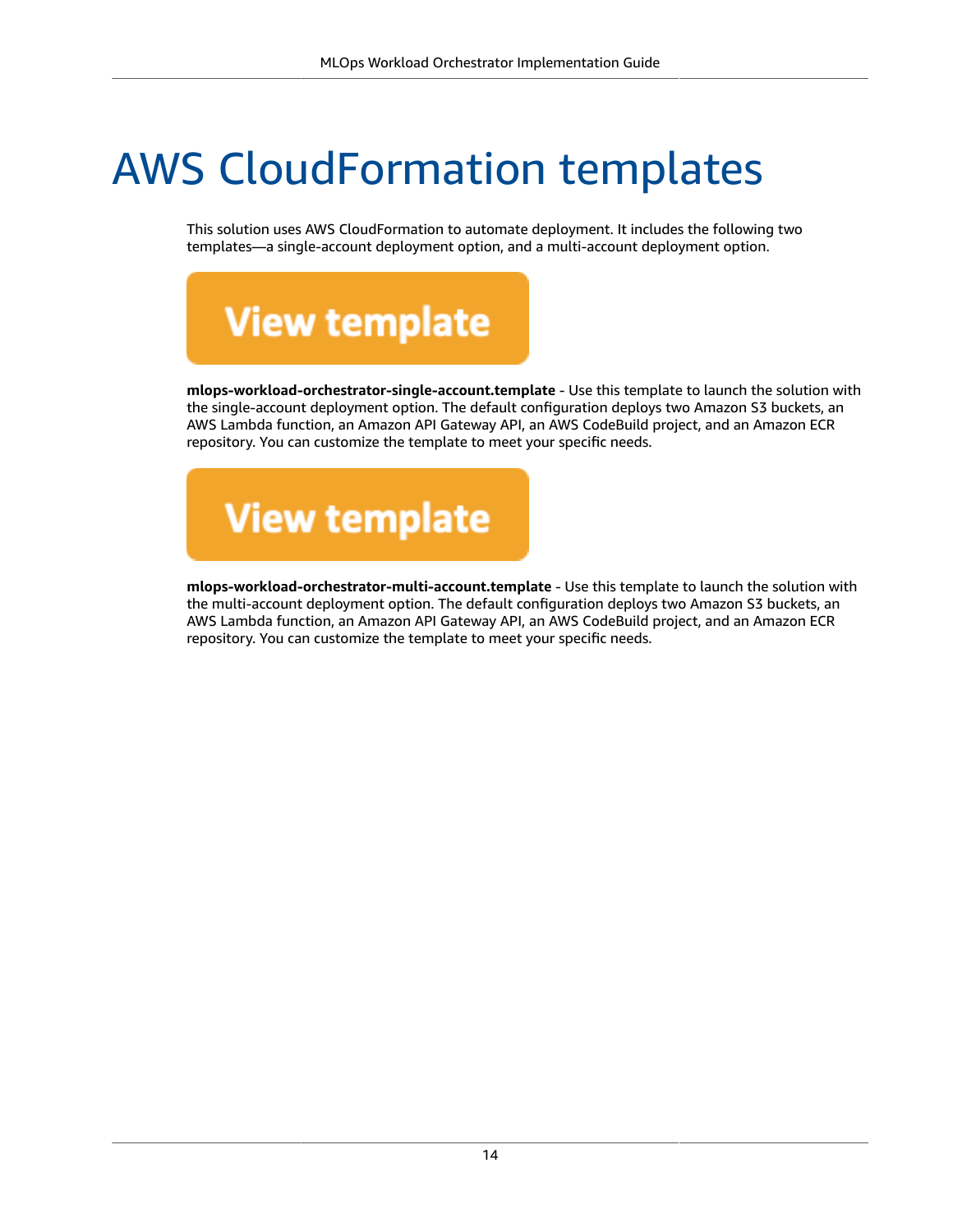## <span id="page-17-0"></span>Automated deployment

Before you launch the solution, review the architecture, configuration, network security, and other considerations discussed in this guide. Follow the step-by-step instructions in this section to configure and deploy the solution into your account.

**Time to deploy:** Approximately 3 minutes

### <span id="page-17-1"></span>**Prerequisites**

Before you can deploy this solution, ensure that you have access to the following resources:

- A pre-built machine learning model artifact
- A Dockerfile for building a container image for the model artifact if using a custom algorithm. This is not required if you are using prebuilt SageMaker Docker images.
- A tool to call HTTP APIs operations (for example, cURL or Postman), or a tool to commit files to a Git repository.

## <span id="page-17-2"></span>Deployment overview

Use the following steps to deploy this solution on AWS. For detailed instructions, follow the links for each step.

### <span id="page-17-3"></span>Template option 1: Single-account deployment

the section called "Step 1. [Launch](#page-17-4) the stack" [\(p. 15\)](#page-17-4)

the section called "Step 2. [Provision](#page-20-0) the pipeline and deploy the ML model" [\(p. 18\)](#page-20-0)

the section called "Step 3. Provision the model monitor pipeline [\(optional\)" \(p. 19\)](#page-21-0)

### <span id="page-17-4"></span>Step 1. Launch the stack

#### **Important**

This solution includes an option to send anonymous operational metrics to AWS. We use this data to better understand how customers use this solution and related services and products. AWS owns the data gathered though this survey. Data collection is subject to the AWS Privacy Policy.

To opt out of this feature, download the template, modify the AWS CloudFormation mapping section, and then use the AWS CloudFormation console to upload your template and deploy the solution. For more information, refer to the Collection of [operational](#page-44-0) metric[s \(p. 42\)](#page-44-0) section of this guide.

This automated AWS CloudFormation template deploys MLOps Workload Orchestrator in the AWS Cloud. You must have your model artifact's file and a Dockerfile before launching the stack.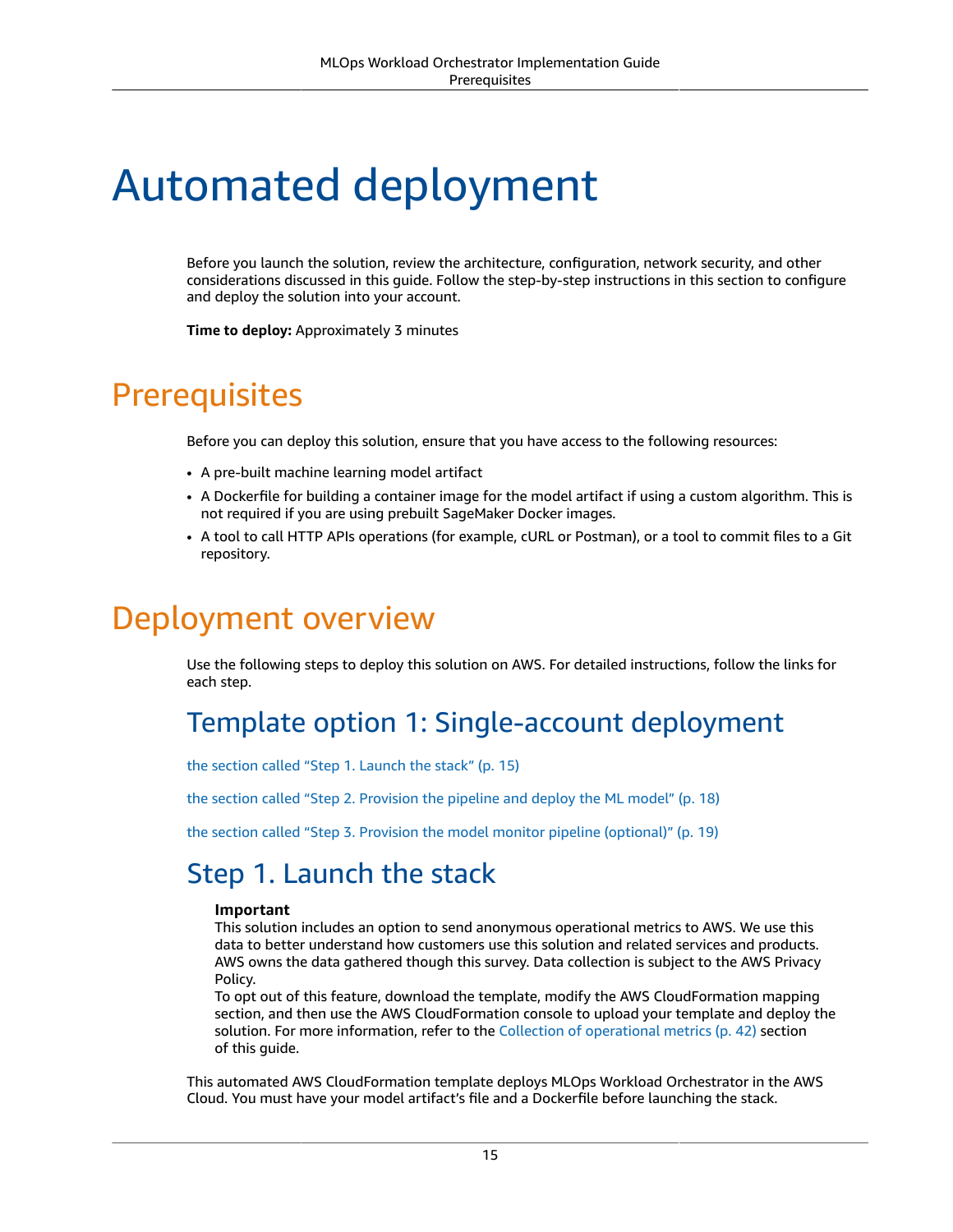#### **Note**

You are responsible for the cost of the AWS services used while running this solution. For more details, visit to the Cost section in this guide, and refer to the pricing webpage for each AWS service used in this solution.

1. Sign in to the AWS Management Console and use the button below to launch the mlops-workloadorchestrator-single-account-framework.template AWS CloudFormation template.



2. The template launches in the US East (N. Virginia) Region by default. To launch the solution in a different AWS Region, use the Region selector in the console navigation bar.

#### **Note**

This solution uses the AWS CodePipeline service, which is not currently available in all AWS Regions. You must launch this solution in an AWS Region where AWS CodePipeline is available. For the most current availability by Region, refer to the AWS [Regional](http://aws.amazon.com/about-aws/global-infrastructure/regional-product-services/) Services List.

- 3. On the **Create stack** page, verify that the correct template URL is in the **Amazon S3 URL** text box and choose **Next**.
- 4. On the **Specify stack details** page, assign a name to your solution stack. For information about naming character limitations, refer to [IAM and STS Limits](https://docs.aws.amazon.com/IAM/latest/UserGuide/reference_iam-limits.html) in the *AWS Identity and Access Management User Guide*.
- 5. Under **Parameters**, review the parameters for this solution template and modify them as necessary. This solution uses the following default values.

| Parameter                     | <b>Default</b>                 | <b>Description</b>                                                                                                                                                                                                                                  |
|-------------------------------|--------------------------------|-----------------------------------------------------------------------------------------------------------------------------------------------------------------------------------------------------------------------------------------------------|
| <b>Email address</b>          | <requires input=""></requires> | Specify an email to receive<br>Amazon SNS notifications about<br>pipeline outcomes.                                                                                                                                                                 |
| CodeCommit repository address | <optional input=""></optional> | Only provide value if you want<br>to provision a pipeline from a<br>CodeCommit repository. For<br>example:<br>$https://git-$<br>codecommit.us-<br>east-1.amazonaws.com/v1/<br>repos/ <repository-name></repository-name>                            |
| Existing S3 bucket name       | <optional input=""></optional> | Optionally, provide the name of<br>an existing S3 bucket to be used<br>as the S3 assets bucket. If an<br>existing bucket is not provided,<br>the solution creates a new S3<br>bucket.<br><b>Note</b><br>If you use an existing<br>S3 bucket for the |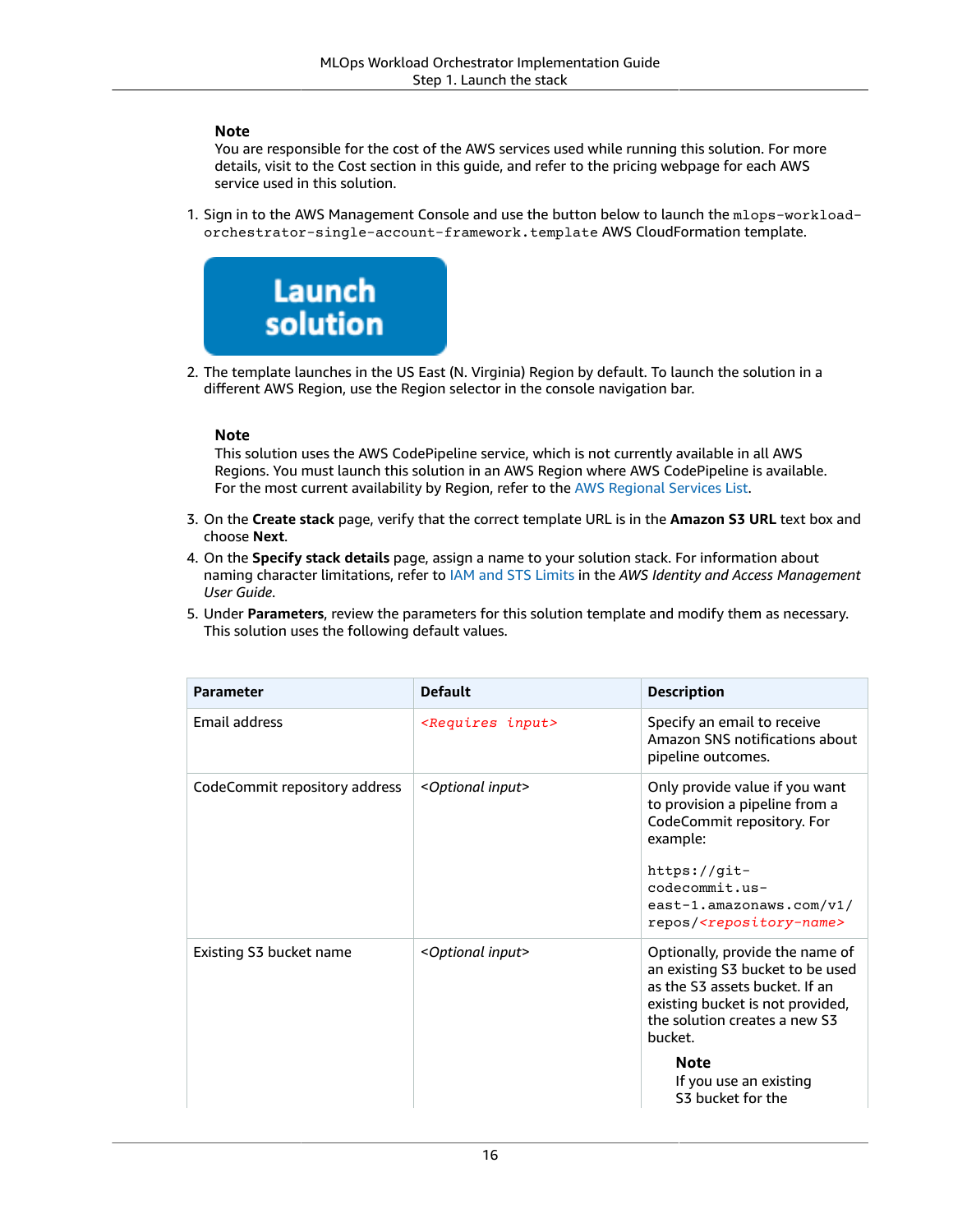| <b>Parameter</b>                                       | <b>Default</b>                 | <b>Description</b>                                                                                                                                                                                                                                                                                                                                                                                                                                                                                |
|--------------------------------------------------------|--------------------------------|---------------------------------------------------------------------------------------------------------------------------------------------------------------------------------------------------------------------------------------------------------------------------------------------------------------------------------------------------------------------------------------------------------------------------------------------------------------------------------------------------|
|                                                        |                                | bucket must meet the<br>following requirements:<br>1) the bucket must be<br>in the same Region as<br>the MLOps Workload<br>Orchestrator stack, 2)<br>the bucket must allow<br>reading/writing objects<br>to/from the bucket,<br>and 3) versioning must<br>be allowed on the<br>bucket. We recommend<br>blocking public access,<br>enabling S3 server-<br>side encryption, access<br>logging, and secure<br>transport (for example,<br>HTTPS only bucket<br>policy) on your existing<br>S3 bucket. |
| <b>Existing Amazon ECR</b><br>repository's name        | <optional input=""></optional> | Optionally, provide the name<br>of an existing Amazon ECR<br>repository name to be used for<br>custom algorithms images. If<br>you do not specify an existing<br>repository, the solution creates a<br>new Amazon ECR repository.<br>Note<br>The Amazon ECR<br>repository must be<br>in the same Region                                                                                                                                                                                           |
|                                                        |                                | where the solution is<br>deployed.                                                                                                                                                                                                                                                                                                                                                                                                                                                                |
| Do you want to use Amazon<br>SageMaker Model Registry? | No                             | By default, this value is No. You<br>must provide the algorithm and<br>model artifact location. If you<br>want to use Amazon SageMaker<br>model registry, you must set the<br>value to Yes, and provide the<br>model version ARN in the API<br>call. For more details, refer to<br>API operations (p. 27). The<br>solution expects that the model<br>artifact is stored in the S3 assets<br>bucket.                                                                                               |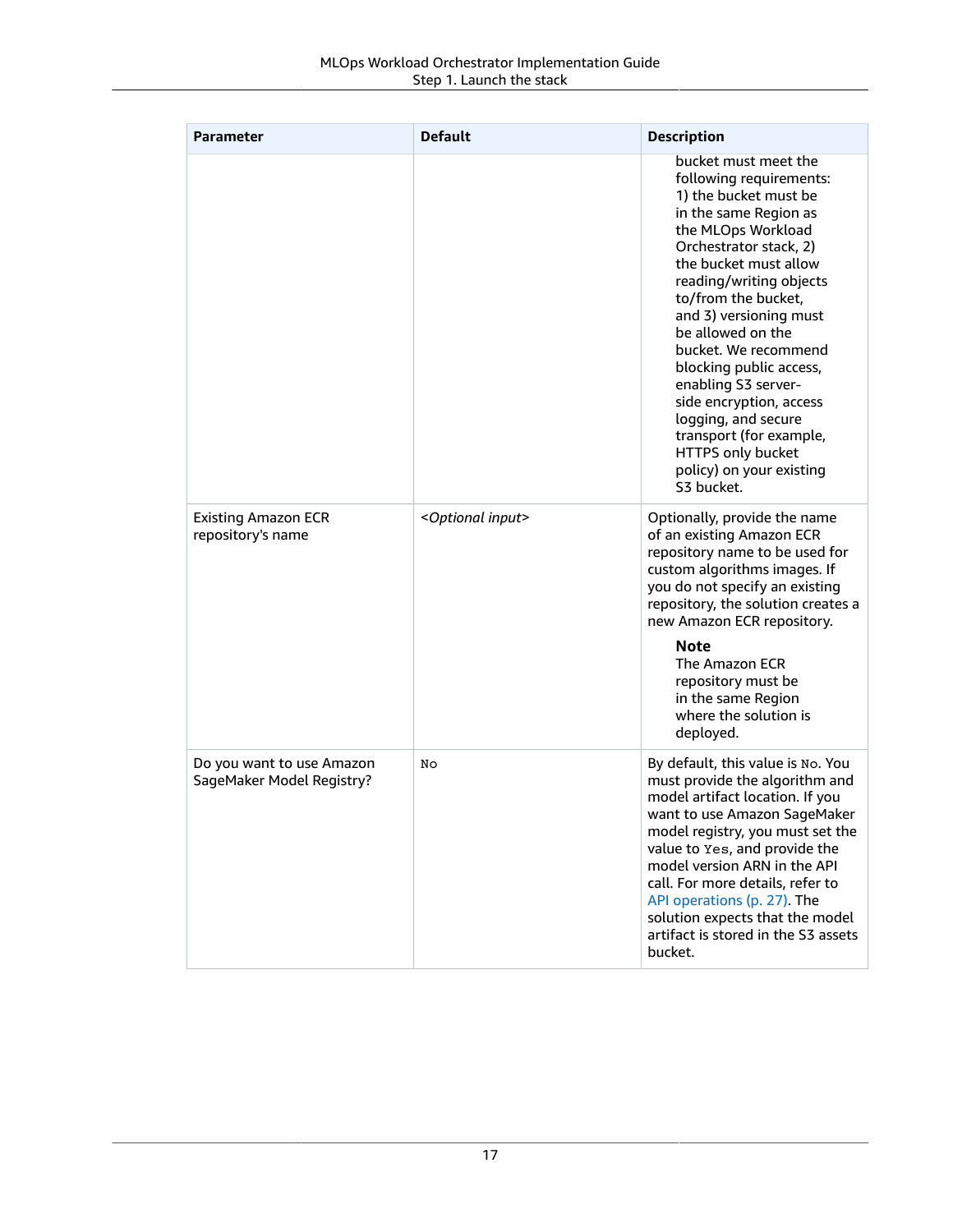| <b>Parameter</b>                                                                  | <b>Default</b> | <b>Description</b>                                                                                                                                                                                                                                                                                            |
|-----------------------------------------------------------------------------------|----------------|---------------------------------------------------------------------------------------------------------------------------------------------------------------------------------------------------------------------------------------------------------------------------------------------------------------|
| Do you want the solution to<br>create an Amazon SageMaker<br>model package group? | No             | By default, this value is No.<br>If you are using Amazon<br>SageMaker model registry,<br>you can set this value to Yes<br>to instruct the solution to<br>create a model registry (for<br>example, model package group).<br>Otherwise, you can use your<br>own model registry created<br>outside the solution. |
| Do you want to allow detailed<br>error message in the APIs<br>response?           | Yes            | By default, this value is Yes.<br>If allowed, the API's response<br>returns a detailed message for<br>any server-side error/exception.<br>If you set this parameter to No<br>, the API's response returns a<br>general error message.                                                                         |

For more information about creating Amazon SageMaker model registry, setting permissions, and registering models, refer to [Register](https://docs.aws.amazon.com/sagemaker/latest/dg/model-registry.html) and deploy models with model registry in the *Amazon SageMaker Developer Guide*.

#### **Note**

To connect a GitHub or BitBucket code repository to this solution, launch the solution and use the process in the source stage of the pipeline to create [GitHubSourceAction](https://docs.aws.amazon.com/cdk/api/latest/python/#github) and [BitBucketSourceAction.](https://docs.aws.amazon.com/cdk/api/latest/python/#bitbucket)

- 6. Choose **Next**.
- 7. On the **Configure stack options** page, choose **Next**.
- 8. On the **Review** page, review and confirm the settings. Check the box acknowledging that the template will create AWS Identity and Access Management (IAM) resources.
- 9. Choose **Create stack** to deploy the stack.

You can view the status of the stack in the AWS CloudFormation Console in the **Status** column. You should receive a CREATE\_COMPLETE status in approximately three minutes.

#### **Note**

In addition to the primary AWS Lambda function

(AWSMLOpsFrameworkPipelineOrchestration), this solution includes the solution-helper Lambda function, which runs only during initial configuration or when resources are updated or deleted.

When you run this solution, you will notice both Lambda functions in the AWS Management Console. Only the AWSMLOpsFrameworkPipelineOrchestration function is regularly active. However, you must not delete the solution-helper function, as it is necessary to manage associated resources.

### <span id="page-20-0"></span>Step 2. Provision the pipeline and train or deploy the ML model

Use the following procedure to provision the pipeline and train/deploy your ML model. If you are using API provisioning, the body of the API call must have the information specified in [API](#page-29-0)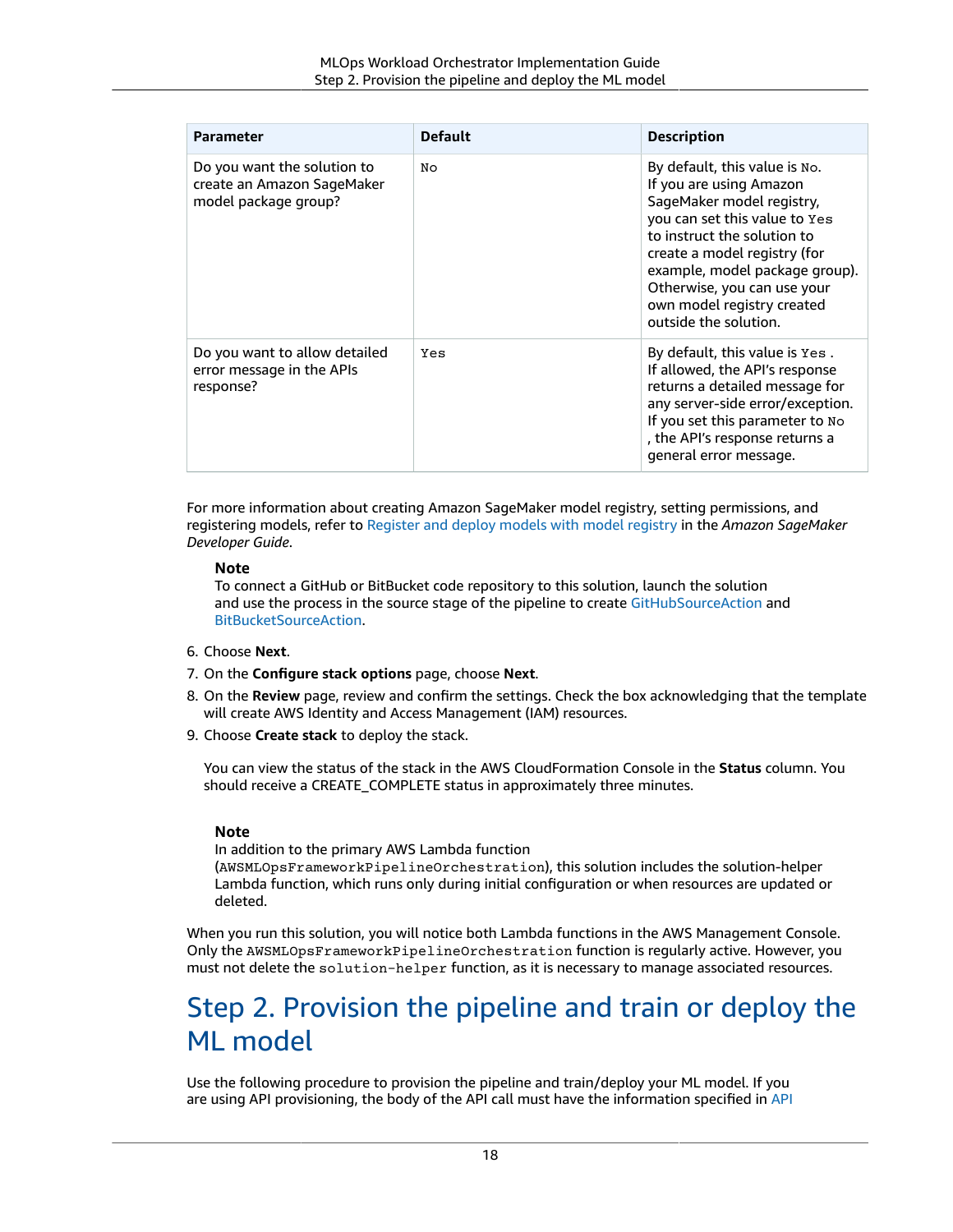[operations \(p. 27\).](#page-29-0) API endpoints require authentication with IAM. For more information, refer to the How do I enable IAM [authentication](https://aws.amazon.com/premiumsupport/knowledge-center/iam-authentication-api-gateway/) for API Gateway APIs? Support topic, and the Signing AWS [requests](https://docs.aws.amazon.com/general/latest/gr/sigv4_signing.html) with [Signature](https://docs.aws.amazon.com/general/latest/gr/sigv4_signing.html) Version 4 topic in the *AWS General Reference Guide*.

#### **Note**

If you are using API provisioning to launch the stack, you must make a POST request to the API Gateway endpoint specified in the stack's output. The path will be structured as *<apigateway\_endpoint>*/provisionpipeline.

If you are using Git provisioning to launch the stack, you must create a file named mlopsconfig.json and commit the file to the repository's main branch.

- 1. Monitor the progress of the pipeline by calling the *<apigateway\_endpoint>*/pipelinestatus. The pipeline\_id is displayed in the response of the initial /provisionpipeline API call.
- 2. Run the provisioned pipeline by uploading the model artifacts to the S3 bucket specified in the output of the CloudFormation stack of the pipeline.

When the pipeline provisioning is complete, you will receive another apigateway\_endpoint as the inference endpoint of the deployed model.

### <span id="page-21-0"></span>Step 3. Provision the model monitor pipeline (optional)

Use the following procedure to provision the pipeline and deploy Amazon SageMaker data quality, model quality, model bias, and/or model explainability monitors. If you use API provisioning, the body of the API call must have the information specified in [API operations \(p. 27\)](#page-29-0).

#### **Note**

If you use API provisioning to launch the stack, you must make a POST request to the API Gateway endpoint specified in the stack's output. The path will be structured as *<apigateway\_endpoint>*/provisionpipeline.

If you are using Git provisioning to launch the stack, you must create a file named mlopsconfig. json and commit the file to the repository's main branch.

- 1. Monitor the progress of the pipeline by calling the *<apigateway\_endpoint>*/pipelinestatus. The pipeline\_id is displayed in the response of the initial /provisionpipeline API call.
- 2. Run the provisioned pipeline by uploading the training data to the S3 assets bucket specified in the output of the CloudFormation stack of the pipeline.
- 3. After the pipeline stack is provisioned, you can monitor the deployment of the model monitor via the AWS CodePipeline instance link listed in the output of the pipeline's CloudFormation template.

You can use the following AWS CLI commands to monitor and manage the lifecycle of the of the monitoring schedule job: [describe-monitoring-schedule](https://docs.aws.amazon.com/cli/latest/reference/sagemaker/describe-monitoring-schedule.html), [list-monitoring-executions](https://docs.aws.amazon.com/cli/latest/reference/sagemaker/list-monitoring-executions.html), and [stop-monitoring-schedule](https://docs.aws.amazon.com/cli/latest/reference/sagemaker/stop-monitoring-schedule.html).

#### **Note**

You must deploy a real-time inference pipeline first, and then deploy a model monitor pipeline to monitor the deployed Amazon SageMaker ML model. You must specify the name of the deployed Amazon SageMaker endpoint in the data quality, model quality, model bias, or model explainability monitor's API call.

### <span id="page-21-1"></span>Template option 2: Multi-account deployment

#### **Important**

You must set up the recommended AWS Organizations structure and enable [trusted](https://docs.aws.amazon.com/AWSCloudFormation/latest/UserGuide/stacksets-orgs-enable-trusted-access.html) access with AWS [Organizations](https://docs.aws.amazon.com/AWSCloudFormation/latest/UserGuide/stacksets-orgs-enable-trusted-access.html) before deploying the solution's multi-account deployment template option into the orchestrator account.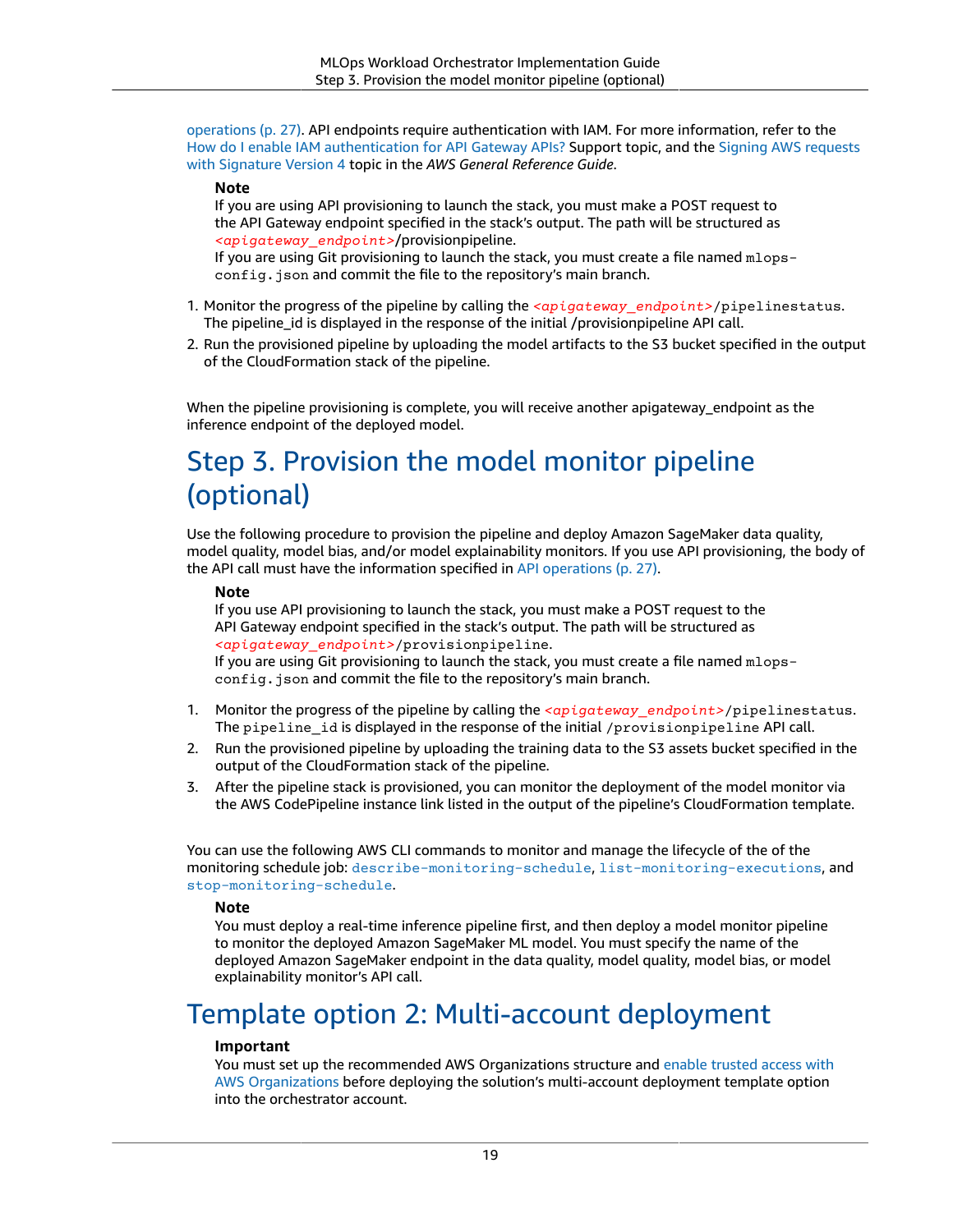the section called "Step 1. [Launch](#page-22-0) the stack" [\(p. 20\)](#page-22-0)

the section called "Step 2. [Provision](#page-26-0) the pipeline and train or deploy the ML model" [\(p. 24\)](#page-26-0)

the section called "Step 3. Provision the model monitor pipeline [\(optional\)" \(p. 25\)](#page-27-0)

### <span id="page-22-0"></span>Step 1. Launch the stack

#### **Important**

This solution includes an option to send anonymous operational metrics to AWS. We use this data to better understand how customers use this solution and related services and products. AWS owns the data gathered though this survey. Data collection is subject to the AWS Privacy Policy.

To opt out of this feature, download the template, modify the AWS CloudFormation mapping section, and then use the AWS CloudFormation console to upload your template and deploy the solution. For more information, refer to the Collection of [operational](#page-44-0) metric[s \(p. 42\)](#page-44-0) section of this guide.

This automated AWS CloudFormation template deploys AWS MLOps Framework in the AWS Cloud. You must have your model artifact's file and a Dockerfile before launching the stack.

#### **Note**

You are responsible for the cost of the AWS services used while running this solution. For more details, visit to the Cost section in this guide, and refer to the pricing webpage for each AWS service used in this solution.

1. Sign in to the AWS Management Console and use the button below to launch the mlops-workloadorchestrator-multi-account-framework.template AWS CloudFormation template.



You can also [download](https://solutions-reference.s3.amazonaws.com/mlops-workload-orchestrator/latest/mlops-workload-orchestrator-multi-account-framework.template) the template as a starting point for your own implementation.

2. The template launches in the US East (N. Virginia) Region by default. To launch the solution in a different AWS Region, use the Region selector in the console navigation bar.

#### **Note**

This solution uses the AWS CodePipeline service, which is not currently available in all AWS Regions. You must launch this solution in an AWS Region where AWS CodePipeline is available. For the most current availability by Region, refer to the AWS [Regional](http://aws.amazon.com/about-aws/global-infrastructure/regional-product-services/) Services List.

- 3. On the **Create stack** page, verify that the correct template URL is in the **Amazon S3 URL** text box and choose **Next**.
- 4. On the **Specify stack details** page, assign a name to your solution stack. For information about naming character limitations, refer to [IAM and STS Limits](https://docs.aws.amazon.com/IAM/latest/UserGuide/reference_iam-limits.html) in the *AWS Identity and Access Management User Guide*.
- 5. Under **Parameters**, review the parameters for this solution template and modify them as necessary. This solution uses the following default values.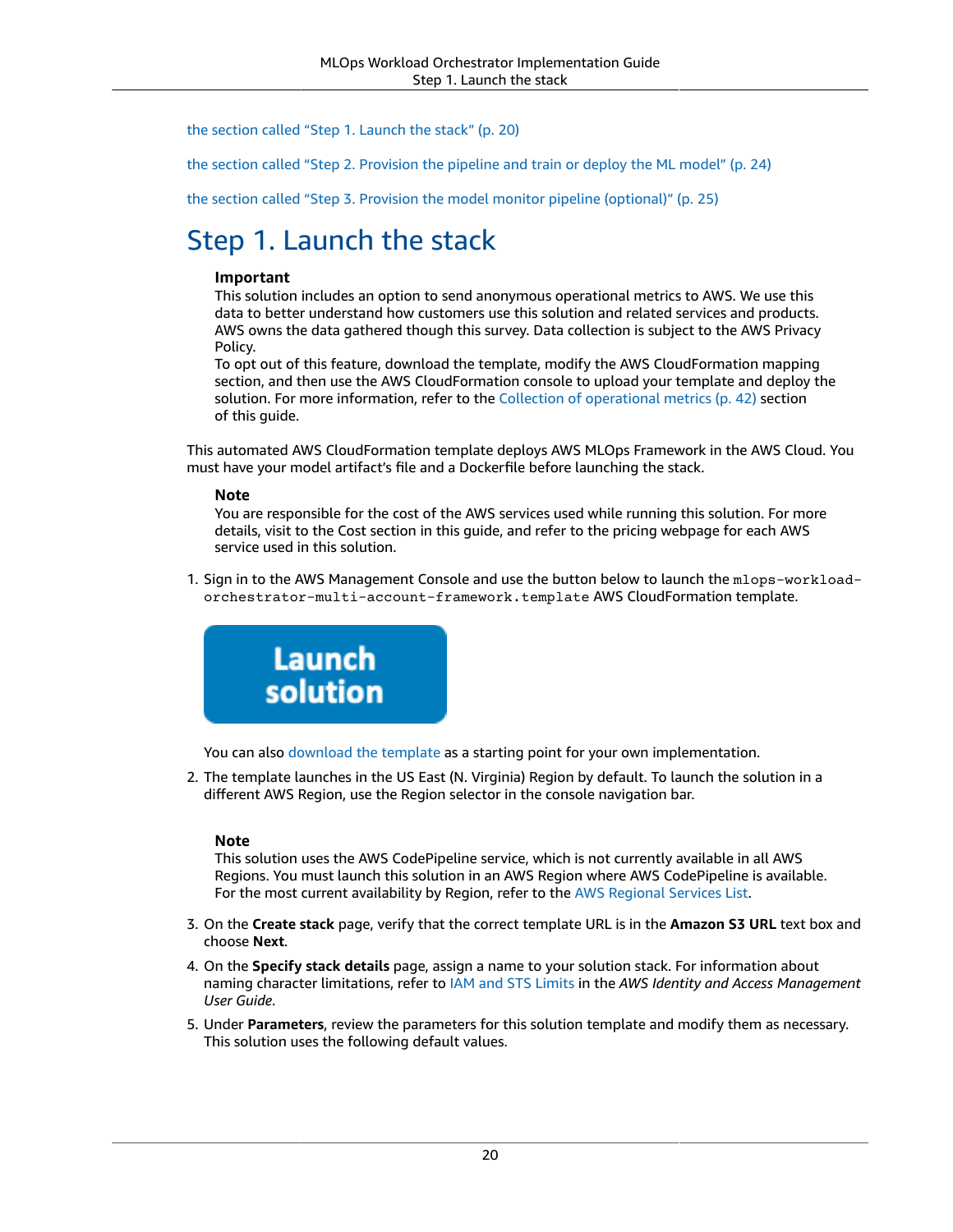| <b>Parameter</b>                                | <b>Default</b>                 | <b>Description</b>                                                                                                                                                                                                                                                                                                                                                                                                                                                                                                                                                                                                                                              |
|-------------------------------------------------|--------------------------------|-----------------------------------------------------------------------------------------------------------------------------------------------------------------------------------------------------------------------------------------------------------------------------------------------------------------------------------------------------------------------------------------------------------------------------------------------------------------------------------------------------------------------------------------------------------------------------------------------------------------------------------------------------------------|
| <b>Email address</b>                            | <requires input=""></requires> | Specify an email to receive<br>notifications about pipeline<br>outcomes.                                                                                                                                                                                                                                                                                                                                                                                                                                                                                                                                                                                        |
| CodeCommit repository address                   | <optional input=""></optional> | Only provide value if you want<br>to provision a pipeline from a<br>CodeCommit repository. For<br>example:                                                                                                                                                                                                                                                                                                                                                                                                                                                                                                                                                      |
|                                                 |                                | https://git-<br>codecommit.us-<br>east-1.amazonaws.com/v1/<br>repos/ <repository-name></repository-name>                                                                                                                                                                                                                                                                                                                                                                                                                                                                                                                                                        |
| Existing S3 bucket name                         | <optional input=""></optional> | Optionally, provide the name<br>of an existing S3 assets bucket<br>to be used as the assets bucket.<br>If an existing bucket is not<br>provided, the solution creates a<br>new S3 bucket.                                                                                                                                                                                                                                                                                                                                                                                                                                                                       |
|                                                 |                                | <b>Note</b><br>If you use an existing<br>S3 bucket for the<br>bucket must meet the<br>following requirements:<br>1) the bucket must be<br>in the same Region as<br>the MLOps Workload<br>Orchestrator stack, 2)<br>the bucket must allow<br>other AWS accounts<br>(development, staging,<br>and production) to read<br>objects from the bucket<br>(for example, using<br>bucket policy), and 3)<br>versioning must be<br>allowed on the bucket.<br>We recommended<br>blocking public access,<br>enabling S3 server-<br>side encryption, access<br>logging, and secure<br>transport (for example,<br>HTTPS only bucket<br>policy) on your existing<br>S3 bucket. |
| <b>Existing Amazon ECR</b><br>repository's name | <optional input=""></optional> | Optionally, provide the name<br>of an existing Amazon ECR<br>repository name to be used for<br>custom algorithms images. If<br>you do not provide an existing<br>repository, the solution creates<br>a new Amazon ECR repository                                                                                                                                                                                                                                                                                                                                                                                                                                |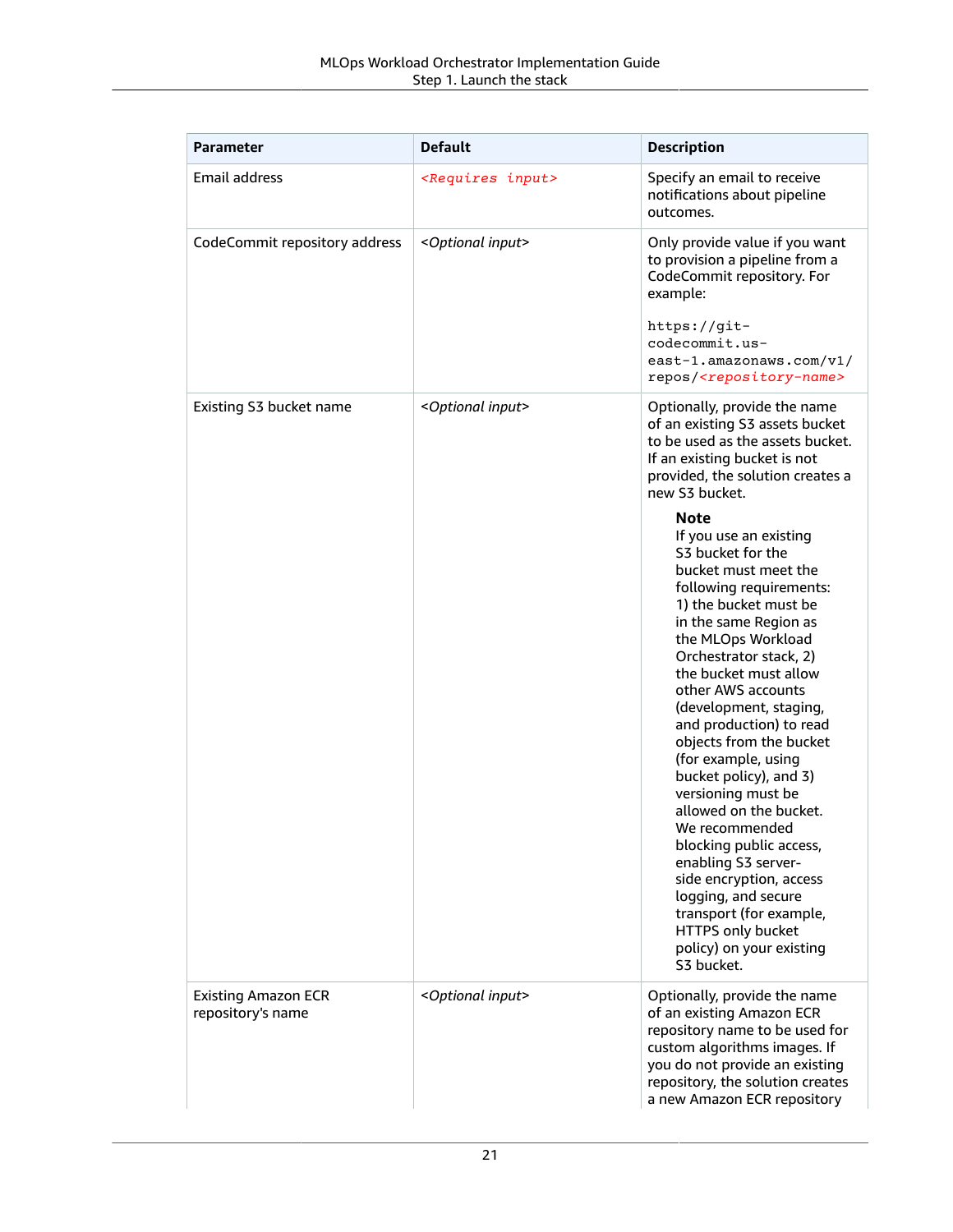| <b>Parameter</b>                                       | <b>Default</b> | <b>Description</b>                                                                                                                                                                                                                                                                                                                                                                                                                                                                                                                                      |
|--------------------------------------------------------|----------------|---------------------------------------------------------------------------------------------------------------------------------------------------------------------------------------------------------------------------------------------------------------------------------------------------------------------------------------------------------------------------------------------------------------------------------------------------------------------------------------------------------------------------------------------------------|
|                                                        |                | and adds required permissions<br>for others AWS accounts<br>(development, staging, and<br>production) to pull images from<br>the repository.                                                                                                                                                                                                                                                                                                                                                                                                            |
|                                                        |                | <b>Note</b><br>The Amazon ECR<br>repository you provide<br>must be in the same<br>Region where the<br>solution is deployed.<br>You must grant<br>permissions to other<br>AWS accounts to access<br>the repository using a<br>resource policy.                                                                                                                                                                                                                                                                                                           |
| Do you want to use Amazon<br>SageMaker Model Registry? | No             | By default, this value is No. You<br>must provide the algorithm<br>and model artifact location. If<br>you would like to use Amazon<br>SageMaker model registry,<br>you must set the value to<br>Yes, and provide the model<br>version ARN in the API call.<br>For more details, refer to API<br>operations (p. 27). The<br>solution expects that the model<br>artifact is stored in the S3 assets<br>bucket. If you use a different<br>S3 bucket with model registry,<br>you must grant read permissions<br>for the dev, staging, and prod<br>accounts. |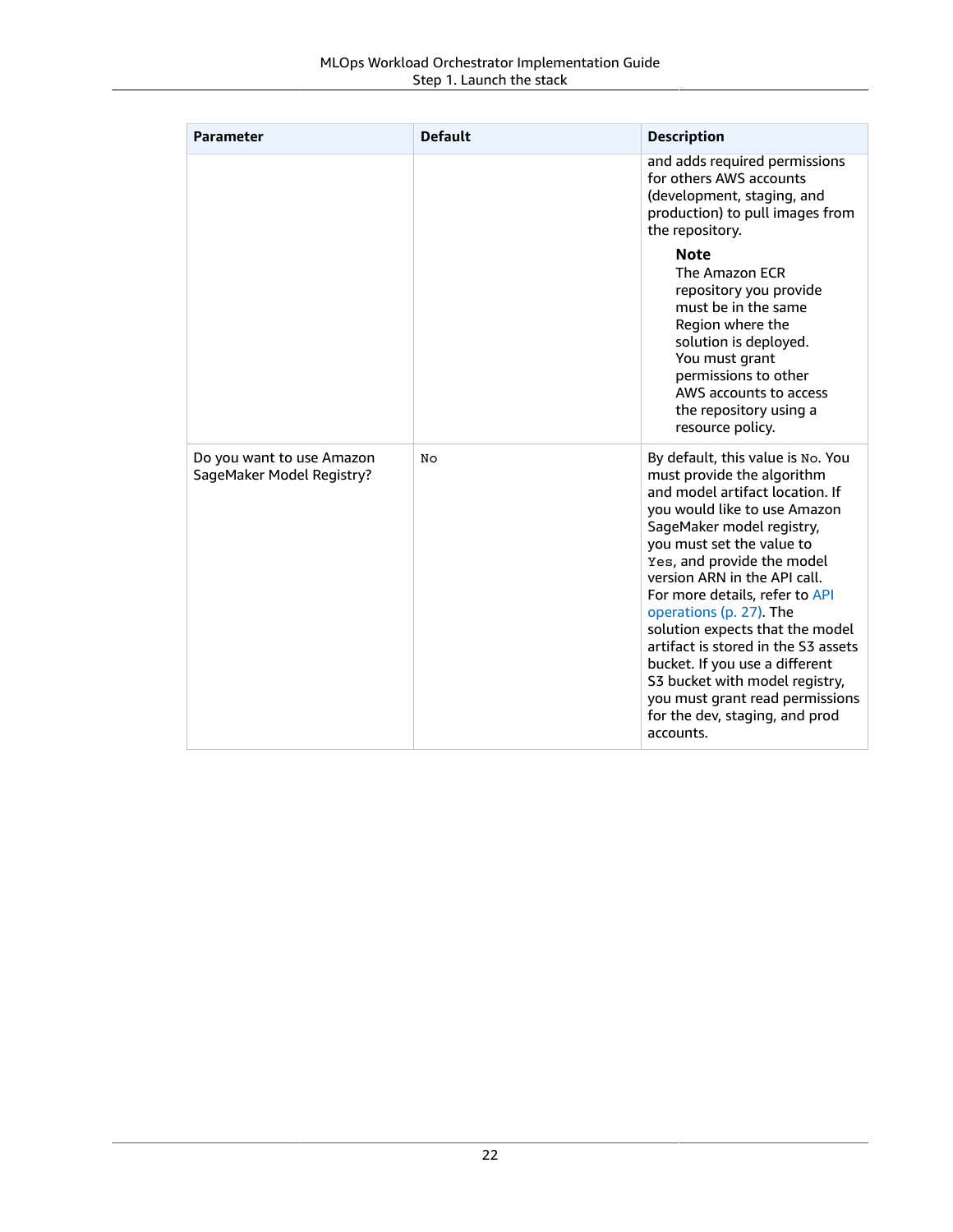| <b>Parameter</b>                                                                  | <b>Default</b>                 | <b>Description</b>                                                                                                                                                                                                                                                                                                                                                                                                                                           |
|-----------------------------------------------------------------------------------|--------------------------------|--------------------------------------------------------------------------------------------------------------------------------------------------------------------------------------------------------------------------------------------------------------------------------------------------------------------------------------------------------------------------------------------------------------------------------------------------------------|
| Do you want the solution to<br>create an Amazon SageMaker<br>model package group? | No                             | By default, this value is No. If<br>you use Amazon SageMaker<br>model registry, you can set<br>this value to Yes to instruct<br>the solution to create a model<br>registry (for example, model<br>package group), and grant<br>access permissions for other<br>AWS accounts, development,<br>staging, and prod (if you choose<br>the multi-account deployment<br>option). Otherwise, you can use<br>your own model registry created<br>outside the solution. |
|                                                                                   |                                | <b>Note</b><br>If you choose to use<br>a model registry that<br>was not created by this<br>solution, you must set<br>up access permissions<br>for other accounts<br>to access the model<br>registry. For more<br>information refer to<br>to Deploy a Model<br><b>Version from a Different</b><br>Account in the Amazon<br>SageMaker Developer<br>Guide.                                                                                                      |
| Do you want to allow detailed<br>error message in the APIs<br>response?           | Yes                            | By default, this value is Yes.<br>If allowed, the API's response<br>returns a detailed message for<br>any server-side error/exception.<br>If you set this parameter to No<br>, the API's response returns a<br>general error message.                                                                                                                                                                                                                        |
| Are you using a delegated<br>administrator account (AWS<br>Organizations)?        | Yes                            | By default, this value is Yes.<br>The solution expects that the<br>orchestrator account is an<br>AWS Organizations delegated<br>administrator account. This<br>follows best practices to<br>limit the access to the AWS<br>Organizations management<br>account. However, if you want<br>to use the management account<br>as the orchestrator account, you<br>can change this value to No.                                                                    |
| Development Organizational<br>Unit Id                                             | <requires input=""></requires> | The AWS Organizations unit id<br>for the development account<br>(for example, o-a1ss2d3g4).                                                                                                                                                                                                                                                                                                                                                                  |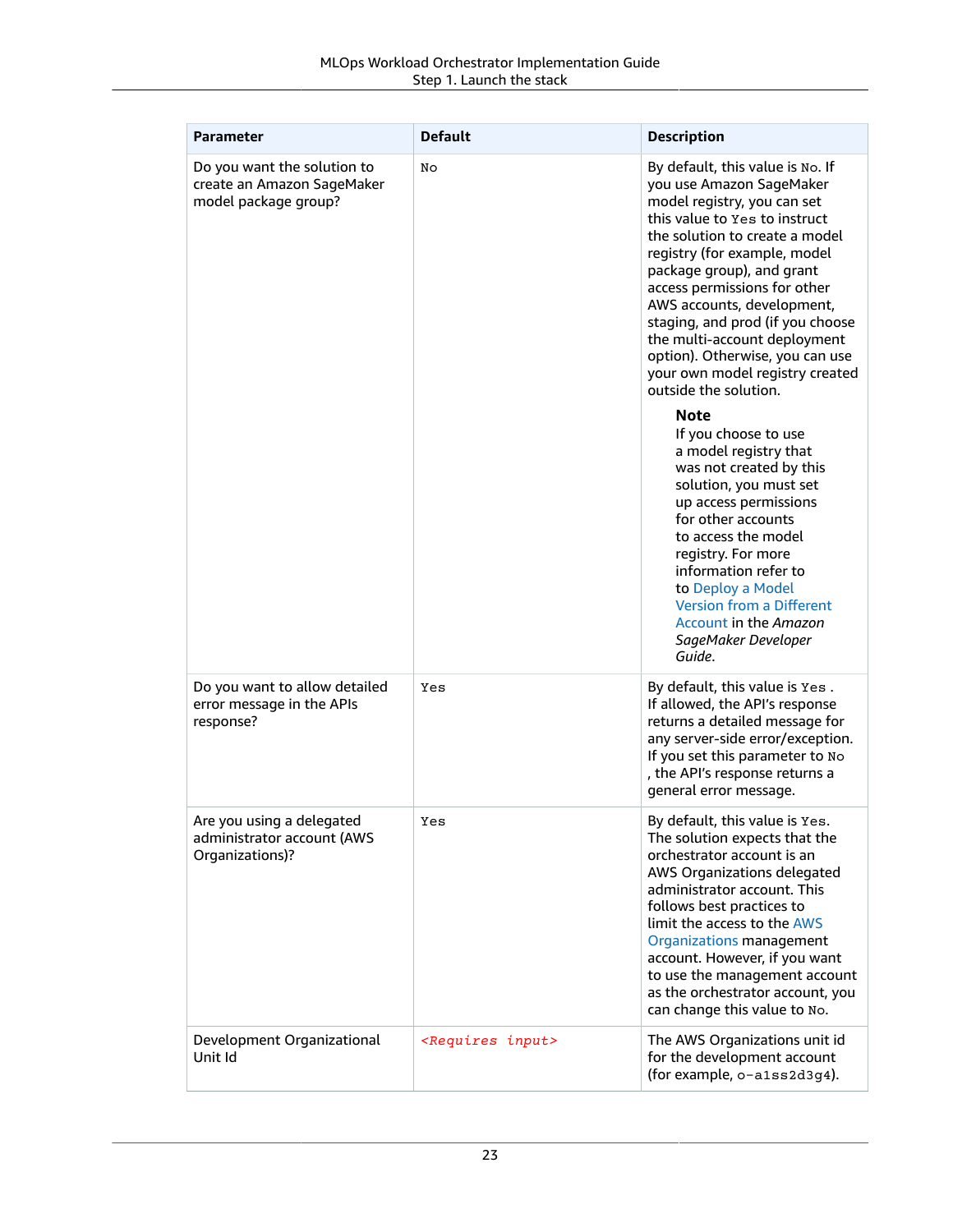| <b>Parameter</b>                            | <b>Default</b>                 | <b>Description</b>                                           |
|---------------------------------------------|--------------------------------|--------------------------------------------------------------|
| Development account Id                      | <requires input=""></requires> | The development account's<br>number.                         |
| Staging Organizational Unit Id              | <requires input=""></requires> | The AWS Organizations unit ID<br>for the staging account.    |
| Staging account Id                          | <requires input=""></requires> | The staging account's number.                                |
| <b>Production Organizational Unit</b><br>Id | <requires input=""></requires> | The AWS Organizations unit ID<br>for the production account. |
| Production account Id                       | <requires input=""></requires> | The production account's<br>number.                          |

#### **Note**

To connect a Github or BitBucket code repository to this solution, launch the solution and use the process in the source stage of the pipeline to create [GitHubSourceAction](https://docs.aws.amazon.com/cdk/api/latest/python/#github) and [BitBucketSourceAction.](https://docs.aws.amazon.com/cdk/api/latest/python/#bitbucket)

- 6. Choose **Next**.
- 7. On the **Configure stack options** page, choose **Next**.
- 8. On the **Review** page, review and confirm the settings. Check the box acknowledging that the template will create AWS Identity and Access Management (IAM) resources.
- 9. Choose **Create stack** to deploy the stack.

You can view the status of the stack in the AWS CloudFormation Console in the **Status** column. You should receive a CREATE\_COMPLETE status in approximately three minutes.

#### **Note**

In addition to the primary AWS Lambda function

(AWSMLOpsFrameworkPipelineOrchestration), this solution includes the solution-helper Lambda function, which runs only during initial configuration or when resources are updated or deleted.

When you run this solution, you will notice both Lambda functions in the AWS Management Console. Only the AWSMLOpsFrameworkPipelineOrchestration function is regularly active. However, you must not delete the solution-helper function, as it is necessary to manage associated resources.

### <span id="page-26-0"></span>Step 2. Provision the pipeline and train or deploy the ML model

Use the following procedure to provision the pipeline and train or deploy your ML model. If you are using API provisioning, the body of the API call must have the information specified in [API](#page-29-0) [operations \(p. 27\).](#page-29-0) API endpoints require authentication with IAM. For more information, refer to the How do I enable IAM [authentication](https://aws.amazon.com/premiumsupport/knowledge-center/iam-authentication-api-gateway/) for API Gateway APIs? Support topic, and the Signing AWS [requests](https://docs.aws.amazon.com/general/latest/gr/sigv4_signing.html) with [Signature](https://docs.aws.amazon.com/general/latest/gr/sigv4_signing.html) Version 4 topic in the *AWS General Reference Guide*.

#### **Note**

If you are using API provisioning to launch the stack, you must make a POST request to the API Gateway endpoint specified in the stack's output. The path will be structured as *<apigateway\_endpoint>*/provisionpipeline.

If you are using Git provisioning to launch the stack, you must create a file named mlopsconfig.json and commit the file to the repository's main branch.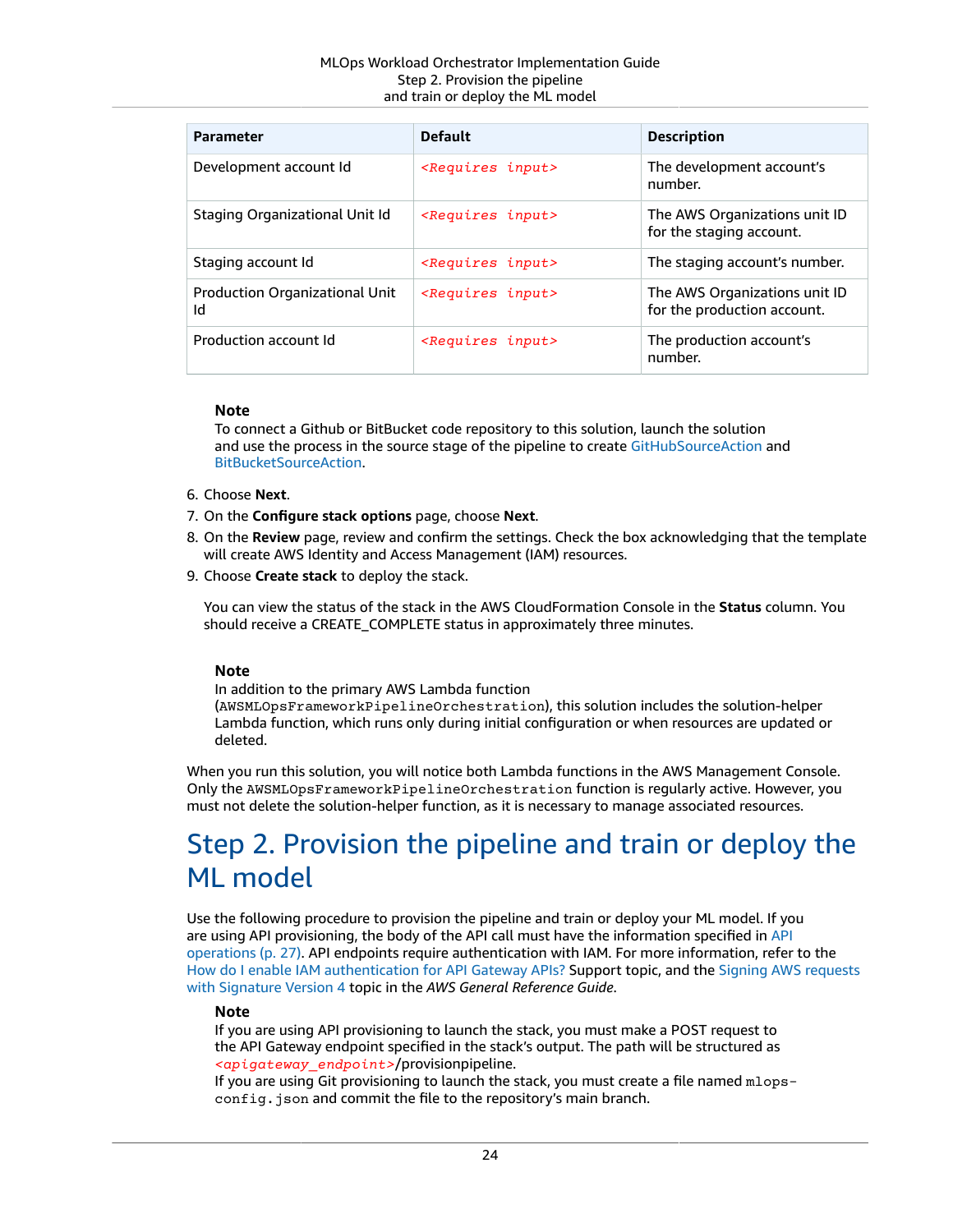- 1. Monitor the progress of the pipeline by calling the *<apigateway* endpoint>/pipelinestatus. The pipeline\_id is displayed in the response of the initial /provisionpipeline API call.
- 2. Run the provisioned pipeline by uploading the model artifacts to the S3 bucket specified in the output of the CloudFormation stack of the pipeline.

When the pipeline provisioning is complete, you will receive another apigateway\_endpoint as the inference endpoint of the deployed model.

### <span id="page-27-0"></span>Step 3. Provision the model monitor pipeline (optional)

Use the following procedure to provision the pipeline and deploy data quality, model quality, model bias, or model explainability monitor. If you use API provisioning, the body of the API call must have the information specified in [API operations \(p. 27\)](#page-29-0).

#### **Note**

If you use API provisioning to launch the stack, you must make a POST request to the API Gateway endpoint specified in the stack's output. The path will be structured as *<apigateway\_endpoint>*/provisionpipeline.

If you are using Git provisioning to launch the stack, you must create a file named mlopsconfig.json and commit the file to the repository's main branch.

- 1. Monitor the progress of the pipeline by calling the *<apigateway\_endpoint>*/pipelinestatus. The pipeline\_id is displayed in the response of the initial /provisionpipeline API call.
- 2. Run the provisioned pipeline by uploading the training data to the S3 assets bucket specified in the output of the CloudFormation stack of the pipeline.
- 3. After the pipeline stack is provisioned, you can monitor the deployment of the model monitor via the AWS CodePipeline instance link listed in the output of the pipeline's CloudFormation template.

You can use the following AWS CLI commands to monitor and manage the lifecycle of the of the monitoring schedule job: [describe-monitoring-schedule](https://docs.aws.amazon.com/cli/latest/reference/sagemaker/describe-monitoring-schedule.html), [list-monitoring-executions](https://docs.aws.amazon.com/cli/latest/reference/sagemaker/list-monitoring-executions.html), and [stop-monitoring-schedule](https://docs.aws.amazon.com/cli/latest/reference/sagemaker/stop-monitoring-schedule.html).

#### **Note**

You must deploy a real-time inference pipeline first, and then deploy a model monitor pipeline to monitor the deployed SageMaker ML model. You must specify the name of the deployed Amazon SageMaker endpoint in the model monitor's API call.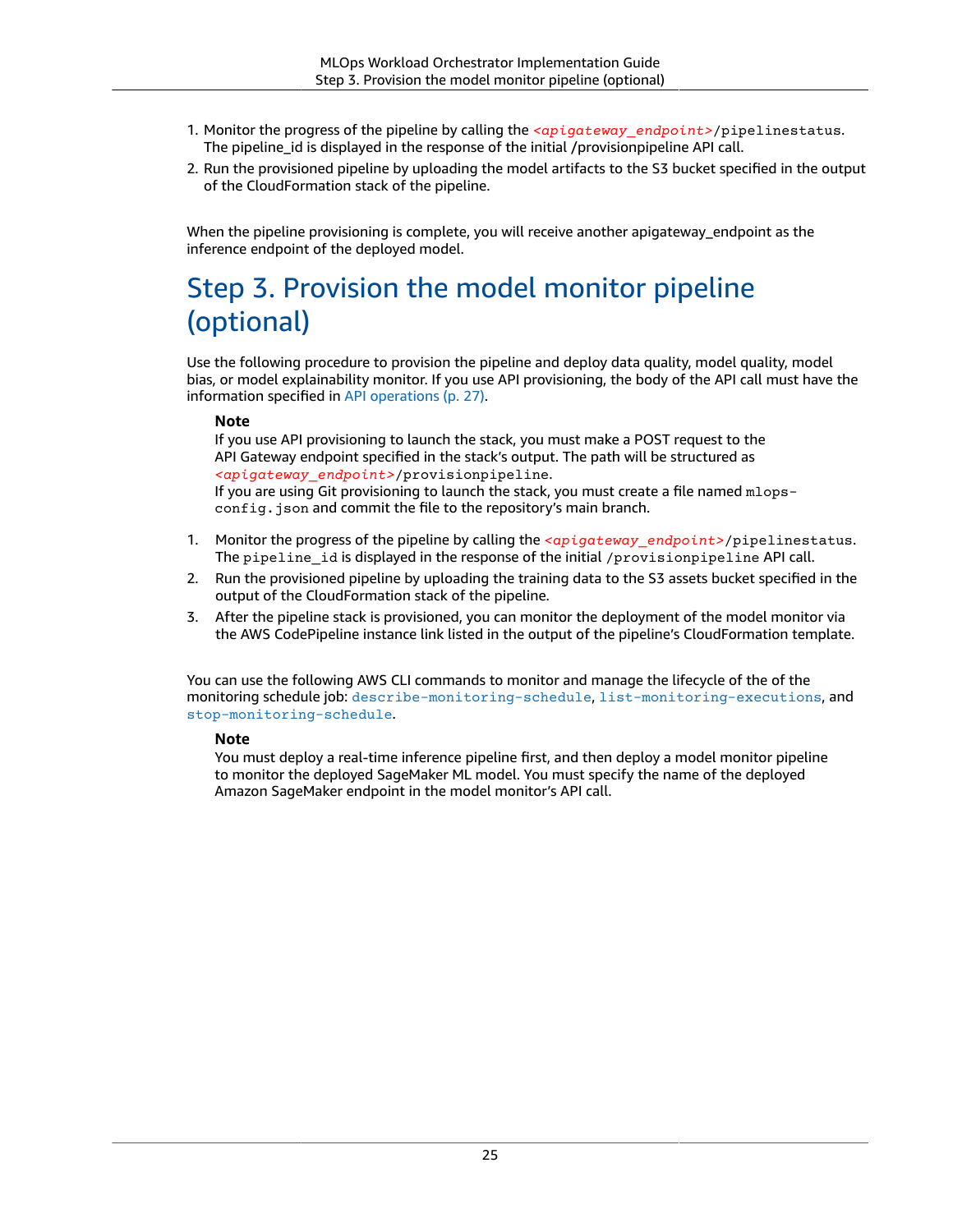## <span id="page-28-0"></span>Additional resources

### **AWS services** • AWS [CloudFormation](http://aws.amazon.com/cloudformation/) **• AWS [CodeBuild](http://aws.amazon.com/eventbridge/)** • Amazon [SageMaker](http://aws.amazon.com/sagemaker/) • AWS [CodePipeline](http://aws.amazon.com/lambda/) • AWS [Lambda](http://aws.amazon.com/lambda/) • [Amazon](http://aws.amazon.com/athena/) S3 • [Amazon](http://aws.amazon.com/step-functions/) ECR • AWS Key [Management](http://aws.amazon.com/kms/) Service • Amazon API [Gateway](http://aws.amazon.com/batch/) **• AWS Identity and Access [Management](http://aws.amazon.com/vpc/)**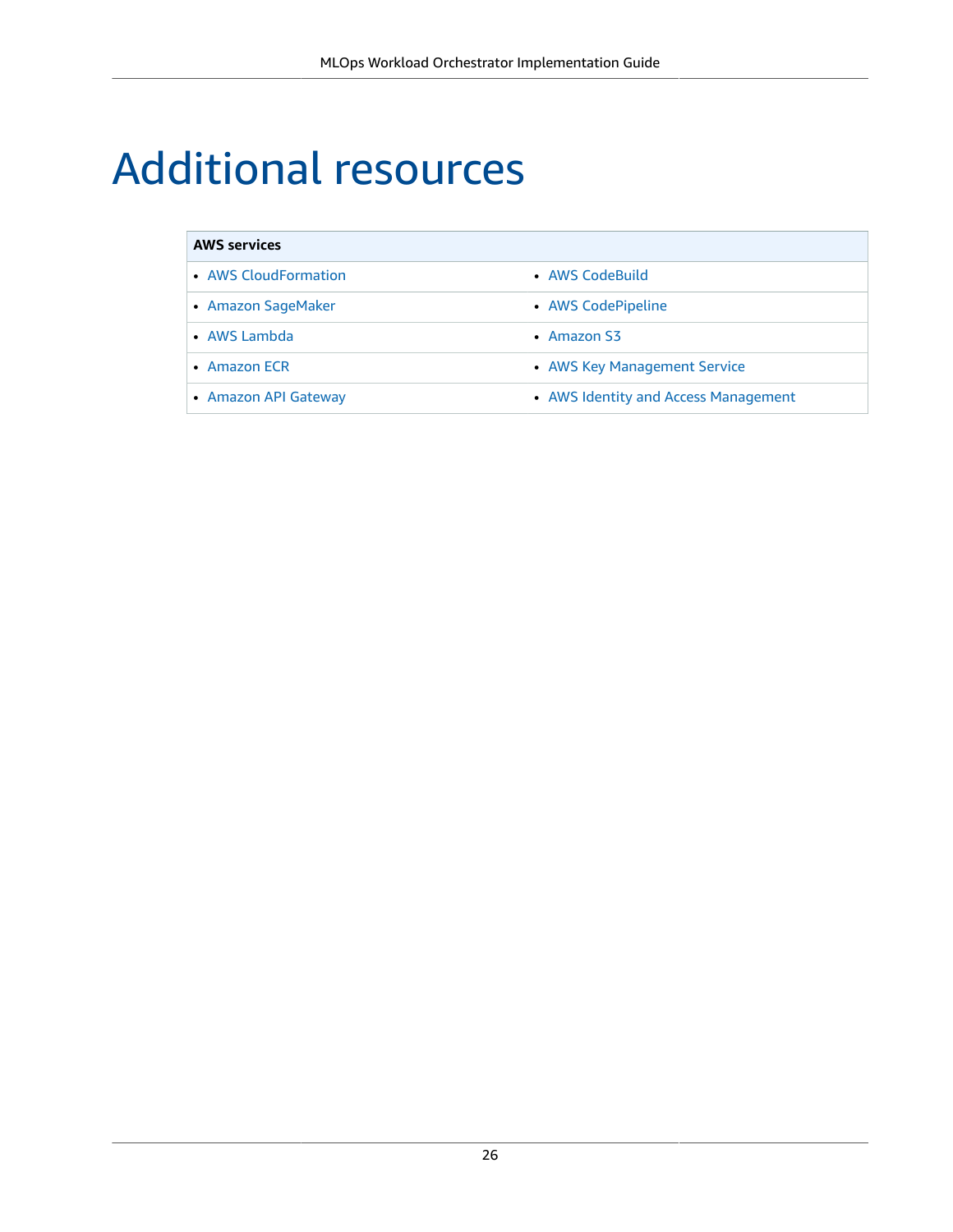## <span id="page-29-0"></span>API operations

You can use the following API operations to control the solution's pipelines. The following is a description of all attributes, and examples of required attributes per pipeline type.

## <span id="page-29-1"></span>Template option 1: Single account deployment

The MLOps Workload Orchestrator solution's AWS API Gateway has two main API endpoints, / provisionpipeline, used to provision a pipeline, and /pipelinestatus, used to get the status of a provisioned pipeline.

- /provisionpipeline
	- Method: POST
	- Body:
		- pipeline\_type: Type of the pipeline to provision. The solution currently supports byom realtime builtin (real-time inference with Amazon SageMaker built-in algorithms pipeline), model\_training\_builtin (model training using Amazon SageMaker training pipeline), model\_tuner\_builtin (Amazon hyperparameter tuning pipeline), model autopilot training (Amazon SageMaker autopilot pipeline), byom\_realtime\_custom (real-time inference with custom algorithms pipeline), byom\_batch\_builtin, (batch transform with built-in algorithms pipeline), byom batch custom (batch transform with custom algorithms pipeline), byom\_data\_quality\_monitor pipeline (data quality monitor), byom\_model\_quality\_monitor pipeline (model quality monitor), byom\_model\_bias\_monitor pipeline (model bias monitor), byom\_model\_explainability\_monitor pipeline (model explainability monitor), and byom image builder (custom algorithm Docker image builder pipeline).
		- custom algorithm docker: Path to a zip file inside the S3 assets bucket, containing the necessary files (for example, Dockerfile, assets, etc.) to create a Docker image that can be used by Amazon SageMaker to deploy a model trained using the custom algorithm. For more information, refer to Example [Notebooks:](https://docs.aws.amazon.com/sagemaker/latest/dg/docker-containers-notebooks.html) Use Your Own Algorithm or Model in the *Amazon SageMaker Developer Guide*.
		- custom\_image\_uri: URI of a custom algorithm image in an Amazon ECR repository.
		- ecr\_repo\_name: Name of an Amazon ECR repository where the custom algorithm image, created by the byom\_image\_builder pipeline, will be stored.
		- image tag: custom algorithm's image tag to assign to the created image using the byom\_image\_builder pipeline.
		- model\_framework: Name of the built-in algorithm used to train the model.
		- model\_framework\_version: Version number of the built-in algorithm used to train the model.
		- model\_name: Arbitrary model name for the deploying model. The solution uses this parameter to create an Amazon SageMaker model, endpoint configuration, and endpoint with extensions on model name, such as *<model\_name>*-endpoint-config and *<model\_name>*-endpoint. The model name is also used in the name of the deployed AWS CloudFormation stack for all pipelines.
		- model\_artifact\_location: Path to a file in the S3 assets bucket containing the model artifact file (the output file after training a model).
		- model\_package\_name: Amazon SageMaker model package name (for example, "arn:aws:sagemaker:*<region>*:*<account\_id>*:modelpackage/*<model\_package\_group\_name>*/*<model\_version>*").
		- baseline data: Path to a csv file in S3 assets bucket containing the data with feature names used for training the model (for data quality, model bias, and model explainability monitors), or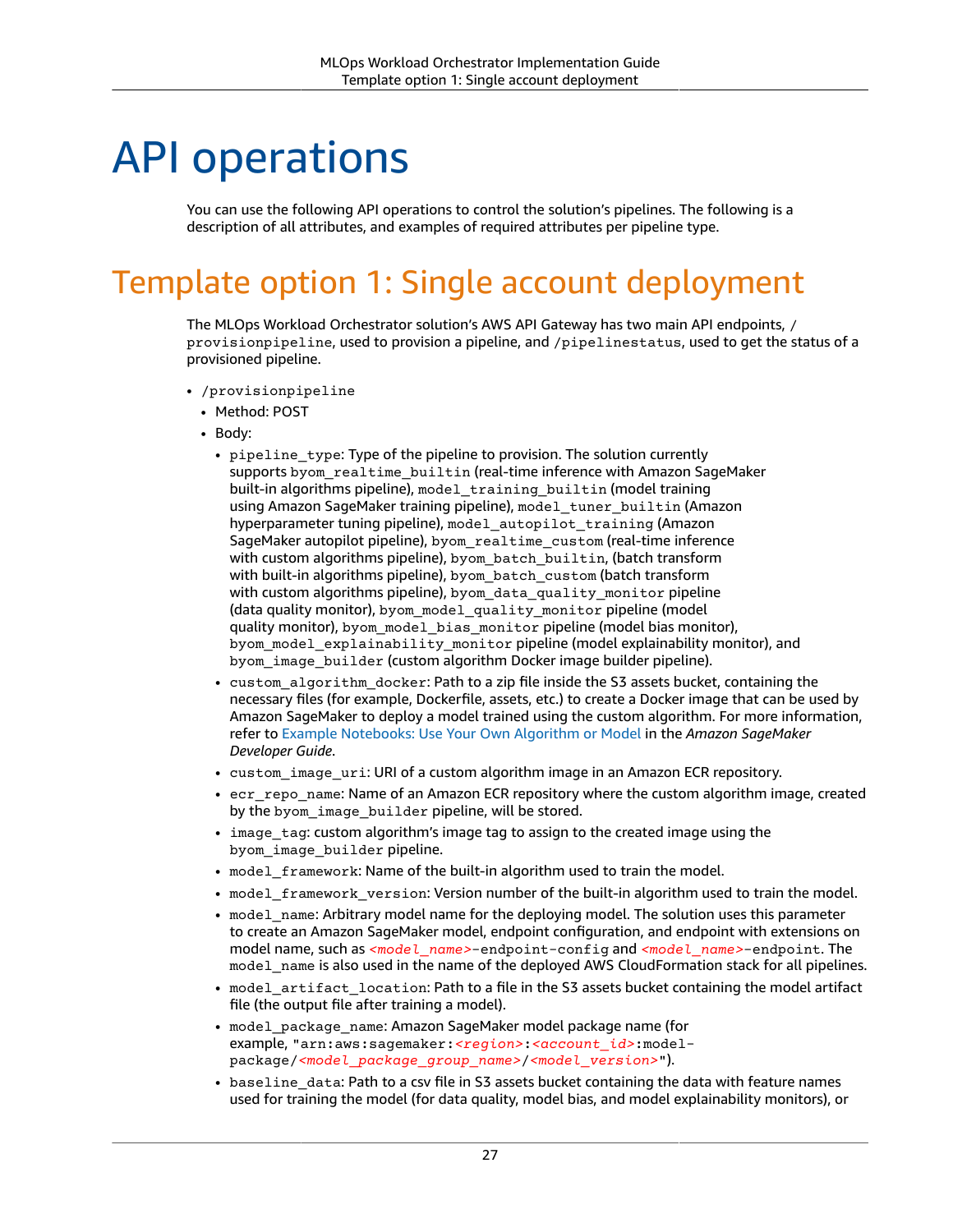model predictions and ground truth labels (for model quality monitor), for example a csv file with the header "prediction, probability, label" for a BinaryClassification problem.

- inference\_instance: Instance type for inference (real-time or batch). Refer to [Amazon](https://aws.amazon.com/sagemaker/pricing/) [SageMaker](https://aws.amazon.com/sagemaker/pricing/) Pricing for a complete list of machine learning instance types.
- data capture location: Path to a prefix in an S3 Bucket (including the bucket's name, for example *<bucket-name>/<prefix>*) to store the data captured by the real-time Amazon SageMaker inference endpoint.
- batch\_inference\_data: Path to a file in an S3 Bucket (including the bucket's name, for example <br /> *<br />
<br />
/>
/>*  $\frac{1}{2}$  *containing the data for batch inference. This* parameter is not required if your inference type is set to real-time.
- batch\_job\_output\_location: Path to a prefix in an S3 bucket (including the bucket's name, for example *<bucket-name>/<prefix>*) to store the output of the batch transform job. This parameter is not required if your inference type is set to real-time.
- instance type: Instance type used by the data baseline and model monitoring jobs.
- instance volume size: Size of the EC2 volume in GB to use for the baseline and monitoring job. The size must be enough to hold your training data and create the data baseline.
- instance\_count: the number of EC2 instances used by the training job.
- endpoint\_name: The name of the deployed Amazon SageMaker endpoint to monitor when deploying data and model quality monitor pipelines. Optionally, provide the endpoint name when creating a real-time inference pipeline which will be used to name the created Amazon SageMaker endpoint. If you do not provide endpoint\_name, it will be automatically generated.
- baseline\_job\_output\_location: Path to a prefix in an S3 bucket (including the bucket's name, for example *<bucket-name>/<prefix>*) to store the output of the data baseline job.
- monitoring\_output\_location: Path to a prefix in an S3 bucket (including the bucket's name, for example *<br/>bucket-name>/<prefix>*) to store the output of the monitoring job.
- schedule\_expression: Cron job expression to run the monitoring job. For example, cron(0  $*$  ?  $*$   $*$   $*$ ) will run the monitoring job hourly,  $\text{cron}(0 \ 0 \ ? \ * \ * \ * )$  daily, etc.
- baseline max runtime seconds: Specifies the maximum time, in seconds, the baseline job is allowed to run. If the attribute is not provided, the job will run until it finishes.
- monitor\_max\_runtime\_seconds: Specifies the maximum time, in seconds, the monitoring job is allowed to run. For data quality and model explainability monitors, the value can be up to 3300 seconds for an hourly schedule. For model quality and model bias hourly schedules, this can be up to 1800 seconds.
- kms\_key\_arn: Optional customer managed AWS Key Management Service (AWS KMS) key to encrypt captured data from the real-time Amazon SageMaker endpoint, output of batch transform and data baseline jobs, output of model monitor, and Amazon Elastic Compute Cloud (Amazon EC2) instance's volume used by Amazon SageMaker to run the solution's pipelines. This attribute may be included in the API calls of byom\_realtime\_builtin, byom realtime custom, byom batch builtin, byom batch custom, and byom\_*<monitor-type>*\_monitor pipelines.
- baseline\_inference\_attribute: Index or JSON path to locate predicted label(s) required for Regression or MulticlassClassification problems. The attribute is used by the model quality baseline. If baseline\_probability\_attribute and probability\_threshold\_attribute are provided, baseline\_inference\_attribute is not required for a BinaryClassification problem.
- baseline\_probability\_attribute: Index or JSON path to locate predicted label(s) required for Regression or MulticlassClassification problems. The attribute is used by the model quality baseline. If baseline\_probability\_attribute and probability\_threshold\_attribute are provided, baseline\_inference\_attribute is not required for a BinaryClassification problem.
- baseline\_ground\_truth\_attribute: Index or JSON path to locate actual label(s). Used by the model quality baseline.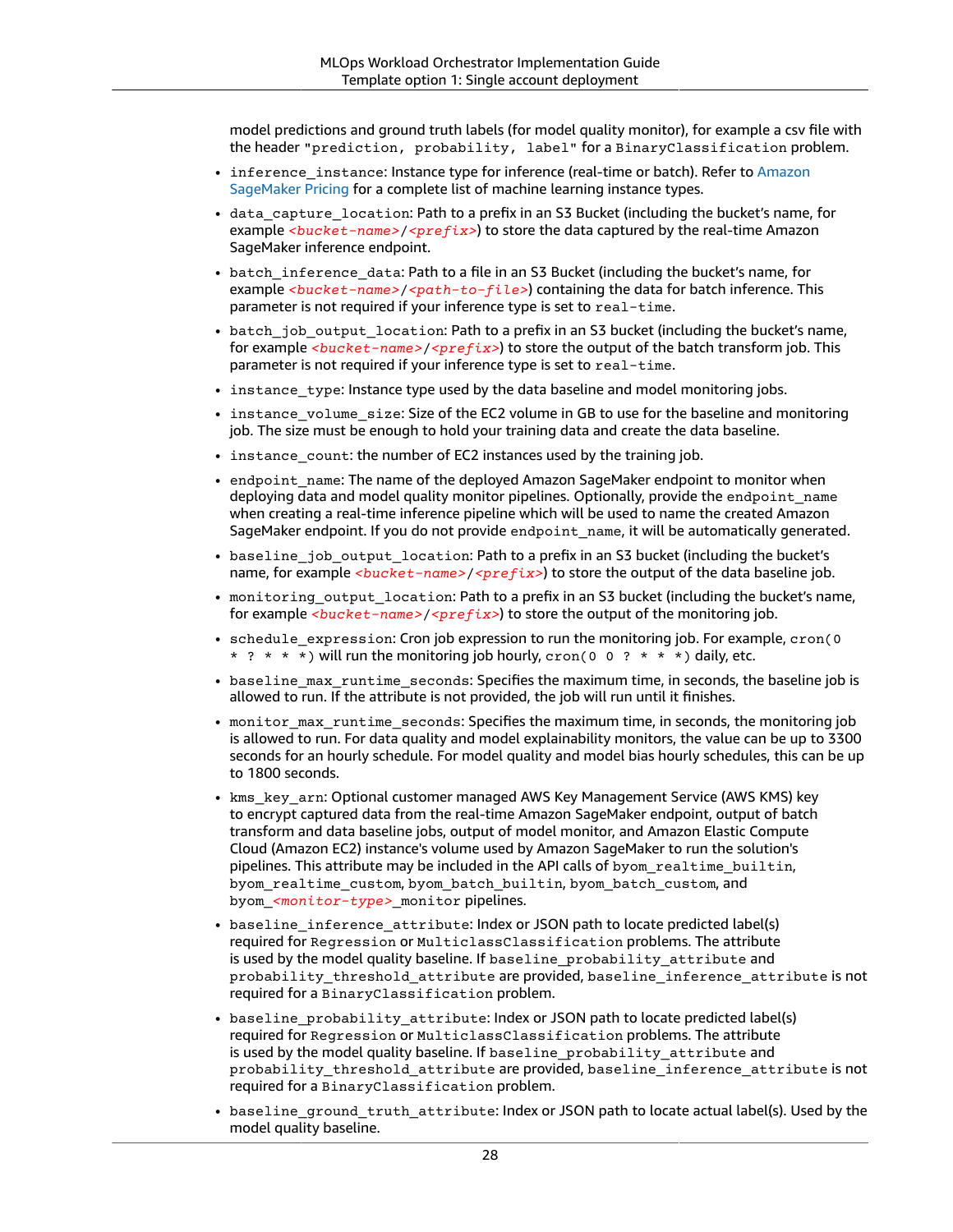- problem type: Type of Machine learning problem. Valid values are "Regression", "BinaryClassification", or "MulticlassClassification". Used by the model quality, model bias, and model explainability monitoring schedules. It is an optional attribute for the model\_autopilot\_training pipeline. If not provided, the autopilot job will infer the problem type from the target attribute. If provided, the job objective attribute must be provided too.
- job\_objetive: (optional) Metric to optimize, used by the model\_autopilot\_training pipeline. If provided, the problem\_type must be provided. Valid values "Accuracy", "MSE", "F1", "F1macro", "AUC".
- job\_name: (optional) The name of the training job. If not provided, a name will be automatically generated by the solution. Used by all training pipelines. Note: The given name must be unique (no previous jobs created by the same name).
- training\_data: The S3 file key/prefix of the training data in the solution's S3 assets bucket. This attribute is required by all training pipelines. Note: For model\_training\_builtin and model\_tuner\_builtin pipelines, the csv should not have a header. The target attribute should be the first column. For model\_autopilot\_training pipeline, the file should have a header.
- validation\_data: (optional) The S3 file key/prefix of the training data in the solution's S3 assets bucket. This attribute is used by the model training builtin and model\_tuner\_builtin pipelines.
- target attribute: Target attribute name in the training data. Required by the model\_autopilot\_training pipeline.
- compression type: (optional) Compression type used with the training/validation data. Valid values "Gzip".
- content\_type: (optional) The MIME type of the training data. Default: "csv".
- s3 data type: (optional) Training S3 data type. Valid values "S3Prefix", "ManifestFile", or "AugmentedManifestFile". Used by the model\_training\_builtin and model\_tuner\_builtin pipelines. Default: "S3Prefix".
- data\_distribution: (optional) Data distribution. Valid values "FullyReplicated" or "ShardedByS3Key". Used by the model\_training\_builtin and model\_tuner\_builtin pipelines. Default: "FullyReplicated".
- data\_input\_mode: (optional) Training data input mode. Valid "File", "Pipe", "FastFile". Used by the model\_training\_builtin and model\_tuner\_builtin pipelines. Default: "File".
- data record wrapping: (optional) Training data record wrapping, if any. Valid values "RecordIO". Used by the model\_training\_builtin and model\_tuner\_builtin pipelines.
- attribute names: (optional) List of one or more attribute names to use that are found in a specified AugmentedManifestFile (if s3\_data\_type = "AugmentedManifestFile"). Used by the model\_training\_builtin and model\_tuner\_builtin pipelines.
- job\_output\_location: S3 prefix in the solution's S3 assets bucket, where the output of the training jobs will be saved.
- job max candidates: (optional) Maximum number of candidates to be tried by the autopilot job. Default: 10.
- max\_runtime\_per\_job: (optional) Maximum runtime in seconds the training job is allowed to run. Default: 86400.
- total\_max\_runtime: (optional) Autopilot total runtime in seconds allowed for the job. Default: 2592000.
- generate\_definition\_only: (optional) Generate candidate definitions only by the autopilot job. Used by the model\_autopilot\_training pipeline. Default: "False".
- encrypt inner traffic: (optional) Encrypt inner-container traffic for the job. Used by training pipelines. Default: "True".
- use\_spot\_instances: (optional) Use managed spot instances with the training job. Used by the model\_training\_builtin and model\_tuner\_builtin pipelines. Default: "True". 29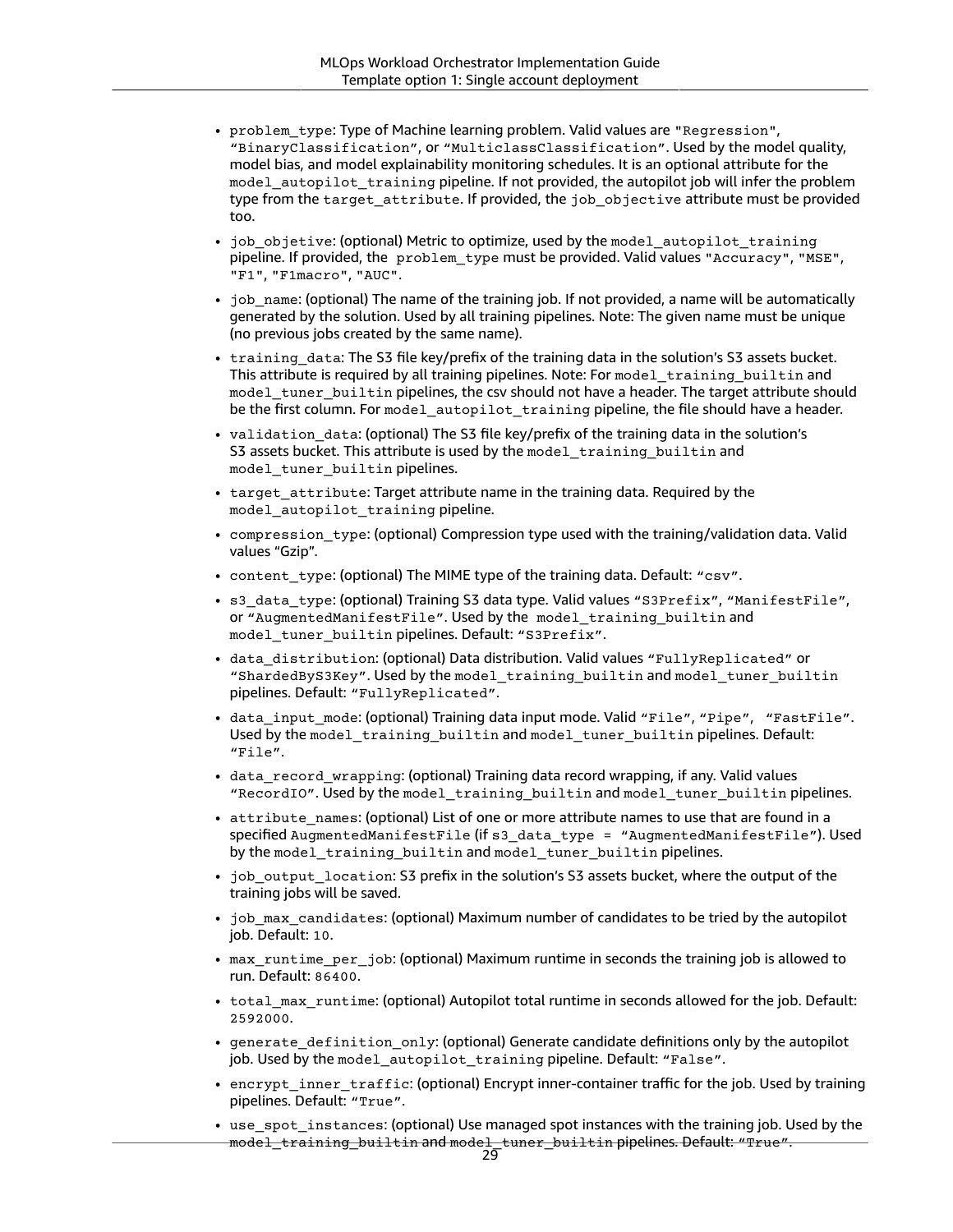- Max wait time spot instances: (optional) Maximum wait time in seconds for Spot instances (required if use spot instances = True). Must be greater than max runtime per job. Default: 172800.
- algo hyperparamaters: Amazon SageMaker built-in Algorithm hyperparameters provided as a json object. Used by the model\_training\_builtin and model\_tuner\_builtin pipelines. Example: {"eval\_metric": "auc", "objective": "binary:logistic", "num\_round": 400, "rate\_drop": 0.3}.
- tuner\_configs: sagemaker.tuner.HyperparameterTuner configs (objective\_metric\_name, metric\_definitions, strategy, objective\_type, max\_jobs, max\_parallel\_jobs, base\_tuning\_job\_name=None, early\_stopping\_type) provided as a json object. Required by the model\_tuner\_builtin pipeline.

Note: Some have default values and are not required to be specified. Example: {"early\_stopping\_type": "Auto", "objective\_metric\_name": "validation:auc", "max\_jobs": 10, "max\_parallel\_jobs": 2}.

• hyperparamaters\_ranges: Algorithm hyperparameters range used by the Hyperparameters job provided as a json object, where the key is hyperparameter name, and the value is list with the first item the type ("continuous"|"integer"|"categorical") and the second item is a list of [min\_value, max\_value] for "continuous" | "integer" and a list of values for "categorical". Required by the model\_tuner\_builtin pipeline.

Example: {"min\_child\_weight": ["continuous",[0, 120]], "max\_depth": ["integer", [1, 15]], "optimizer": ["categorical", ["sgd", "Adam"]])}

- monitor inference attribute: Index or JSON path to locate predicted label(s). Required for Regression or MulticlassClassification problems, and not required for a BinaryClassification problem. Used by the model quality, model bias, and model explainability monitoring schedules.
- monitor\_probability\_attribute: Index or JSON path to locate probabilities. Used only with a BinaryClassification problem. Used by the model quality monitoring schedule.
- probability threshold attribute: Threshold to convert probabilities to binaries. Used by the model quality monitoring schedule, and only with a BinaryClassification problem.
- monitor ground truth input: Used by the model quality and model bias monitoring schedules to locate the ground truth labels. The solution expects you to use eventId to label the captured data by the Amazon SageMaker endpoint. For more information, refer to the Amazon SageMaker developer guide on how to Ingest [Ground](https://docs.aws.amazon.com/sagemaker/latest/dg/model-monitor-model-quality-merge.html) Truth Labels and Merge Them with [Predictions](https://docs.aws.amazon.com/sagemaker/latest/dg/model-monitor-model-quality-merge.html).
- bias config: a JSON object representing the attributes of [sagemaker.clarify.BiasConfig](https://sagemaker.readthedocs.io/en/stable/api/training/processing.html#sagemaker.clarify.BiasConfig). Required only for model bias monitor pipeline.
- model\_predicted\_label\_config: a JSON object representing the attributes of [sagemaker.clarify.ModelPredictedLabelConfig.](https://sagemaker.readthedocs.io/en/stable/api/training/processing.html#sagemaker.clarify.ModelPredictedLabelConfig) Required only for model bias monitor pipeline and problem\_type is BinaryClassification, or MulticlassClassification.
- shap\_config: a JSON object representing the attributes of [sagemaker.clarify.SHAPConfig.](https://sagemaker.readthedocs.io/en/stable/api/training/processing.html#sagemaker.clarify.SHAPConfig) Required only for model explainability monitor. For the "baseline" attribute, you can provide a list of lists or as s3 csv file's key (representing features values to be used as the baseline dataset in the kernel SHAP algorithm). If a file key is provided, the file must be uploaded to the solution's S3 assets bucket before making the API call.
- Required attributes per pipeline type (Amazon SageMaker model registry is not used):
	- Model training using Amazon SageMaker training job (with required attributes):

```
{
   "pipeline_type": "model_training_builtin",
   "model_name": "<my-model-name>",
   "model_framework": "xgboost",
  "model framework version": "1",
```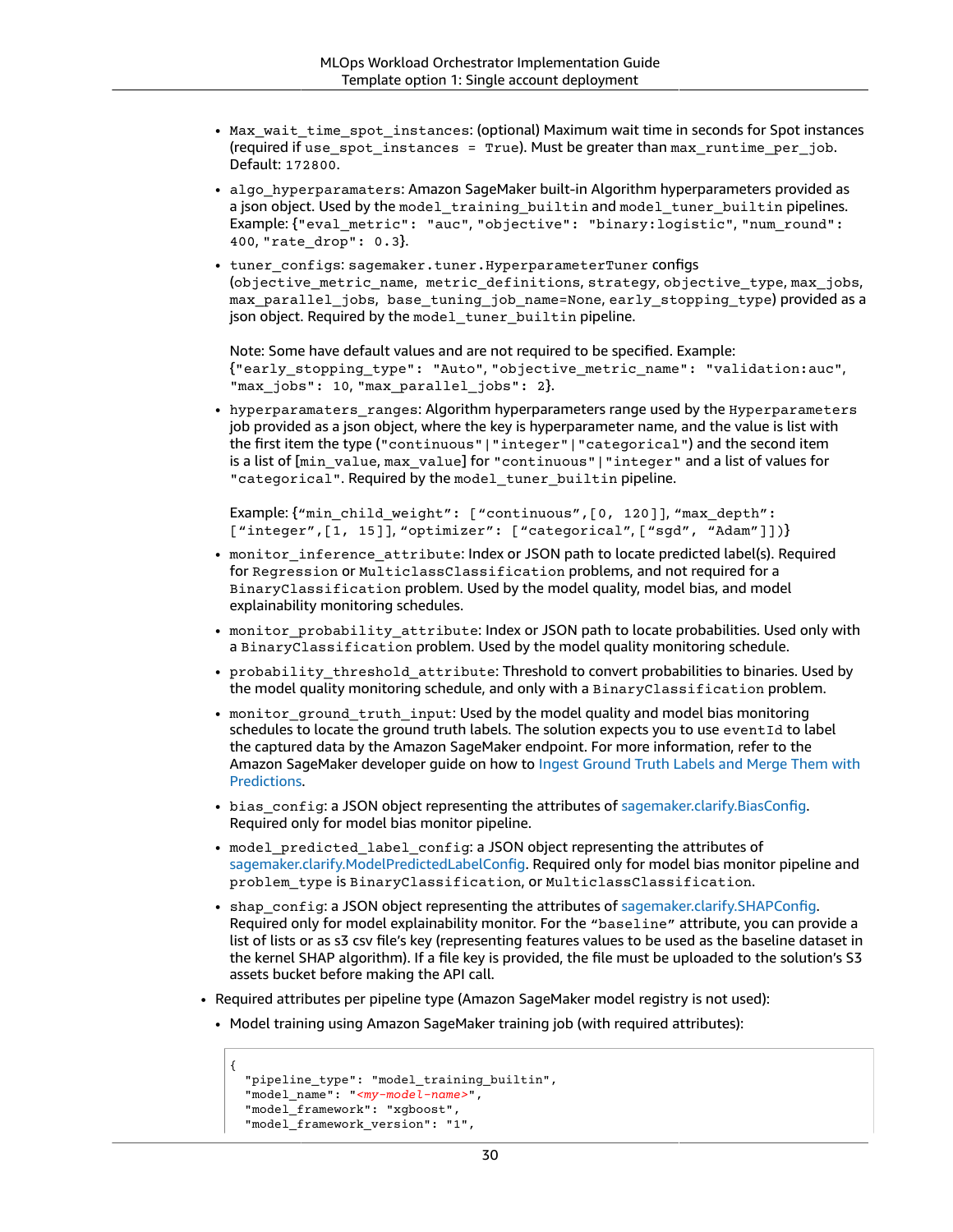```
 "job_output_location": "<s3-prefix-in-assets-bucket>",
   "training_data": "<path/to/training_data.csv>",
   "validation_data": "<path/to/validation_data.csv>",
   "algo_hyperparamaters": "<algo-hyperparameters-json-object>"
}
```
• Model training using Amazon SageMaker hyperparameter tuning Job (with required attributes):

```
{
   "pipeline_type": "model_tuner_builtin",
   "model_name": "<my-model-name>",
  "model_framework": "xgboost",
   "model_framework_version": "1",
    "job_output_location": "<s3-prefix-in-assets-bucket>",
    "training_data": "<path/to/training_data.csv>",
    "validation_data": "<path/to/validation_data.csv>",
    "algo_hyperparamaters": "<algo-hyperparameters-json-object>",
    "tuner_configs": "<tuner-configs-json-object>",
    "hyperparamaters_ranges": "<hyperparamaters-ranges-json-object>"
}
```
• Model training using Amazon SageMaker autopilot job (with required attributes):

```
 "pipeline_type": "model_autopilot_training",
    "model_name": "<my-model-name>",
   "job_output_location": "<s3-prefix-in-assets-bucket>",
   "training_data": "<path/to/training_data.csv>",
    "target_attribute": "<target-attribute-name>"
}
```
{

{

• Real-time inference with a custom algorithm for a machine learning model:

```
{
   "pipeline_type": "byom_realtime_custom",
   "custom_image_uri": "<docker-image-uri-in-Amazon-ECR-repo>",
   "model_name": "<my-model-name>",
   "model_artifact_location": "<path/to/model.tar.gz>",
   "data_capture_location": "<bucket-name>/<prefix>",
   "inference_instance": "ml.m5.large",
   "endpoint_name": "<custom-endpoint-name>"
}
```
• Real-time inference with an Amazon SageMaker built-in model:

```
{
"pipeline_type": "byom_realtime_builtin",
   "model_framework": "xgboost",
   "model_framework_version": "1",
   "model_name": "<my-model-name>",
  "model_artifact_location": "<path/to/model.tar.gz>", 
  "data_capture_location": "<bucket-name>/<prefix>",
   "inference_instance": "ml.m5.large",
   "endpoint_name": "<custom-endpoint-name>"
}
```
• Batch inference with a custom algorithm for a machine learning model:

```
 "pipeline_type": "byom_batch_custom",
```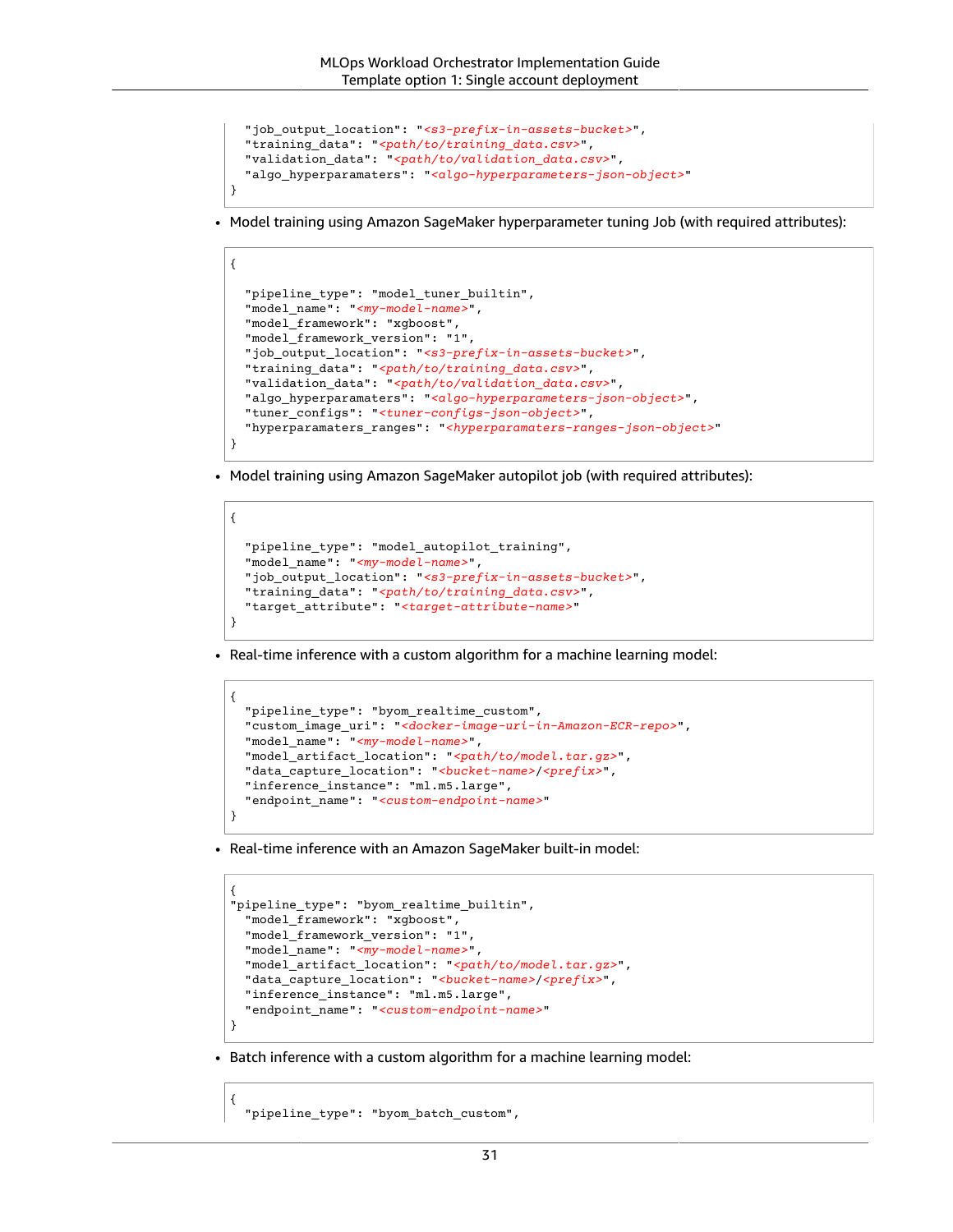```
 "custom_image_uri": "<docker-image-uri-in-Amazon-ECR-repo>",
   "model_name": "<my-model-name>",
   "model_artifact_location": "<path/to/model.tar.gz>",
   "inference_instance": "ml.m5.large",
   "batch_inference_data": "<bucket-name>/<prefix>/inference_data.csv",
   "batch_job_output_location": "<bucket-name>/<prefix>"
}
```
• Batch inference with an Amazon SageMaker built-in model:

```
{
   "pipeline_type": "byom_batch_builtin",
   "model_framework": "xgboost",
   "model_framework_version": "1",
   "model_name": "<my-model-name>",
   "model_artifact_location": "<path/to/model.tar.gz>",
   "inference_instance": "ml.m5.large",
   "batch_inference_data": "<bucket-name>/<prefix>/inference_data.csv",,
   "batch_job_output_location": "<bucket-name>/<prefix>"
}
```
• Data quality monitor pipeline:

```
{
  "pipeline type": "byom data quality monitor",
   "model_name": "<my-model-name>", 
   "endpoint_name": "xgb-churn-prediction-endpoint",
   "baseline_data": "<path/to/training_data_with_header.csv>",
   "baseline_job_output_location": "<bucket-name>/<prefix>",
   "data_capture_location": "<bucket-name>/<prefix>",
   "monitoring_output_location": "<bucket-name>/<prefix>",
   "schedule_expression": "cron(0 * ? * * *)",
  "instance_type": "ml.m5.large",
  "instance_volume_size": "20",
  "baseline_max_runtime_seconds": "3300",
   "monitor_max_runtime_seconds": "3300"
}
```
• Model Quality Monitor pipeline (BinaryClassification problem):

```
{
  "pipeline type": "byom model quality monitor",
   "model_name": "<my-model-name>",
   "endpoint_name": "xgb-churn-prediction-endpoint",
   "baseline_data": "<path/to/baseline_dataset.csv>",
   "baseline_job_output_location": "<bucket-name>/<prefix>",
   "data_capture_location": "<bucket-name>/<prefix>",
   "monitoring_output_location": "<bucket-name>/<prefix>",
   "schedule_expression": "cron(0 0 ? * * *)",
   "instance_type": "ml.m5.large",
   "instance_volume_size": "20",
   "baseline_max_runtime_seconds": "3300",
   "monitor_max_runtime_seconds": "1800",
   "baseline_inference_attribute": "prediction",
   "baseline_probability_attribute": "probability",
   "baseline_ground_truth_attribute": "label",
   "probability_threshold_attribute": "0.5",
   "problem_type": "BinaryClassification",
  "monitor_probability_attribute": "0",
   "monitor_ground_truth_input": "<bucket-name>/<prefix>/<yyyy>/<mm>/<dd>/<hh>"
}
```
• Model quality monitor pipeline (Regression or MulticlassClassification problem):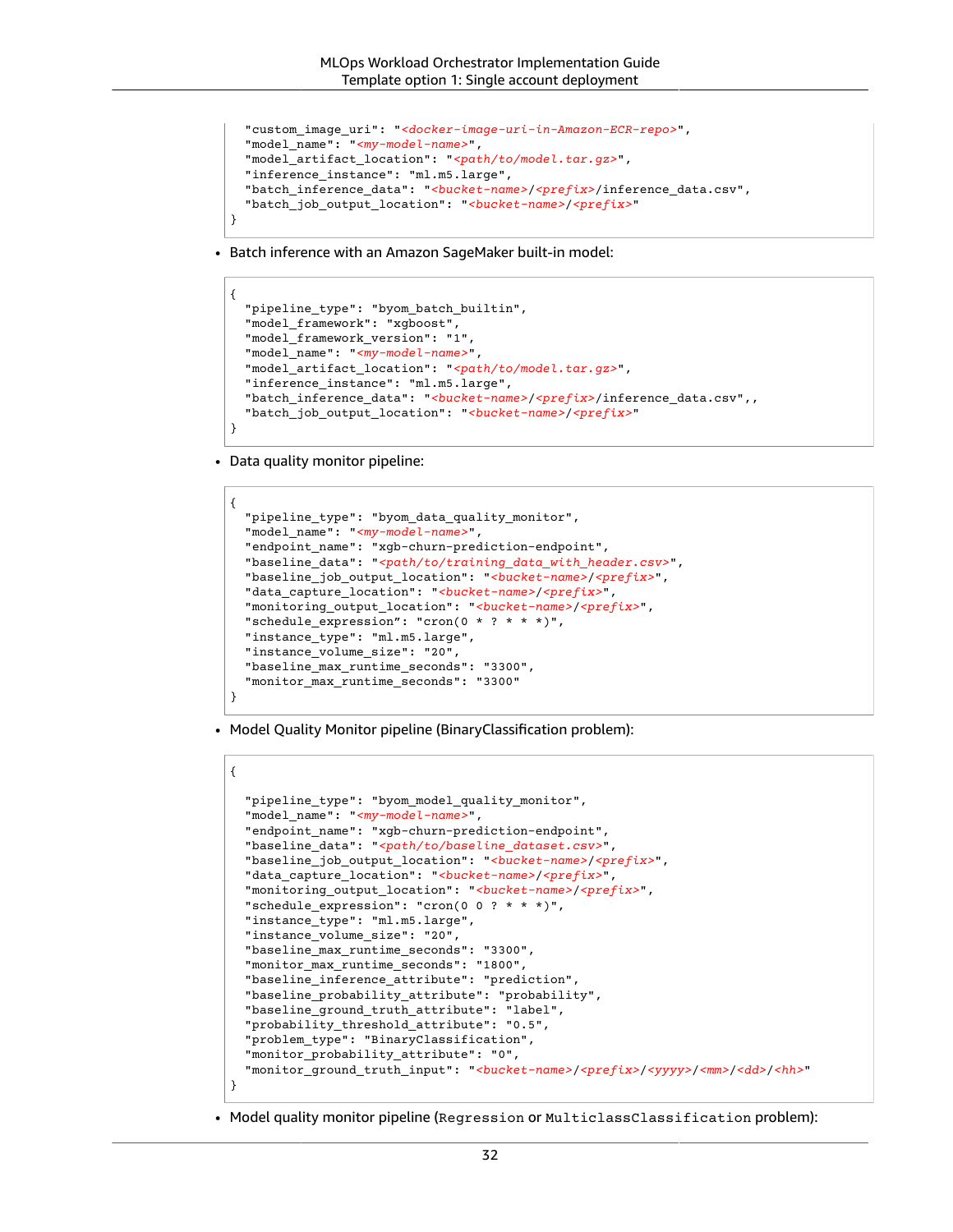```
{
   "pipeline_type": "byom_model_quality_monitor",
   "model_name": "<my-model-name>",
   "endpoint_name": "xgb-churn-prediction-endpoint",
   "baseline_data": "<path/to/baseline_data.csv>",
   "baseline_job_output_location": "<bucket-name>/<prefix>",
   "data_capture_location": "<bucket-name>/<prefix>",
   "monitoring_output_location": "<bucket-name>/<prefix>",
   "schedule_expression": "cron(0 0 ? * * *)",
   "instance_type": "ml.m5.large",
   "instance_volume_size": "20",
   "baseline_max_runtime_seconds": "3300",
  "monitor max runtime seconds": "1800",
   "baseline_inference_attribute": "prediction",
   "baseline_ground_truth_attribute": "label",
   "problem_type": "Regression",
   "monitor_inference_attribute": "0",
   "monitor_ground_truth_input": "<bucket-name>/<prefix>/<yyyy>/<mm>/<dd>/<hh>"
}
```
• Model bias monitor pipeline (BinaryClassification problem):

```
{
   "pipeline_type": "byom_model_bias_monitor",
   "model_name": "<my-model-name>",
   "endpoint_name": "xgb-churn-prediction-endpoint",
   "baseline_data": "path/to/traing_data_with_header.csv",
   "baseline_job_output_location": "<bucket-name>/<prefix>",
   "data_capture_location": "<bucket-name>/<prefix>",
   "monitoring_output_location": "<bucket-name>/<prefix>",
  "schedule expression": "cron(0 0 ? * * *)",
   "instance_type": "ml.m5.large",
   "instance_volume_size": "20",
   "baseline_max_runtime_seconds": "3300",
   "monitor_max_runtime_seconds": "1800",
   "probability_threshold_attribute": "0.5",
   "problem_type": "BinaryClassification",
  "monitor probability attribute": "0",
   "bias_config": {
                 "label_values_or_threshold": "<value>",
                 "facet_name": "<value>",
                 "facet_values_or_threshold": "<value>"
   },
   "model_predicted_label_config":{"probability": 0},
   "monitor_ground_truth_input": "<bucket-name>/<prefix>/<yyyy>/<mm>/<dd>/<hh>"
}
```
• Model bias monitor pipeline (Regression problem):

{

```
 "pipeline_type": "byom_model_bias_monitor",
 "model_name": "<my-model-name>",
 "endpoint_name": "xgb-churn-prediction-endpoint",
 "baseline_data": "<path/to/training_data_with_header.csv>",
 "baseline_job_output_location": "<bucket-name>/<prefix>",
 "data_capture_location": "<bucket-name>/<prefix>",
 "monitoring_output_location": "<bucket-name>/<prefix>",
 "schedule_expression": "cron(0 0 ? * * *)",
 "instance_type": "ml.m5.large",
 "instance_volume_size": "20",
 "baseline_max_runtime_seconds": "3300",
 "monitor_max_runtime_seconds": "1800",
```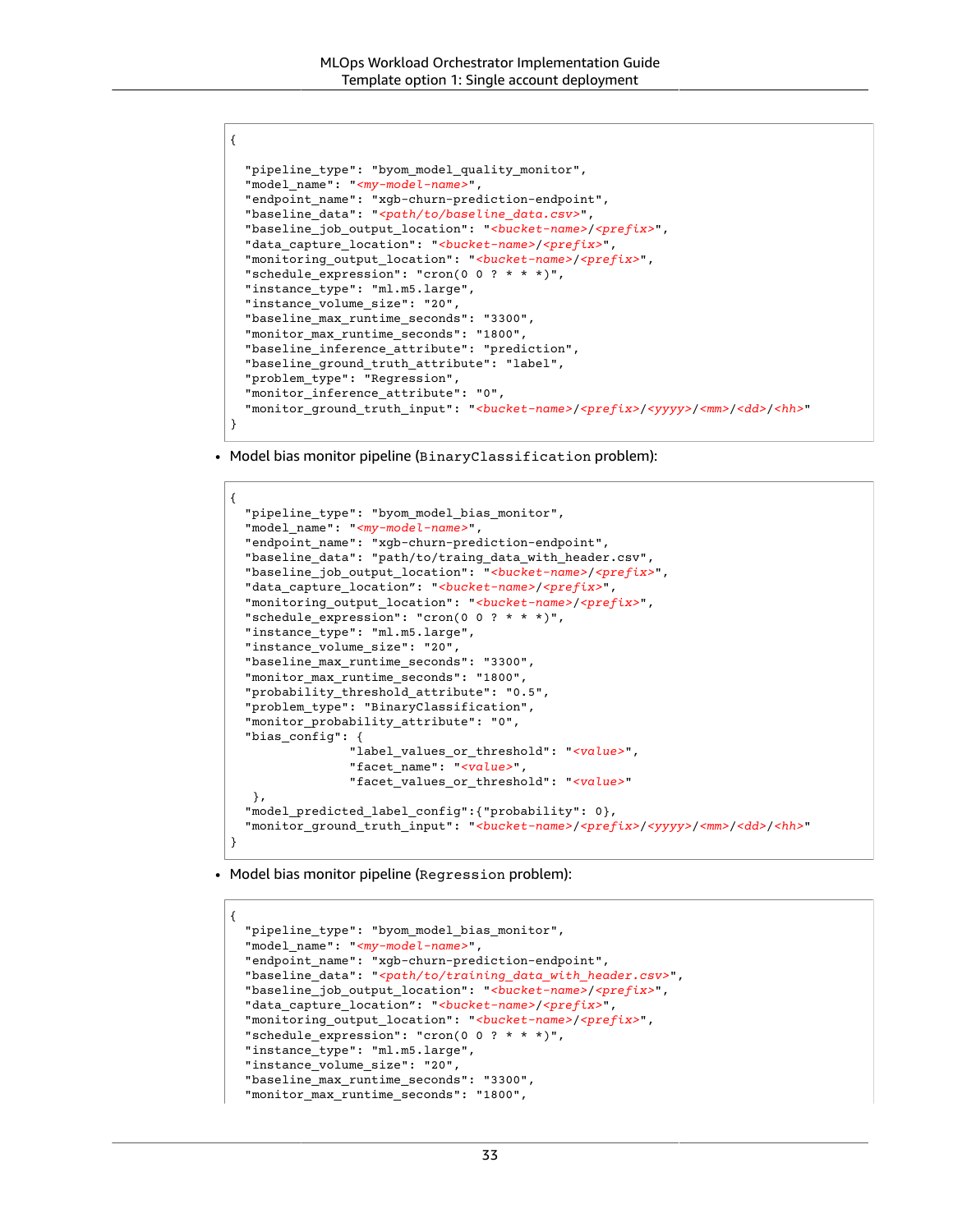```
 "problem_type": "Regression",
  "monitor inference attribute": "0",
   "bias_config": {
                  "label_values_or_threshold": "<value>",
                  "facet_name": "<value>",
                  "facet_values_or_threshold": "<value>"
    },
   "monitor_ground_truth_input": "<bucket-name>/<prefix>/<yyyy>/<mm>/<dd>/<hh>"
}
```
• Model explainability monitor pipeline (BinaryClassification problem):

```
{
  "pipeline type": "byom model explainability monitor",
   "model_name": "<my-model-name>",
   "endpoint_name": "xgb-churn-prediction-endpoint",
   "baseline_data": "<path/to/training_data_with_header.csv>",
   "baseline_job_output_location": "<bucket-name>/<prefix>",
   "data_capture_location": "<bucket-name>/<prefix>",
   "monitoring_output_location": "<bucket-name>/<prefix>",
   "schedule_expression": "cron(0 0 ? * * *)",
   "instance_type": "ml.m5.large",
   "instance_volume_size": "20",
  "baseline_max_runtime_seconds": "3300",
  "monitor_max_runtime_seconds": "1800",
   "probability_threshold_attribute": "0.5",
   "problem_type": "BinaryClassification",
   "monitor_probability_attribute": "0",
   "shap_config": {
                 "baseline": "<path/to/shap_baseline_dataset.csv>", 
                 "num_samples": "<value>", 
                 "agg_method": "mean_abs|mean_sq|median"
   }
}
```
• Custom algorithm image builder pipeline:

```
{
   "pipeline_type": "byom_image_builder",
   "custom_algorithm_docker": "<path/to/custom_image.zip>",
   "ecr_repo_name": "<name-of-Amazon-ECR-repository>",
   "image_tag": "<image-tag>"
}
```
Required attributes per pipeline type when the Amazon SageMaker model registry is used. When the model registry is used, the following attributes must be modified:

- Real-time inference and batch pipelines with custom algorithms:
	- Remove custom image uri and model artifact location
	- Add model package name
- Real-time inference and batch pipelines with Amazon SageMaker built-in algorithms:
	- Remove model\_framework, model\_framework\_version, and model\_artifact\_location
	- Add model\_package\_name

Expected responses of API requests to /provisonpipeline:

• If the pipeline is provisioned for the first time (that is, if no existing pipeline with the same name), the response is: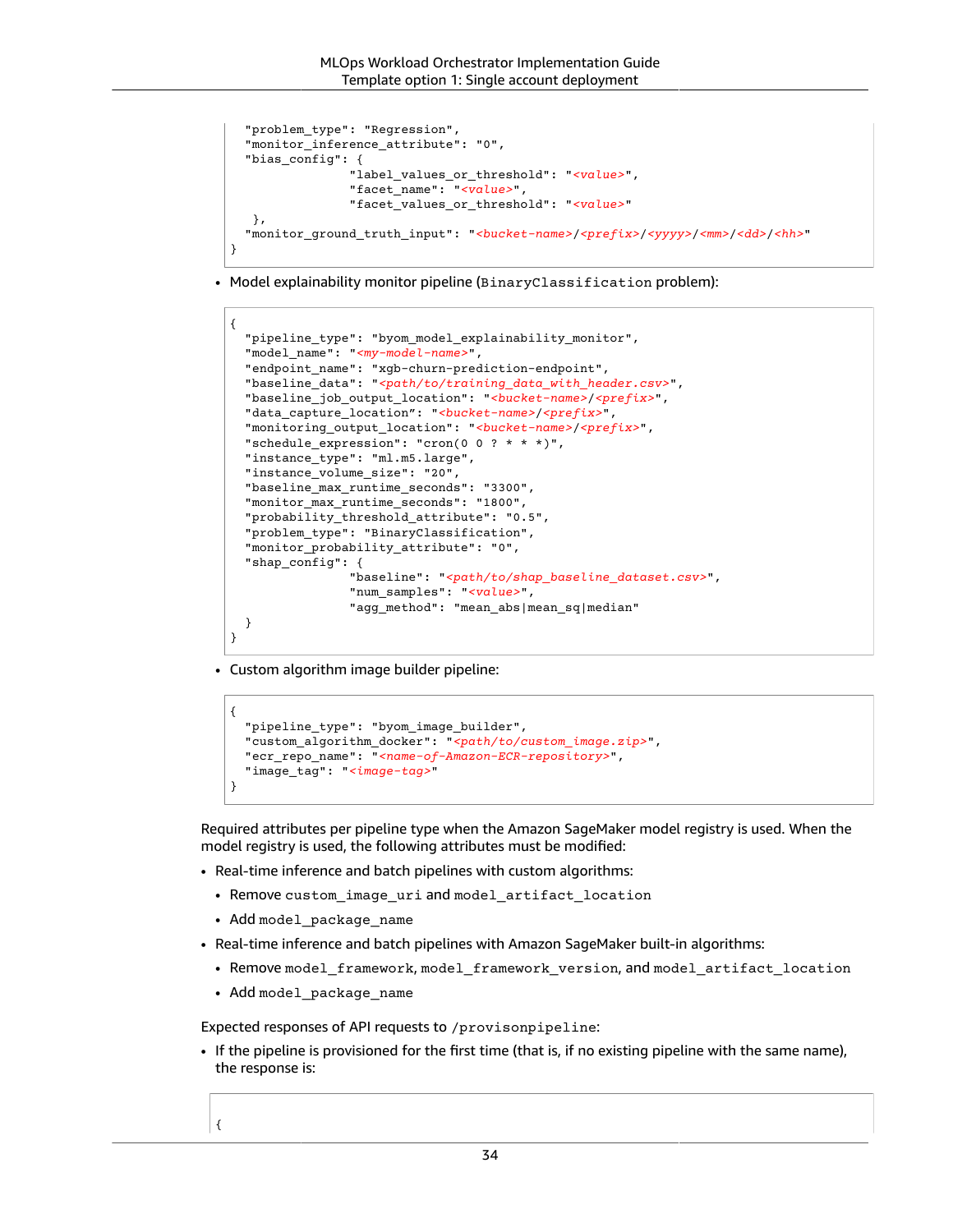```
 "message": "success: stack creation started", 
  "pipeline_id": "arn:aws:cloudformation:<region>:<account-id>:stack/<stack-id>"
}
```
• If the pipeline is already provisioned, the response is:

```
 {
  "message": "Pipeline <stack-name> is already provisioned. Updating template
 parameters.", 
   "pipeline_id": "arn:aws:cloudformation:<region>:<account-id>:stack/<stack-id>"
}
```
• If the pipeline is already provisioned, the pipeline\_type is byom\_image\_builder, and there are updates to be performed, the response is:

```
{
  "message": "Pipeline <stack-name> is being updated.", 
"pipeline_id": " arn:aws:cloudformation:<region>:<account-id>:stack/<stack-id>"
}
```
• If the pipeline is already provisioned, the pipeline\_type is byom\_image\_builder, and there are no updates to be performed, the response is:

```
{
  "message": "Pipeline <stack-name> is already provisioned. No updates are to be
 performed.
"pipeline_id": " arn:aws:cloudformation:<region>:<account-id>:stack/<stack-id>"
}
```
- /pipelinestatus
	- Method: POST
	- Body
		- Pipeline\_id: The ARN of the created CloudFormation stack after provisioning a pipeline. (This information can be retrieved from /provisionpipeline.)
	- Example structure:

 $\overline{\phantom{a}}$ 

```
{
   "pipeline_id": "arn:aws:cloudformation:us-west-1:123456789123:stack/my-mlops-
pipeline/12abcdef-abcd-1234-ab12-abcdef123456"
}
```
- Expected responses of APIs requests to /pipelinestatus:
	- The returned response depends on the solution's option (single- or multi-account deployment). Example response for the single-account option:

```
{
   "pipelineName": "<pipeline-name>",
   "pipelineVersion": 1,
   "stageStates": [
     {
       "stageName": "Source",
       "inboundTransitionState": {
         "enabled": true
       },
       "actionStates": [
```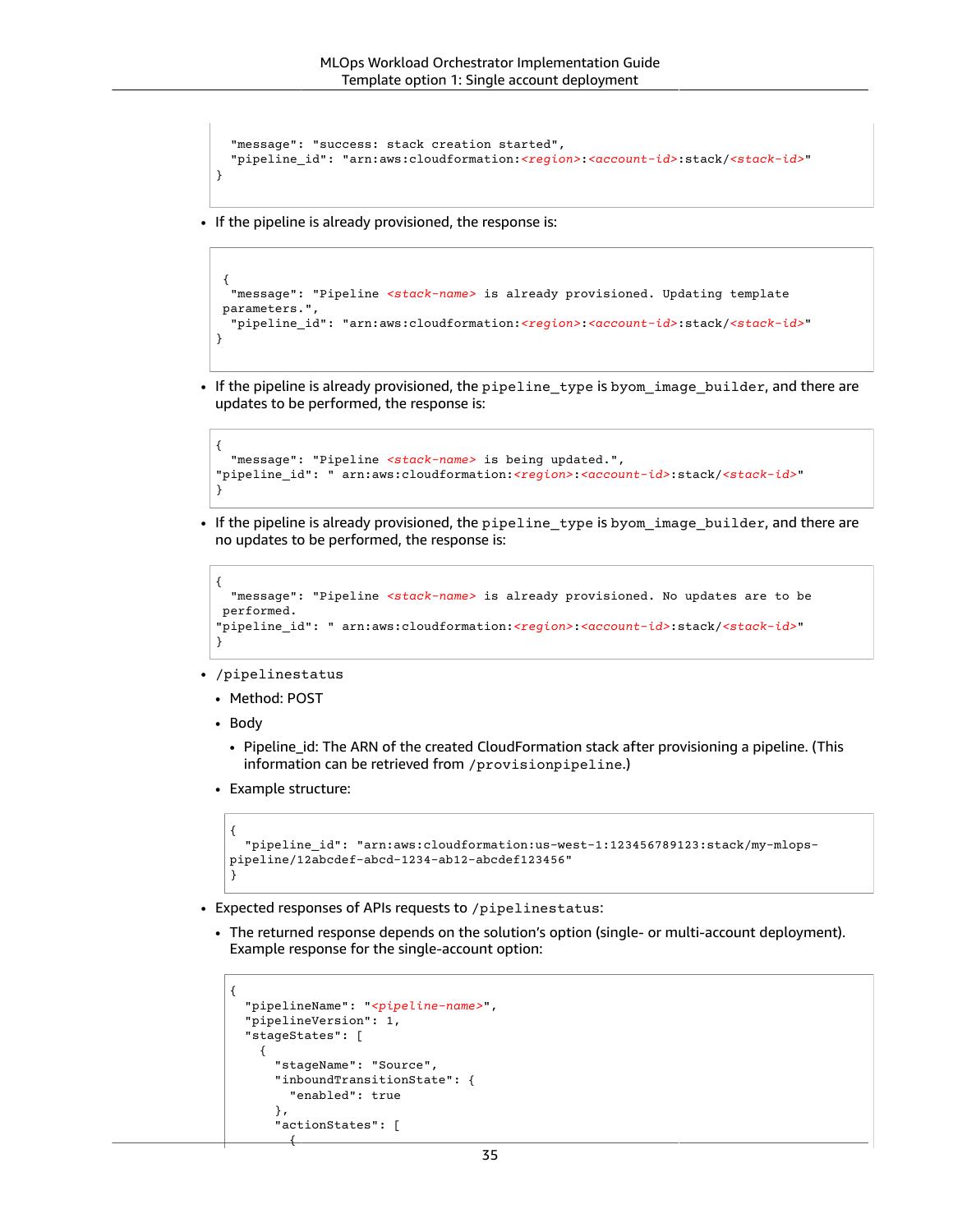```
 "actionName": "S3Source",
           "currentRevision": {
             "revisionId": "<version-id>"
           },
           "latestExecution": {
             "actionExecutionId": "<execution-id>",
             "status": "Succeeded",
             "summary": "Amazon S3 version id: "<id>",
             "lastStatusChange": "<timestamp>",
             "externalExecutionId": "<execution-id>"
           },
           "entityUrl": "https://console.aws.amazon.com/s3/home?region=<region>#"
         }
       ],
       "latestExecution": {
         "pipelineExecutionId": "<execution-id>",
         "status": "Succeeded"
       }
     },
     {
       "stageName": "DeployCloudFormation",
       "inboundTransitionState": {
         "enabled": true
       },
       "actionStates": [
         {
           "actionName": "deploy_stack",
           "latestExecution": {
             "actionExecutionId": "<execution-id>",
             "status": "Succeeded",
             "summary": "Stack <pipeline-name> was created.",
             "lastStatusChange": "<timestamp>",
             "externalExecutionId": "<stack-id>",
             "externalExecutionUrl": ""<stack-url>"
           },
           "entityUrl": "https://console.aws.amazon.com/cloudformation/home?
region=<region>#/"
         }
       ],
       "latestExecution": {
         "pipelineExecutionId": "<execution-id>",
         "status": "Succeeded"
       }
     }
   ],
   "created": "<timestamp>",
   "updated": "<timestamp>",
   "ResponseMetadata": {
     "RequestId": "<request-id>",
     "HTTPStatusCode": 200,
     "HTTPHeaders": {
       "x-amzn-requestid": "<request-id>",
       "date": "<date>",
       "content-type": "application/x-amz-json-1.1",
       "content-length": "<number>"
     },
     "RetryAttempts": 0
   }
}
```
You can use the following API method for inference of the deployed real-time inference pipeline. The AWS Gateway API URL can be found in the outputs of the pipeline's AWS CloudFormation stack.

- /inference
	- Method: POST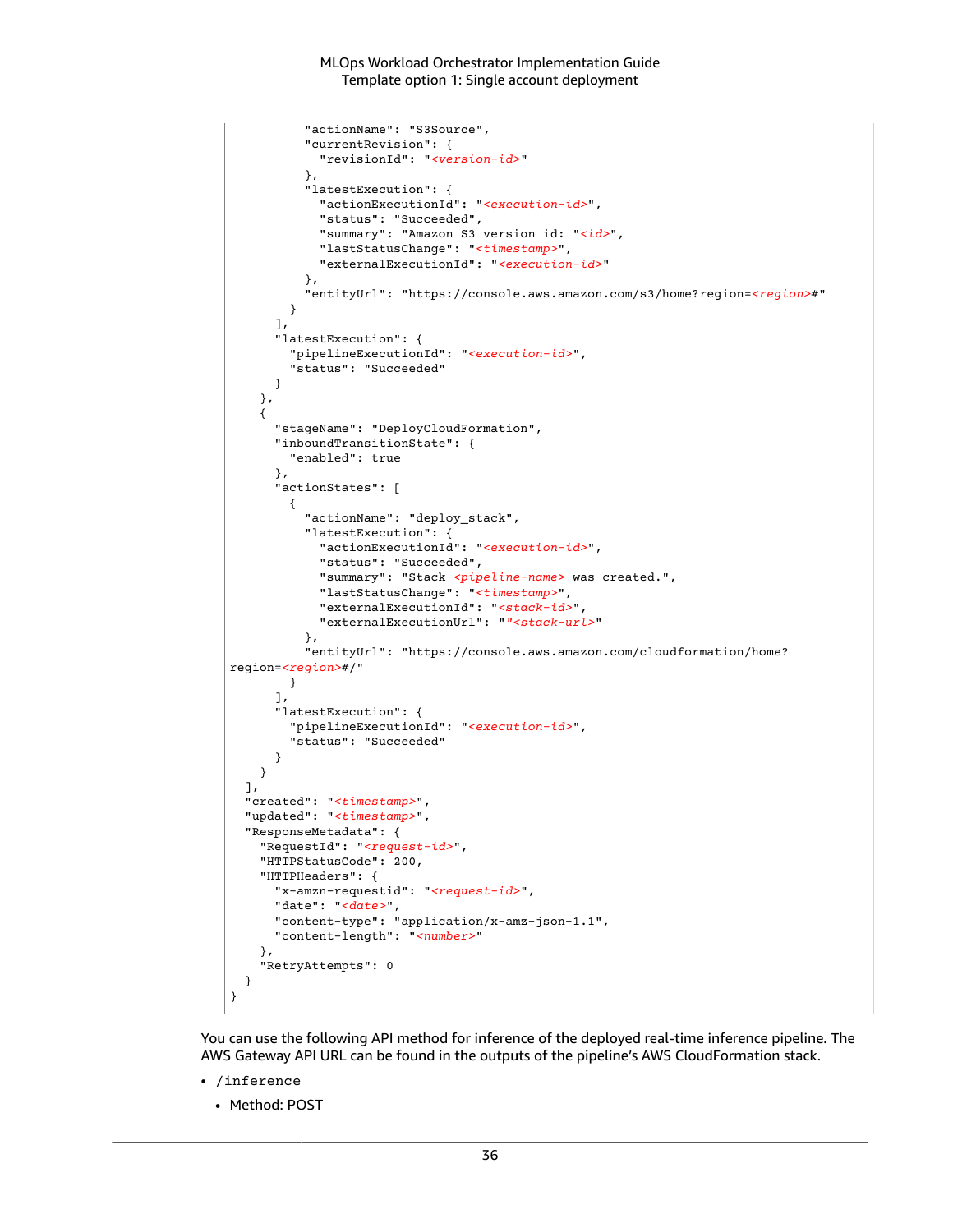- Body
	- Payload: The data to be sent for inference.
	- ContentType: MIME content type for the payload.

```
{
   "payload": "1.0, 2.0, 3.2",
   "content_type": "text/csv"
}
```
- Expected responses of APIs requests to /inference:
	- The request returns a single prediction value, if one data point was in the request, and returns multiple prediction values (separated by a ","), if several data points were sent in the APIs request.

API responses with error messages:

• If an API request to any one of the solution's API endpoints results in an exception/error, the expected body of the API response is:

```
{
   "message": "<general error message>",
   "detailedMessage ": "<detailed error message>"
}
```
• The detailedMessage attribute in the body of the API response is only included if the solution was configured to allow detailed error messages. Refer to the template's parameters table for more details.

## <span id="page-39-0"></span>Template option 2: Multi-account deployment

The same API calls used for single account development are used for multi-account deployment, with the exception of the following changes:

• For training pipelines, the API calls to provision the pipelines are similar to the single-account deployment. All training pipelines are deployed in the delegated admin account, where the solution is deployed.

For BYOM real-time built-in and custom pipelines, you must provide the inference\_instance and data\_capture\_location, endpoint\_name (optional), and kms\_key\_arn (optional) for the development, staging, and production deployments. For example:

• Real-time inference with an Amazon SageMaker built-in model:

```
{
  "pipeline type" : "byom realtime builtin",
   "model_framework": "xgboost",
  "model_framework_version": "1",
  "model_name": "<my-model-name>",
  "model_artifact_location: "<path/to/model.tar.gz>",
  "data_capture_location": {"dev":"<bucket-name>/<prefix>", "staging": "<bucket-
name>/<prefix>", "prod": "<bucket-name>/<prefix>"},
  "inference_instance": {"dev":"ml.t3.2xlarge", "staging":"ml.m5.large",
  "prod":"ml.m5.4xlarge"}
  "endpoint_name": {"dev": "<dev-endpoint-name>", 
                     "staging": "<staging-endpoint-name>",
                     "prod": "<prod-endpoint-name>"} 
}
```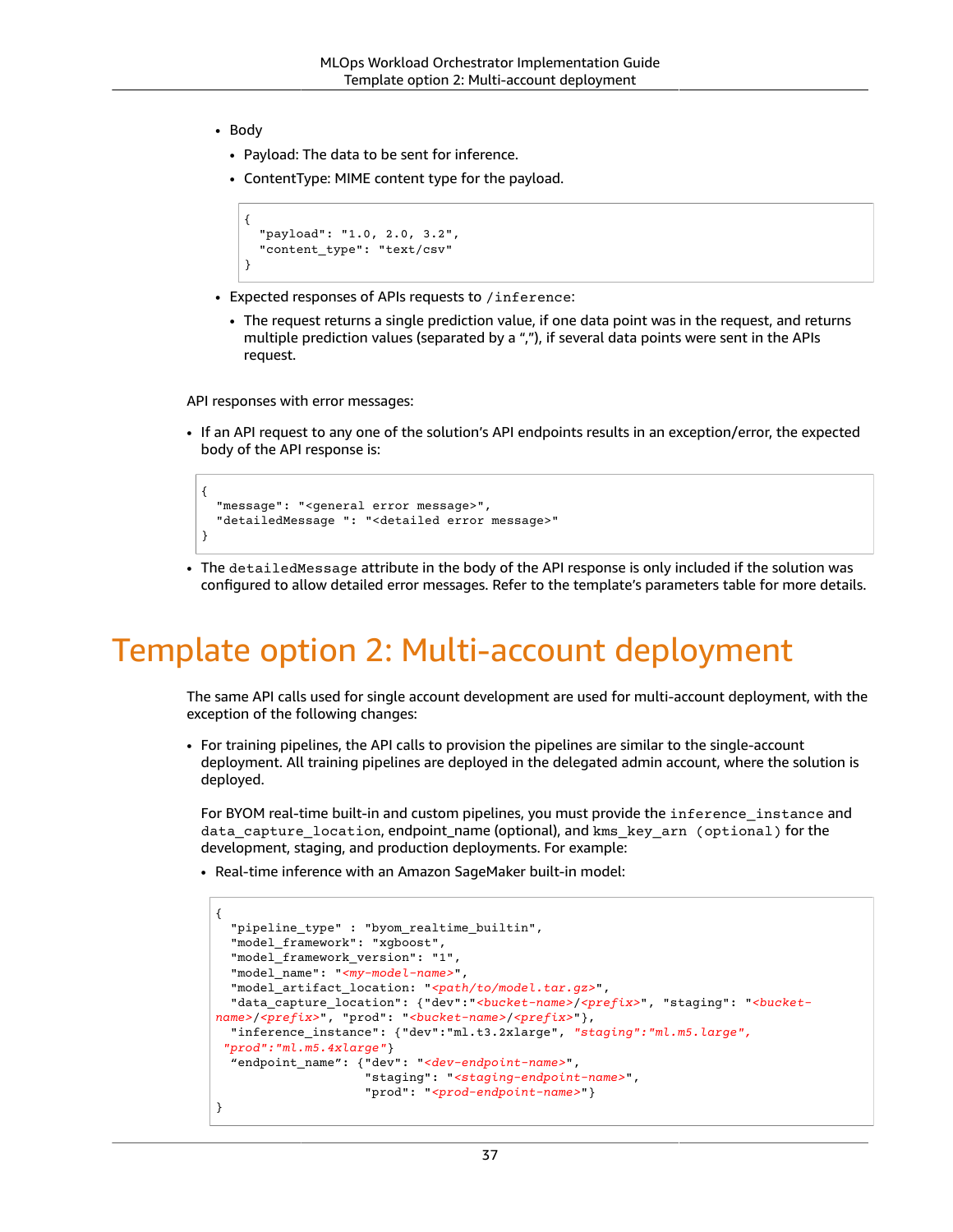• For BYOM batch built-in and custom pipelines, you must provide the

batch inference data,inference instance, batch job output location, and

kms\_key\_arn (optional)for the development, staging, and production deployments. For example:

• Batch transform with a custom algorithm:

```
{
   "pipeline_type" : "byom_batch_custom",
  "custom_image_uri": "<docker-image-uri-in-Amazon-ECR-repo>",
  "model_name": "<my-model-name>",
  "model_artifact_location": "<path/to/model.tar.gz>",
  "inference_instance": {"dev":"ml.t3.2xlarge",
 "staging":"ml.m5.large", "prod":"ml.m5.4xlarge"},
 "batch_inference_data": {"dev":"<bucket-name>/<prefix>/data.csv", "staging":
 "<bucket-name>/<prefix>/data.csv", "prod": "<bucket-name>/<prefix>/data.csv"},
 "batch_job_output_location": {"dev":"<br/>bucket-name>/<prefix>", "staging": "<br/>bucket-
name>/<prefix>", "prod": "<bucket-name>/<prefix>"}
}
```
- For the model monitor pipeline, you should provide instance\_type and instance\_volume\_size, endpoint\_name, date\_capture\_location, baseline\_job\_output\_location , monitoring\_output\_location, and kms\_key\_arn (optional). The kms\_key\_arn must be the same key used for the real-time inference pipeline. Additionally, for Model Quality monitor pipeline, monitor ground truth input is needed for each account. For example:
	- Data quality monitor pipeline:

```
{
  "pipeline_type": "byom_data_quality_monitor",
  "endpoint_name": {"dev": "<dev_endpoint_name>",
   "staging":"staging_endpoint_name", "prod":"<prod_endpoint_name>"},
  "training_data": "<path/to/traing_data_with_header.csv>",
 "baseline_job_output_location": {"dev": "<bucket-name>/<prefix>", "staging":
 "<bucket-name>/<prefix>", "prod": "<bucket-name>/<prefix>"},
  "data_capture_location": {"dev": "<bucket-name>/<prefix>", "staging": "<bucket-
name>/<prefix>", "prod": "<bucket-name>/<prefix>"},
  "monitoring_output_location": {"dev": "<bucket-name>/<prefix>", "staging": "<bucket-
name>/<prefix>", "prod": "<bucket-name>/<prefix>"},
  "schedule_expression": "cron(0 * ? * * *)",
  "instance_type": {"dev":"ml.t3.2xlarge", "staging":"ml.m5.large",
 "prod":"ml.m5.4xlarge"}, 
   "instance_volume_size": {"dev":"20", "staging":"20", "prod":"100"},
  "baseline_max_runtime_seconds": "3300"
 "monitor max runtime seconds": "3300"
}
```
• Model quality monitor pipeline:

```
{
 "pipeline type": "byom model quality monitor",
   "endpoint_name": {"dev": "<dev_endpoint_name>",
  "staging":"staging_endpoint_name", "prod": "<prod_endpoint_name>"},
  "baseline_data": "<path/to/baseline_data.csv>",
 "baseline_job_output_location": {"dev": "<br/>bucket-name>/<prefix>", "staging":
  "<bucket-name>/<prefix>", "prod": "<bucket-name>/<prefix>"},
  "data_capture_location": {"dev": "<bucket-name>/<prefix>", "staging": "<bucket-
name>/<prefix>", "prod": "<bucket-name>/<prefix>"},
 "monitoring_output_location": {"dev": "<br/>bucket-name>/<prefix>", "staging": "<br/>bucket-
name>/<prefix>", "prod": "<bucket-name>/<prefix>"},
  "schedule_expression": "cron(0 * ? * * *)",
  "instance_type": {"dev":"ml.t3.2xlarge", "staging":"ml.m5.large",
 "prod":"ml.m5.4xlarge"},
  "instance_volume_size": {"dev":"20", "staging":"20", "prod":"100"},
```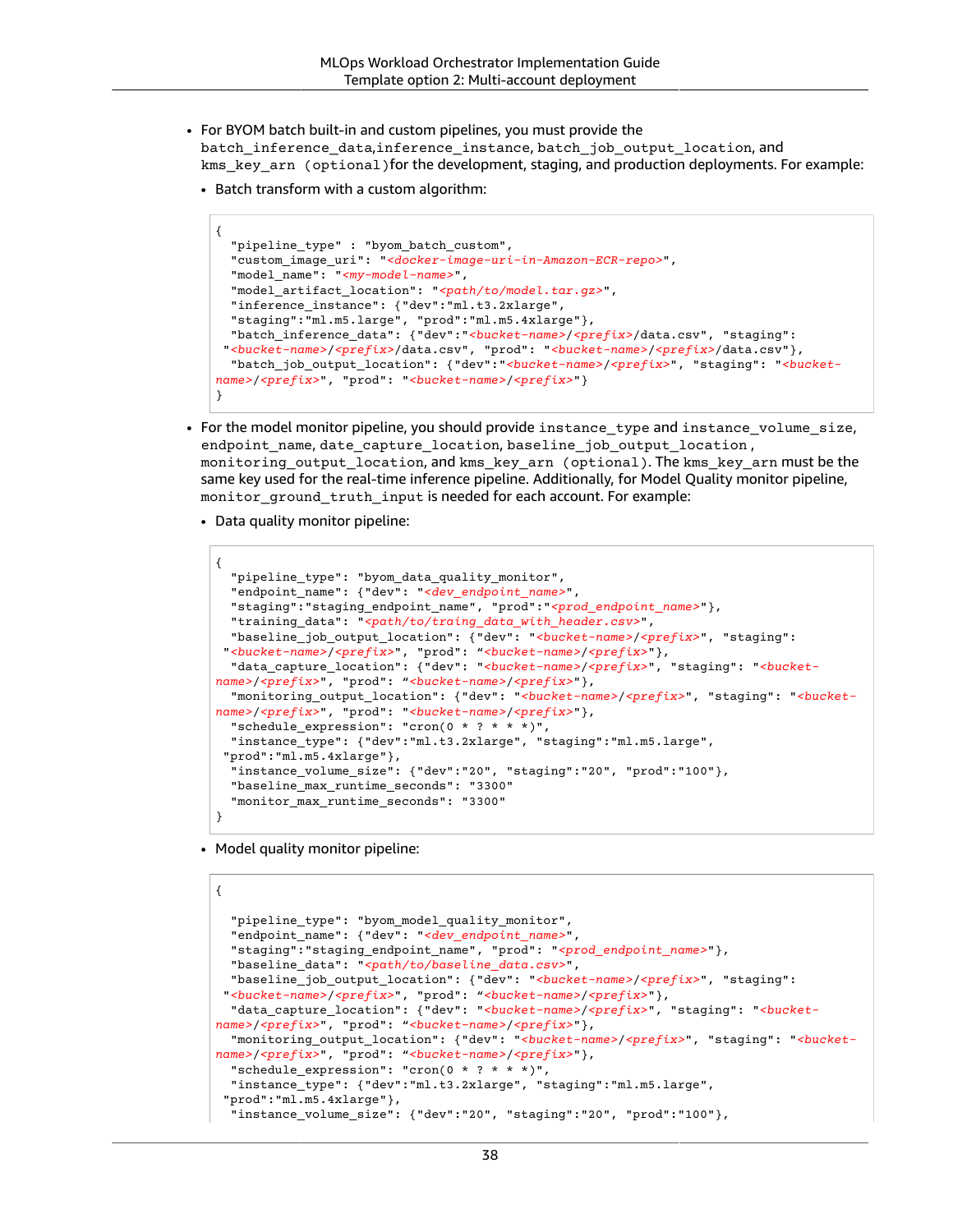```
 "baseline_max_runtime_seconds": "3300",
 "monitor max runtime seconds": "3300",
  "baseline_inference_attribute": "prediction",
  "baseline_ground_truth_attribute": "label",
  "problem_type": "Regression",
   "monitor_inference_attribute": "0",
  "monitor_ground_truth_input": {"dev": "<dev-bucket-
name>/<prefix>/<yyyy>/<mm>/<dd>/<hh>", "staging": "<staging-bucket-
name>/<prefix>/<yyyy>/<mm>/<dd>/<hh>", "prod": "<prod-bucket-
name>/<prefix>/<yyyy>/<mm>/<dd>/<hh>"} 
}
```
• Model bias monitor pipeline:

```
{
   "pipeline_type": "byom_model_bias_monitor",
  "endpoint_name": {"dev": "<dev_endpoint_name>",
  "staging":"staging_endpoint_name", "prod":"<prod_endpoint_name>"},
  "baseline_data": "path/to/training_data_with_header.csv",
  "baseline_job_output_location": {"dev": "<bucket-name>/<prefix>", "staging":
 "<bucket-name>/<prefix>", "prod": "<bucket-name>/<prefix>"},
  "data_capture_location": {"dev": "<bucket-name>/<prefix>", "staging": "<bucket-
name>/<prefix>", "prod": "<bucket-name>/<prefix>"},
  "monitoring_output_location": {"dev": "<bucket-name>/<prefix>", "staging": "<bucket-
name>/<prefix>", "prod": "<bucket-name>/<prefix>"},
  "schedule_expression": "cron(0 * ? * * *)",
  "instance_type": {"dev":"ml.t3.2xlarge", "staging":"ml.m5.large",
 "prod":"ml.m5.4xlarge"},
  "instance_volume_size": {"dev":"20", "staging":"20", "prod":"100"},
  "baseline_max_runtime_seconds": "3300",
   "monitor_max_runtime_seconds": "3300",
   "problem_type": "Regression",
 "monitor inference attribute": "0",
  "bias_config": {
                 "label_values_or_threshold": "<value>",
                 "facet_name": "<value>",
                 "facet_values_or_threshold": "<value>"
   },
  "monitor_ground_truth_input": {"dev": "<dev-bucket-
name>/<prefix>/<yyyy>/<mm>/<dd>/<hh>", "staging": "<staging-bucket-
name>/<prefix>/<yyyy>/<mm>/<dd>/<hh>", "prod": "<prod-bucket-
name>/<prefix>/<yyyy>/<mm>/<dd>/<hh>"} 
}
```
• Model explainability monitor pipeline:

```
{
 "pipeline type": "byom model explainability monitor",
  "endpoint_name": {"dev": "<dev_endpoint_name>",
  "staging":"<staging_endpoint_name>", "prod":"<prod_endpoint_name>"},
 "baseline data": "path/to/training data with header.csv",
  "baseline_job_output_location": {"dev": "<bucket-name>/<prefix>", "staging":
 "<bucket-name>/<prefix>", "prod": "<bucket-name>/<prefix>"},
  "data_capture_location": {"dev": "<bucket-name>/<prefix>", "staging": "<bucket-
name>/<prefix>", "prod": "<bucket-name>/<prefix>"},
  "monitoring_output_location": {"dev": "<bucket-name>/<prefix>", "staging": "<bucket-
name>/<prefix>", "prod": "<bucket-name>/<prefix>"},
  "schedule_expression": "cron(0 * ? * * *)",
  "instance_type": {"dev":"ml.t3.2xlarge", "staging":"ml.m5.large",
 "prod":"ml.m5.4xlarge"},
   "instance_volume_size": {"dev":"20", "staging":"20", "prod":"100"},
  "baseline max runtime seconds": "3300",
 "monitor max runtime seconds": "3300",
```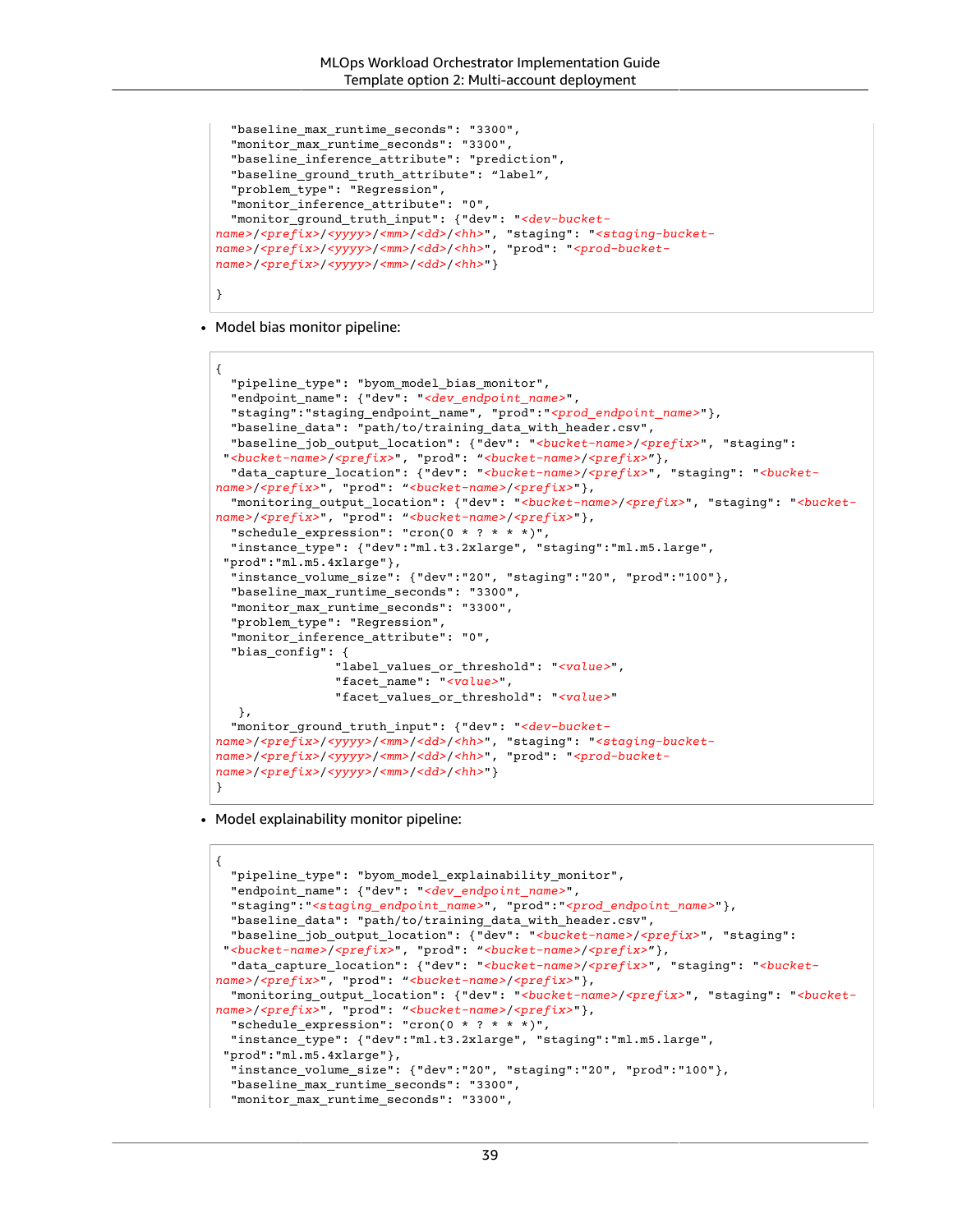```
 "problem_type": "Regression",
  "monitor_inference_attribute": "0",
  "shap_config": {
               "baseline": "<path/to/shap_baseline_dataset.csv>", 
 "num_samples": "<value>", 
 "agg_method": "mean_abs|mean_sq|median"
  }
}
```
When the model registry is used, the following attributes must be modified:

- Real-time inference and batch pipelines with custom algorithms:
	- Remove custom\_image\_uri and model\_artifact\_location
	- Add model\_package\_name
- Real-time inference and batch pipelines with Amazon SageMaker built-in algorithms:
- Remove model\_framework, model\_framework\_version, and model\_artifact\_location
- Add model\_package\_name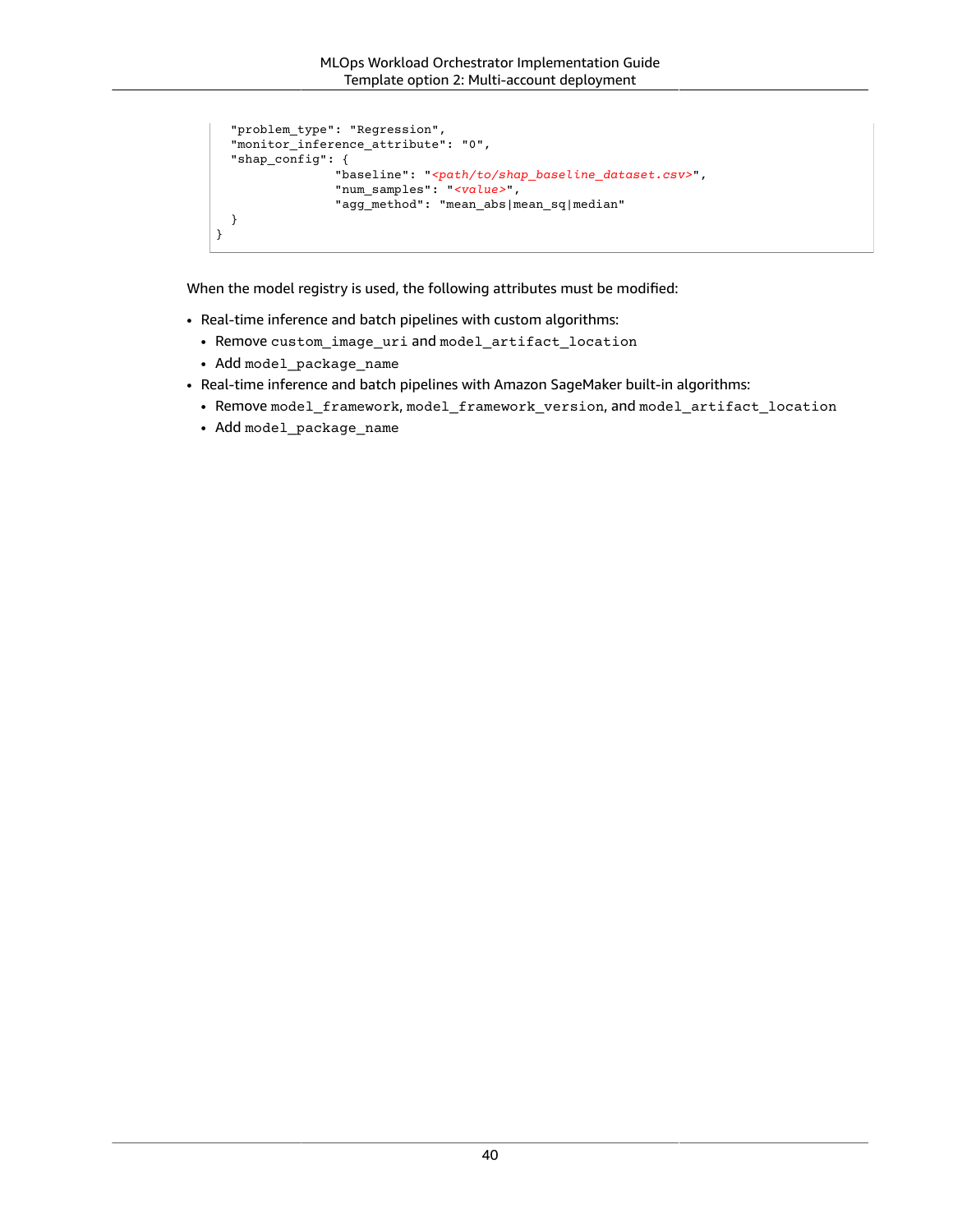## <span id="page-43-0"></span>Uninstall the solution

To uninstall this solution, you must delete the AWS CloudFormation stack and any other stacks that were created as a result of the MLOps Workload Orchestrator. Because some AWS CloudFormation stacks use IAM roles created by previous stacks, you must delete AWS CloudFormation stacks in the reverse order they were created (delete the most recent stack first, wait for the stack deletion to be completed, and then delete the next stack).

#### **Note**

You must first delete any deployed model monitoring pipelines for a specific endpoint in order to delete that endpoint and its real-time inference pipeline.

The solution does **not** automatically delete the S3 assets bucket, Amazon SageMaker Model Registry, or Amazon Elastic Container Registry (ECR) repository. You must manually delete the retained resources.

It is recommended that you use tags to ensure that all resources associated with MLOps Workload Orchestrator are deleted. For example, all resources created by the CloudFormation should have the same tag. Then you can use Resources Groups & Tag Editor to confirm that all resources with the specified tag are deleted.

## <span id="page-43-1"></span>Using the AWS Management Console

- 1. Sign in to the AWS [CloudFormation](https://console.aws.amazon.com/cloudformation/) console.
- 2. Select this solution's installation stack.
- 3. Choose **Delete**.

## <span id="page-43-2"></span>Using AWS Command Line Interface

Determine whether the AWS Command Line Interface (AWS CLI) is available in your environment. For installation instructions, see What Is the AWS [Command](https://docs.aws.amazon.com/cli/latest/userguide/cli-chap-welcome.html) Line Interface in the *AWS CLI User Guide*. After confirming that the AWS CLI is available, run the following command.

\$ aws cloudformation delete-stack --stack-name *<installation-stack-name>*

#### **Note**

When using the multi-account deployment option, deleting the AWS CloudFormation stacks created in the orchestrator account will not automatically delete the stacks deployed in the dev, staging, and prod accounts. You must manually delete the stacks from within those accounts.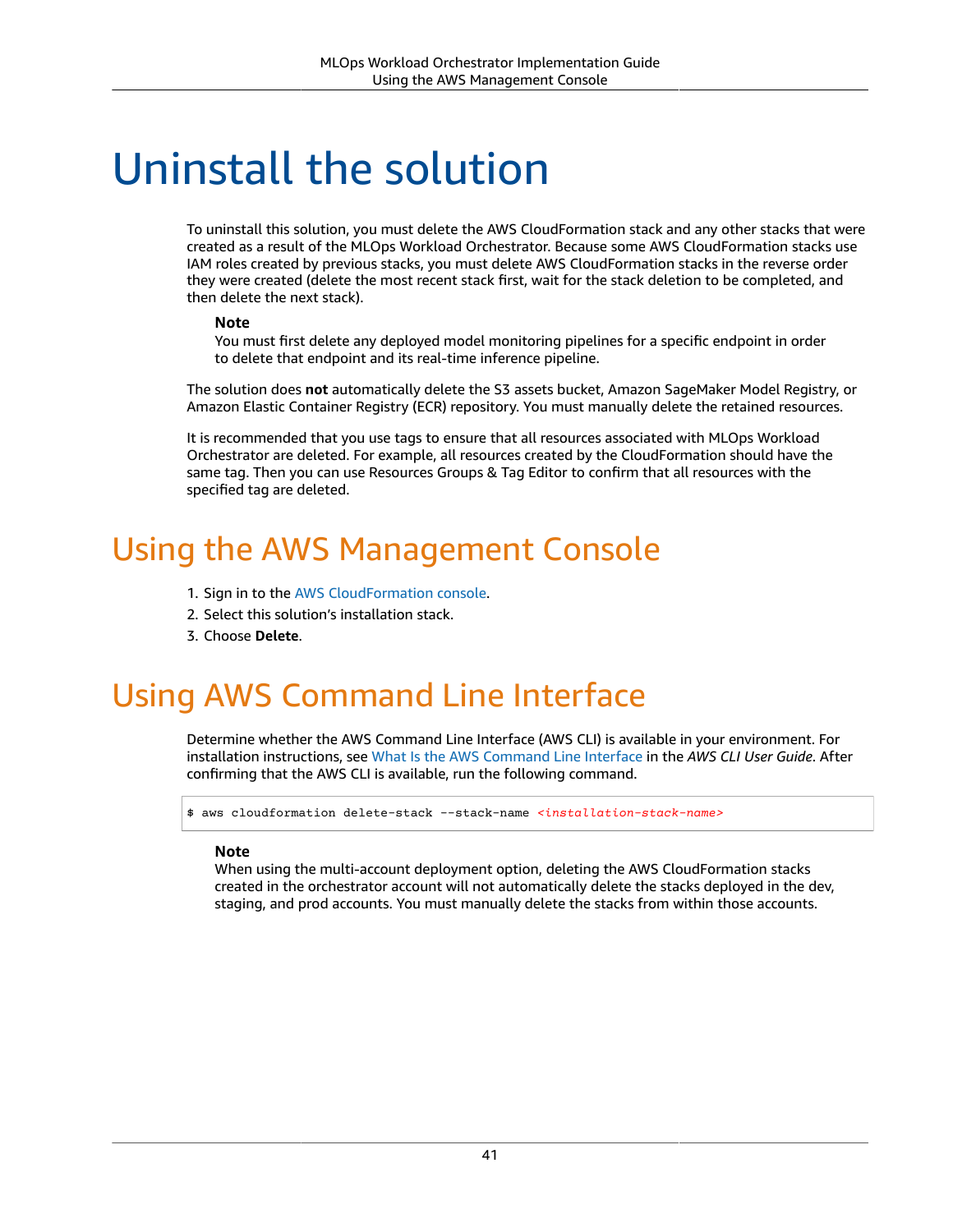## <span id="page-44-0"></span>Collection of operational metrics

This solution includes an option to send anonymous operational metrics to AWS. We use this data to better understand how you use this solution and related services and products. When allowed, the following information is collected and sent to AWS:

- **Solution ID** The AWS solution identifier
- **Version** The solution version
- **Unique ID (UUID)** Randomly generated, unique identifier for each MLOps Workload Orchestrator deployment
- **Timestamp** Data-collection timestamp
- **gitSelected** Whether or not an AWS CodeCommit repository is provided
- **Region** The AWS Region where the solution was deployed
- **IsMultiAccount** Which template option was deployed (multi-account or single account)
- **IsDelegatedAccount** Whether an AWS Organization delegated administrator account, or a management account, is used to deploy the solution's multi-account deployment option
- **UseModelRegistry** Whether Amazon SageMaker model registry is used or not

AWS owns the data gathered though this survey. Data collection is subject to the AWS [Privacy](http://aws.amazon.com/privacy/) Policy. To opt out of this feature, complete the following steps before launching the AWS CloudFormation template.

- 1. Download the AWS [CloudFormation](https://solutions-reference.s3.amazonaws.com/mlops-workload-orchestrator/latest/mlops-workload-orchestrator-single-account-framework.template) template to your local hard drive.
- 2. Open the CloudFormation template with a text editor.
- 3. Modify the AWS CloudFormation template mapping section from:

```
"Send": {
   "AnonymousUsage" : { "Data" : "Yes" }
},
```
to

```
"Send": {
   "AnonymousUsage" : { "Data" : "No" }
},
```
- 4. Sign in to the AWS [CloudFormation](https://console.aws.amazon.com/cloudformation/) console.
- 5. Select **Create stack**.
- 6. On the **Create stack** page, **Specify template** section, select **Upload a template file**.
- 7. Under **Upload a template file**, choose **Choose file** and select the edited template from your local drive.
- 8. Choose Next and follow the steps in Launch the stack  $(p. 15)$  in the Automated deployment section of this guide.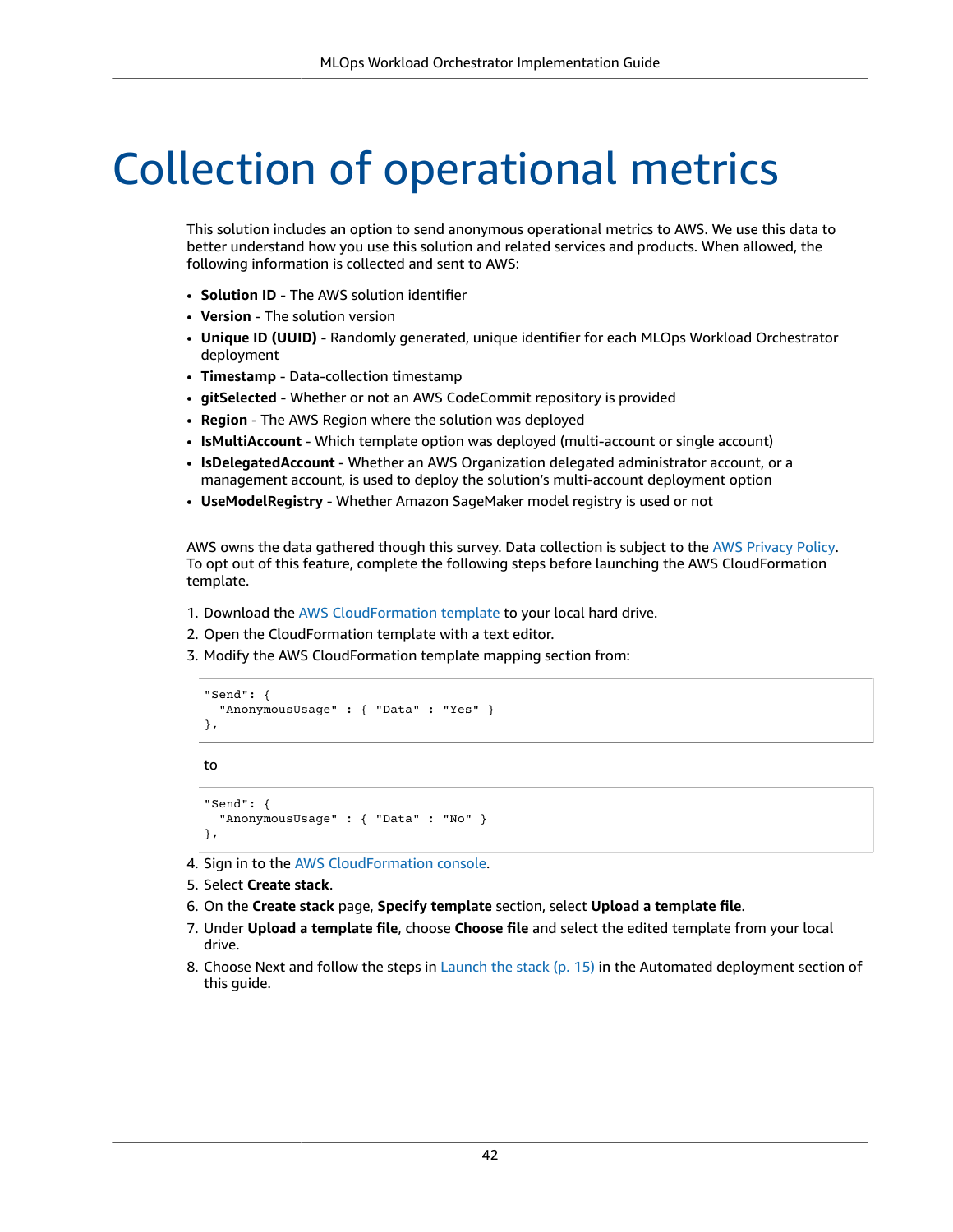## <span id="page-45-0"></span>Source code

Visit the GitHub [repository](https://github.com/aws-solutions/mlops-workload-orchestrator) to download the templates and scripts for this solution, and to share your customizations with others.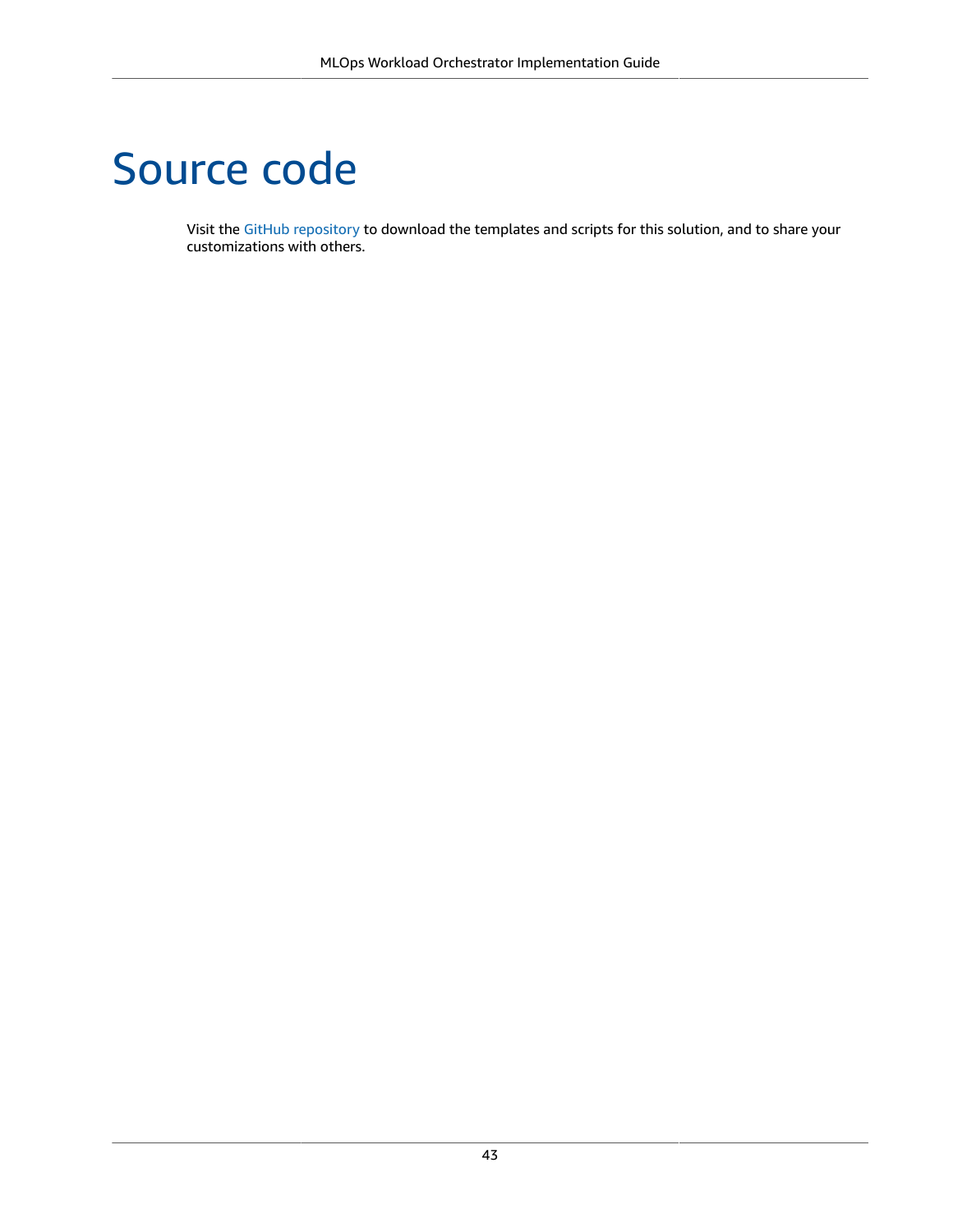## <span id="page-46-0"></span>Revisions

| <b>Date</b>       | Change                                                                                                                                                                                                                                                                                                                                                                                           |
|-------------------|--------------------------------------------------------------------------------------------------------------------------------------------------------------------------------------------------------------------------------------------------------------------------------------------------------------------------------------------------------------------------------------------------|
| November 2020     | Initial release                                                                                                                                                                                                                                                                                                                                                                                  |
| January 2021      | Release v1.1.0: Model monitor pipeline to monitor<br>the quality of deployed machine learning models.<br>For more information about the changes, refer to<br>the CHANGELOG.md file in the GitHub repository.                                                                                                                                                                                     |
| <b>March 2021</b> | Release v1.1.1: Updated the Amazon ECR scan<br>on push property and repository names. For<br>more information about the changes, refer to the<br>CHANGELOG.md file in the GitHub repository.                                                                                                                                                                                                     |
| May 2021          | Release v.1.2.0: Added an option for multi-<br>account deployments, and added the Custom<br>Algorithm Image Builder pipeline. For more<br>information about the changes, refer to the<br>CHANGELOG.md file in the GitHub repository.                                                                                                                                                             |
| June 2021         | Release v.1.3.0: Added the option to use Amazon<br>SageMaker Model Registry, and the option to<br>use AWS Organizations delegated administrator<br>account (default option) to orchestrate the<br>deployment of Machine Learning (ML) workloads<br>across the AWS Organizations accounts. For<br>more information about the changes, refer to the<br>CHANGELOG.md file in the GitHub repository. |
| September 2021    | Release v1.4.0: Added Amazon SageMaker<br>Model Quality monitor pipeline to monitor the<br>performance of a deployed model by comparing<br>the predictions that the model makes with<br>the actual ground truth labels that the model<br>attempts to predict. For more information about<br>the changes, refer to the CHANGELOG.md file in<br>the GitHub repository.                             |
| December 2021     | Release v1.4.1: Added documentation about<br>how customers can integrate custom blueprints<br>into the solution. Added a configurable flag to<br>start/stop server-side error propagation. Updated<br>APIs responses. For more information about the<br>changes, refer to the CHANGELOG.md file in the<br>GitHub repository.                                                                     |
| January 2022      | Release v1.5.0: The solution name was changed<br>from "AWS MLOps Framework" to "MLOps<br>Workload Orchestrator". Added Amazon<br>SageMaker Model Bias monitor pipeline to<br>monitor predictions for bias on a regular basis,<br>and generate alerts if bias beyond a certain                                                                                                                    |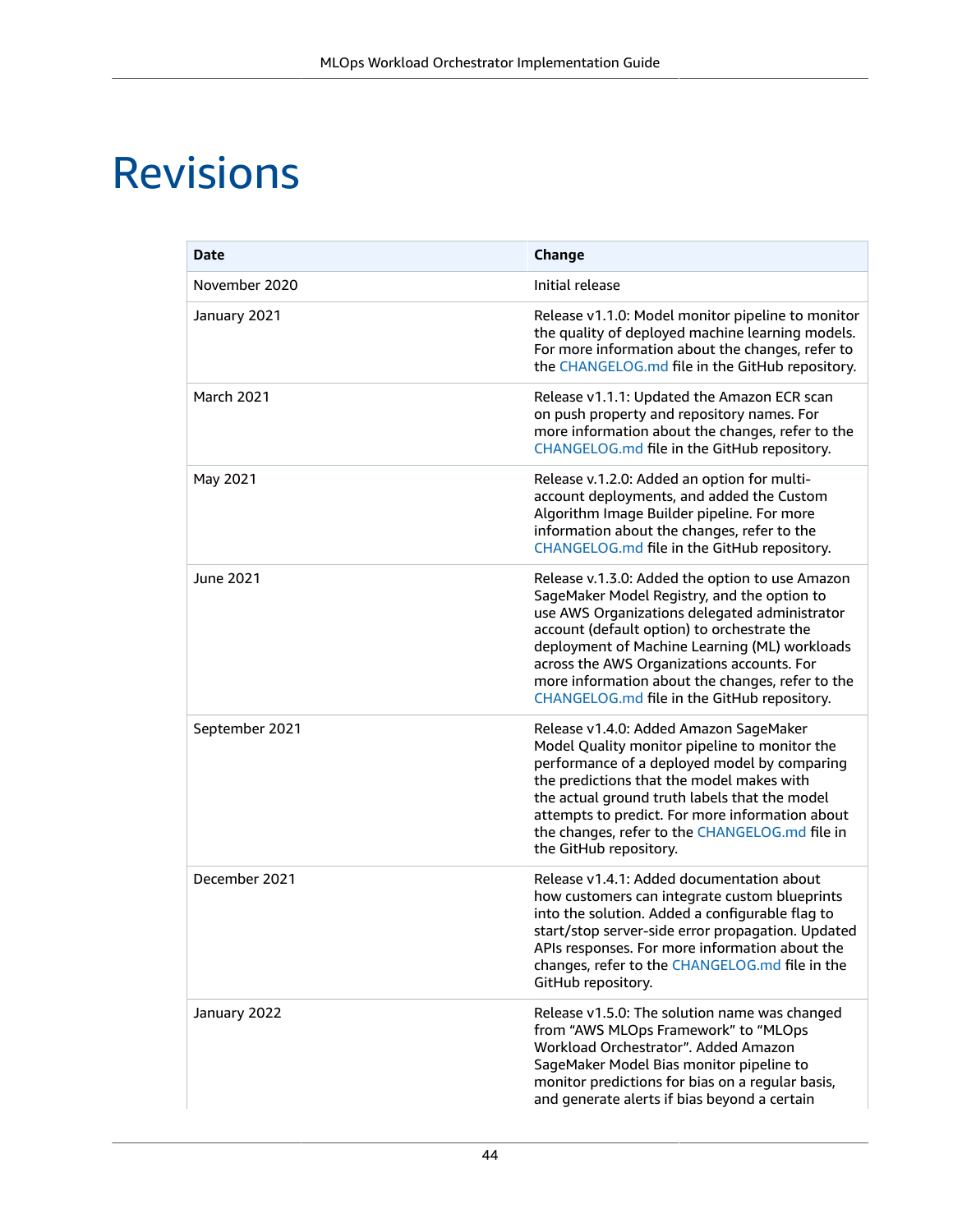| Date     | Change                                                                                                                                                                                                                                                                                                                                                                               |
|----------|--------------------------------------------------------------------------------------------------------------------------------------------------------------------------------------------------------------------------------------------------------------------------------------------------------------------------------------------------------------------------------------|
|          | threshold is detected. Added Amazon SageMaker<br>Explainability monitor to monitor predictions for<br>feature attribution drift on a regular basis. For<br>more information about the changes, refer to the<br>CHANGELOG.md file in the GitHub repository.                                                                                                                           |
| May 2022 | Release v2.0.0: Added three training pipelines to<br>train ML models using Amazon SageMaker built-<br>in algorithms and training job, hyperparameter<br>tuning job, and autopilot job. Added Amazon<br>EventBridge rules to monitor the state change of<br>the training jobs. For more information about the<br>changes, refer to the CHANGELOG.md file in the<br>GitHub repository. |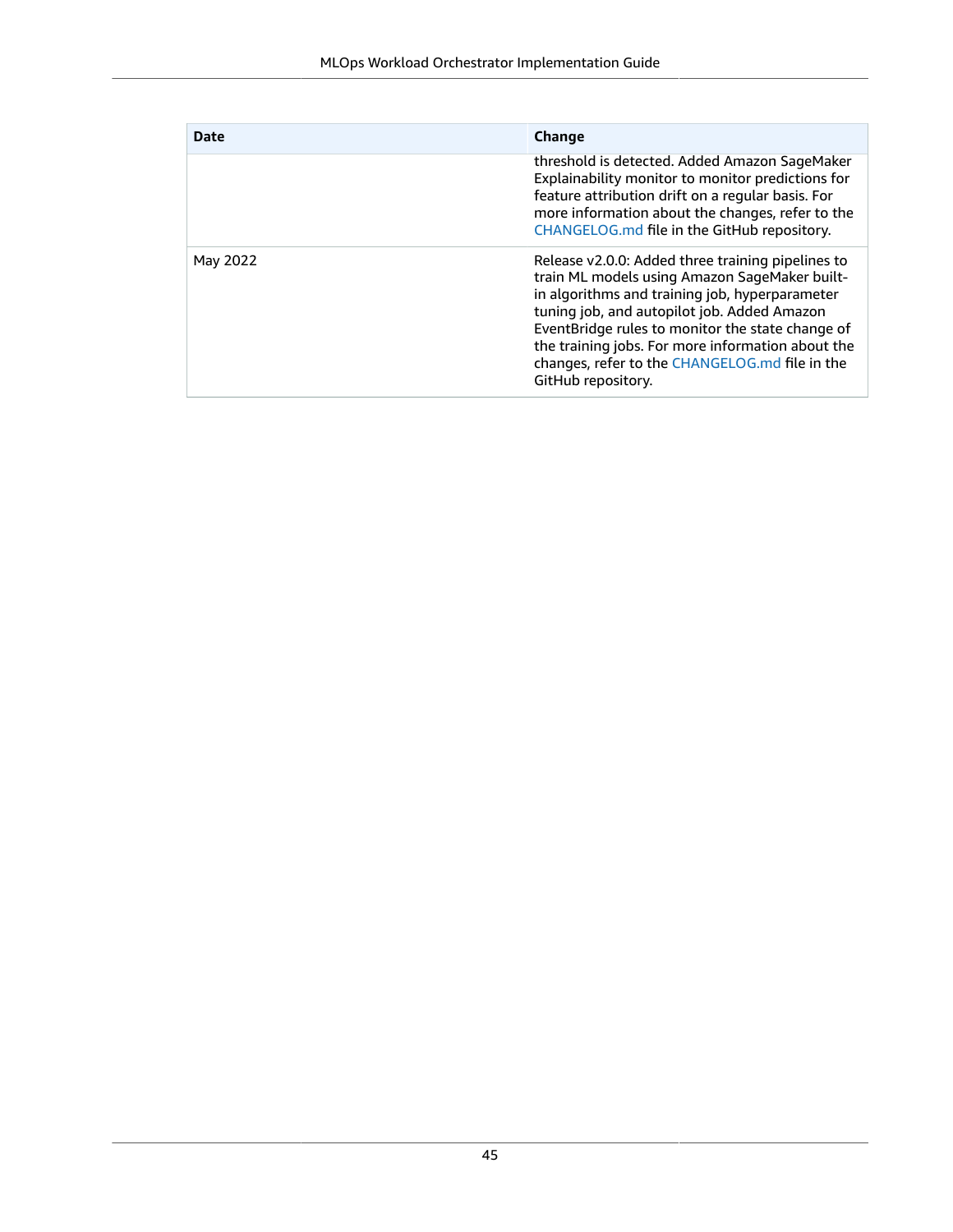## <span id="page-48-0"></span>**Contributors**

The following individuals contributed to this document:

- Tarek Abdunabi
- Mohsen Ansari
- Zain Kabani
- Dylan Tong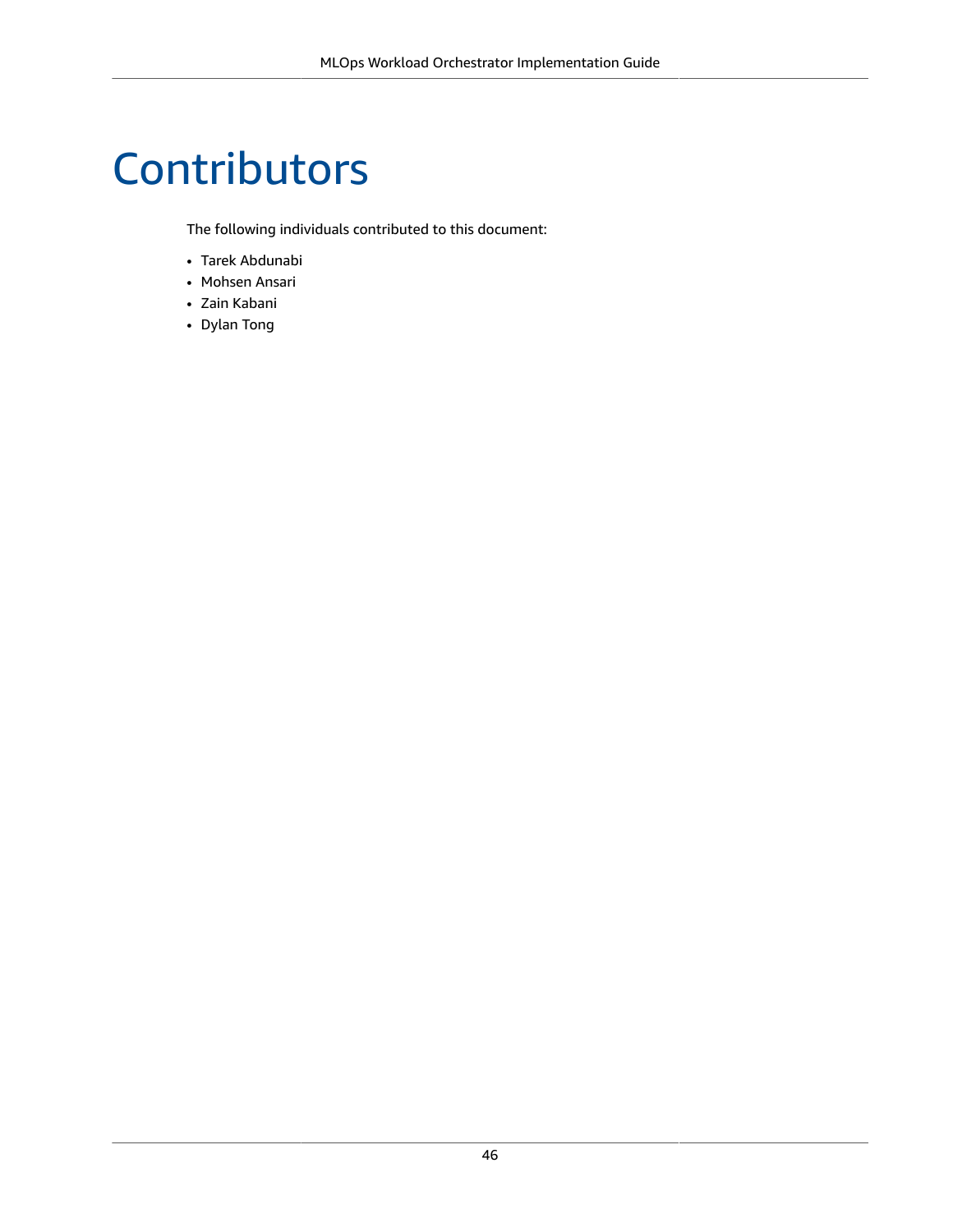## <span id="page-49-0"></span>**Notices**

Customers are responsible for making their own independent assessment of the information in this document. This document: (a) is for informational purposes only, (b) represents AWS current product offerings and practices, which are subject to change without notice, and (c) does not create any commitments or assurances from AWS and its affiliates, suppliers or licensors. AWS products or services are provided "as is" without warranties, representations, or conditions of any kind, whether express or implied. AWS responsibilities and liabilities to its customers are controlled by AWS agreements, and this document is not part of, nor does it modify, any agreement between AWS and its customers.

MLOps Workload Orchestrator is licensed under the terms of the of the Apache License Version 2.0 available at The Apache Software [Foundation](https://www.apache.org/licenses/LICENSE-2.0).